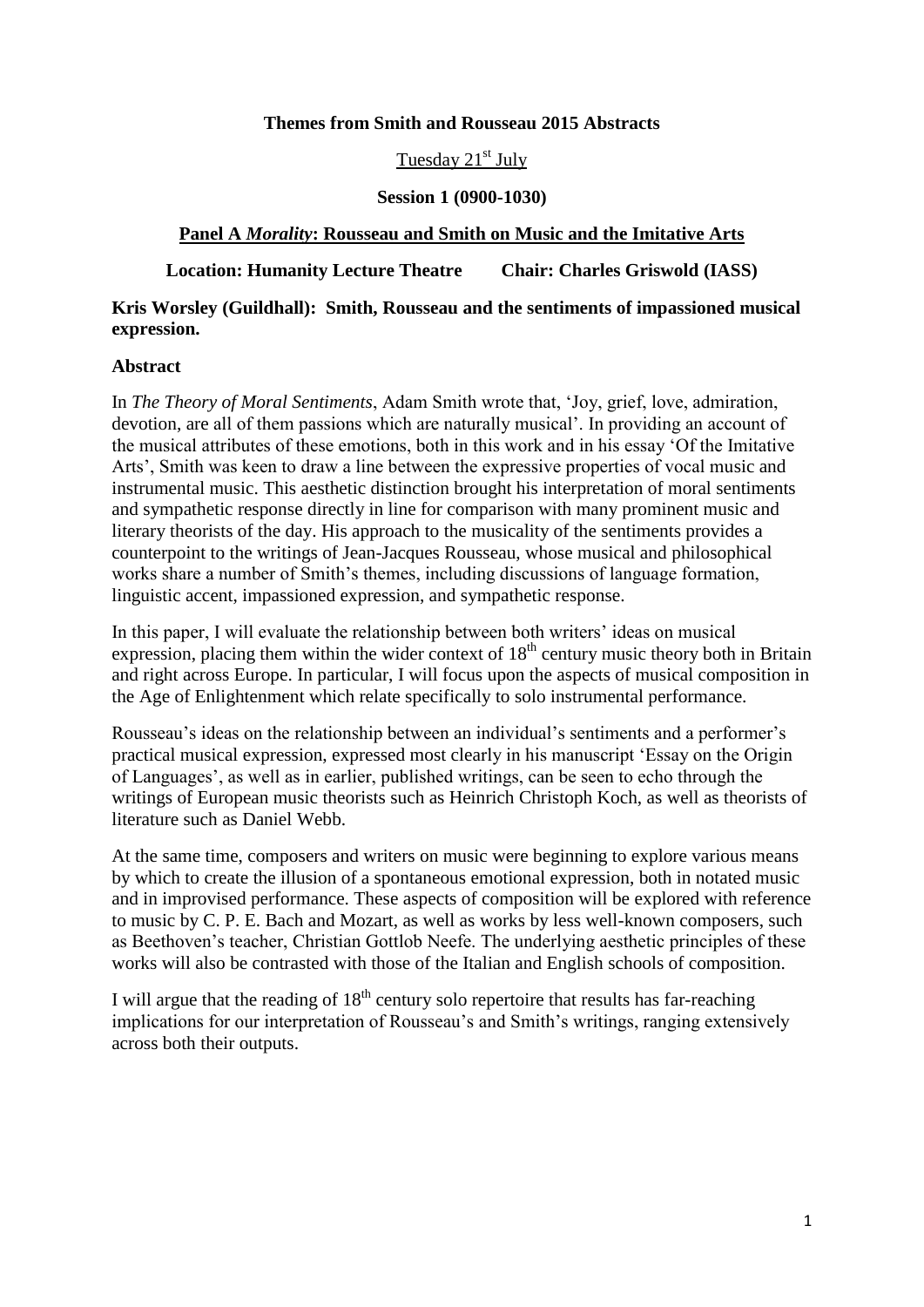### **Denise Schaeffer (Holy Cross): Elevation and Corruption: The Dual Character of Imitation in Rousseau and Smith**

### **Abstract**

In the spirit of this joint conference, this essay compares Smith and Rousseau on the necessary yet fraught relationship between imitation and virtue. Both thinkers recognize the precarious character (simultaneously positive and negative) of imitation, albeit with different emphases. Smith emphasized the positive role of imitation yet was at the same time aware that misguided imitation (based on misjudgment) of poor exemplars could have a corrupting effect. For Rousseau, the problem of corruption loomed much larger, and for the most part he associated imitation with moral decay rather than with moral elevation. Yet in *Emile* and "On Theatrical Imitation," Rousseau offers a qualified defense of certain forms of imitation. Thus, even as Smith emphasizes the positive potential of imitation and Rousseau the negative, both recognize the other side of the argument and address the resulting complexity.

To better understand both the similarities and differences in these two complex accounts, and their broader significance, I propose to look closely at Rousseau's "On Theatrical Imitation" (and relevant passages in *Emile*) alongside Smith's "Of the Nature of that Imitation which takes place in what are called The Imitative Arts" (and relevant passages from TMS) to explore how their two accounts of the complexity of imitation—in which something akin to aesthetic imitation assumes a moral function—both point to a fundamental and perhaps intractable puzzle about the relationship between virtue and judgment.

In particular, I shall consider the implications of Smith's insistence in "Imitative Arts" that it is not exact replication but rather "the *disparity* between the imitating and the imitated object" that is "the foundation of the beauty of imitation." (I.14.183, emphasis added), and contrast it with Rousseau's stance toward imitation in "On Theatrical Imitation," which consists of a semi-faithful imitation of Socrates' critique of poetry. Whereas Smith explicitly states his claim about the significance of disparity, Rousseau *demonstrates* this point. Taking the performative quality of Rousseau's argument into account, I argue that he, like Smith, appreciated the importance of imperfection and disparity—not simply in the imitative arts, but also in the emulation of virtue.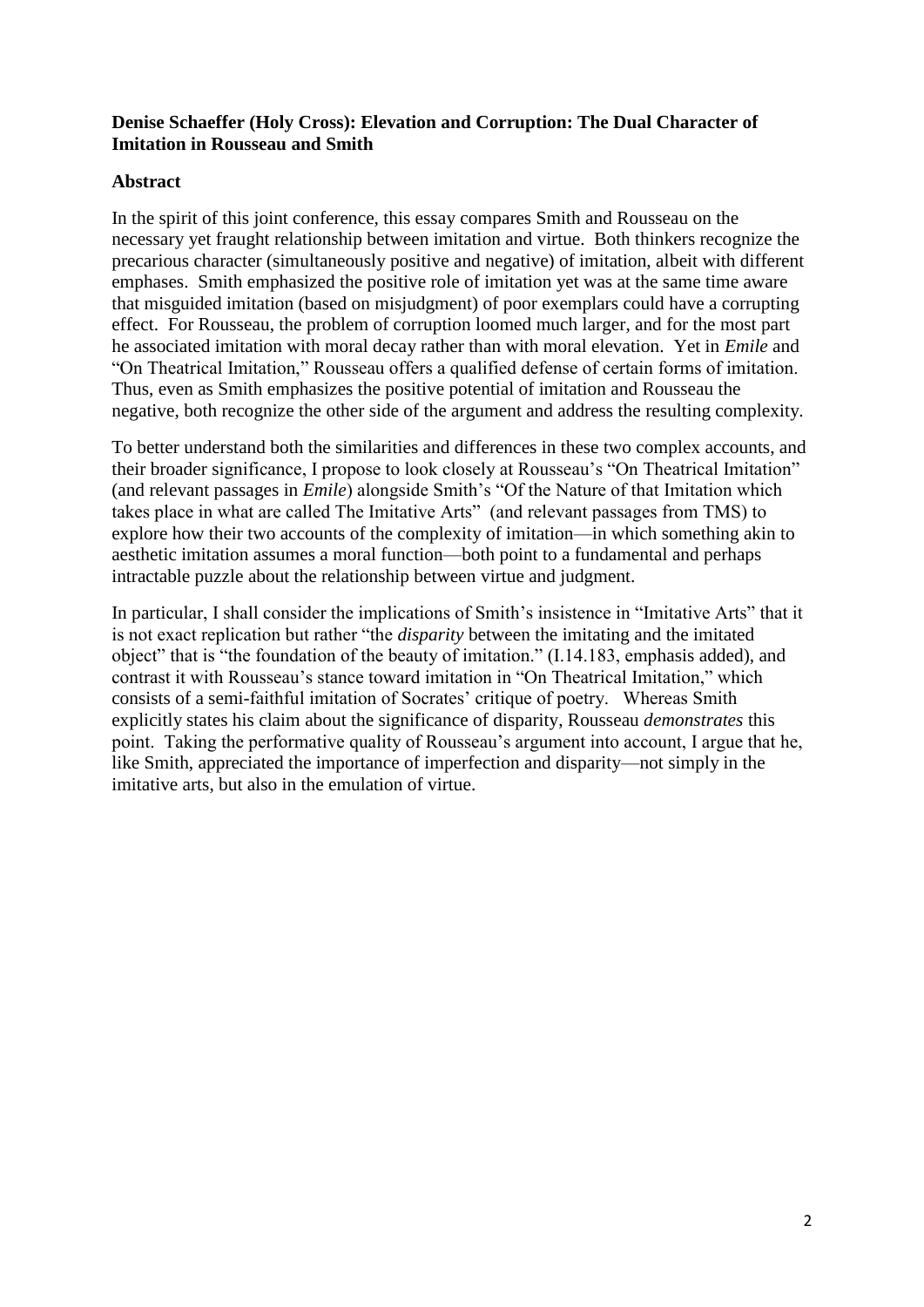# **Michael O'Dea (Lyon II Lumiere): Smith and Rousseau On Imitation in the Arts**

# **Abstract**

This paper will propose a reading of Smith's essay "Of the Nature of that Imitation which Takes Place in what are Called The Imitative Arts" against a French backdrop.

France has a substantial tradition of reflection on artistic imitation in the eighteenth century, with a fundamental contribution by l'abbé Dubos early in the century, *Réflexions critiques sur la poésie et sur la peinture* and a whole constellation of works between 1740 and 1770, among which could be cited Batteux, *Des Beaux-Arts réduits à un même principe*, Condillac's *Essai sur l'origine des connaissances humaines*, D'Alembert's *Discours préliminaire* for the *Encyclopédie*, several works by Diderot, and from Rousseau the articles on music in the *Encyclopédie*, the *Lettre sur les spectacles*, and the *Dictionnaire de musique*.

The argument will be that Smith was aware of a significant part of this body of reflection on his subject, enters into debate with his French predecessors, and uses them to enrich his own thought. In particular, Smith shows that he has read relevant articles of Rousseau's *Dictionnaire de musique* attentively, and in many respects remains close to Rousseau.

Relevant questions include the origin of song, the forms of music and dance found among "the savage nations," and the relative merits of French and Italian opera. The main focus of the paper will however be on the imitative power of music. Smith follows Rousseau in rejecting the literal imitation of natural sounds. Both present musical imitation as an expressive and affective art, rooted in human relations and finding its most perfect form on the operatic stage.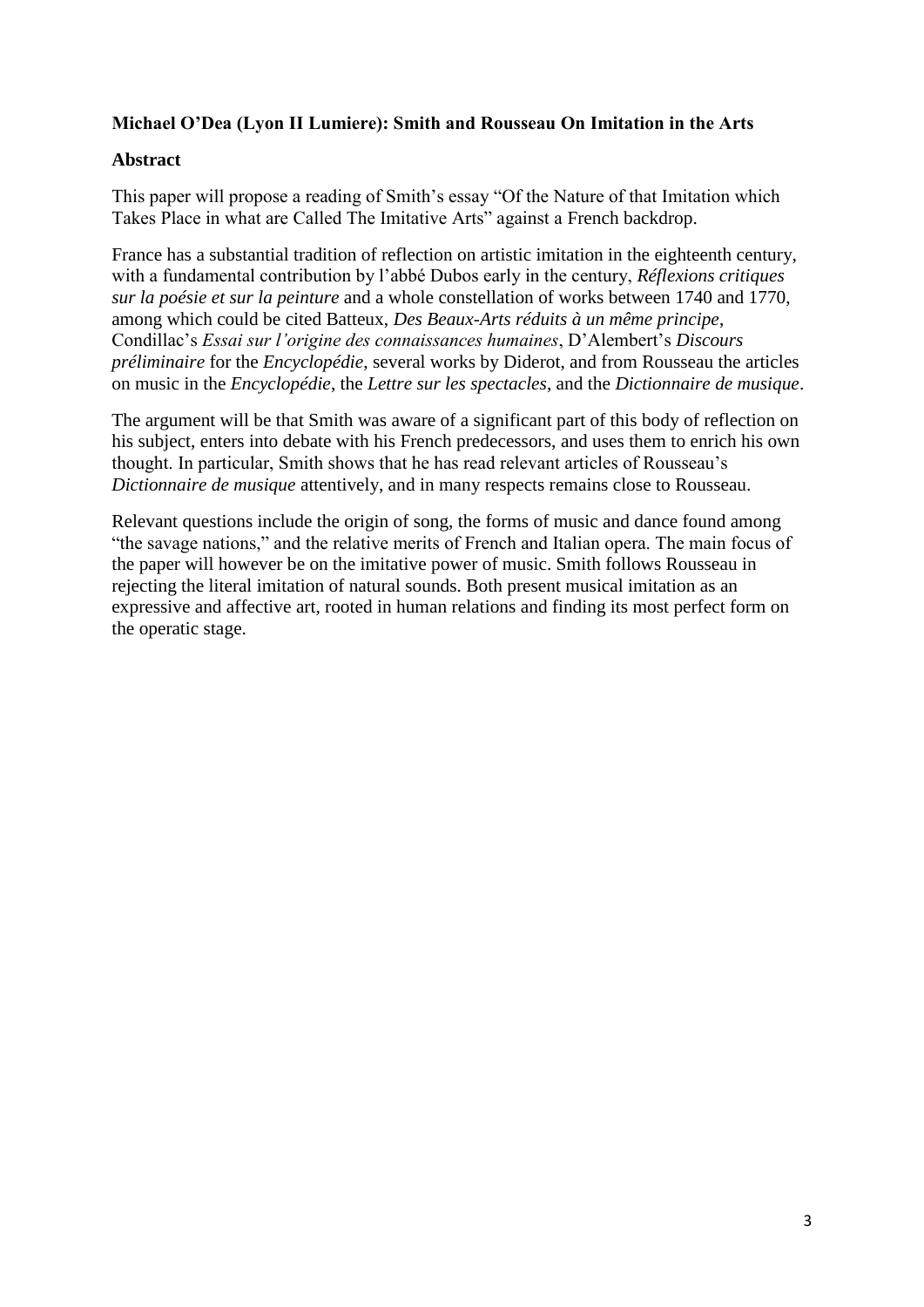#### **Panel B** *Politics***: Smith and Rousseau on Justice**

**Location: Room G466 Chair: Jason Neidleman (RA)**

# **Neil Saccamano (Cornell): Rousseau and Smith: Sympathy, Justice, and Cosmopolitics**

### **Abstract**

My paper will investigate the problematical status of international relations in both Rousseau and Smith. In Rousseau, I will highlight moments when Rousseau offers a critique of the pre-reflective character of pity and affirms the possibility of a cosmopolitics (especially in the texts on perpetual peace and the state of war) as a solution to conflicts between nationstates, however legitimately founded on the general will. In the *Discourse of Political Economy,* for instance, Rousseau states the general will as the rule of justice is defective and fallible with regard to foreigners, just as he insists in the *Émile* that the immediate, unthinking sentiment of pity as "humanity" must become "enlightened" (*éclairé et sage*), "generalized and extended to the whole of mankind" so that one then "yields to it (*s'y livre*) only insofar as it accords with justice." Otherwise, "we really become enemies of the human race." For Rousseau, despite his repeated dismissal of deracinated cosmopolitans, the supposedly impossible politics of humanity becomes conceivable if one accepts that "law comes before justice" and that, despite the premise of the patriot as the enemy of humankind, the "State gives us an idea" of a "general Society" (*Geneva Manuscript*). Yet, this possibility is not developed in Rousseau's political theory as if in recognition that love of the *patrie,* like *amour propre,* cannot be overcome or extended in practice.

It has been quite common in Smith scholarship to differentiate the reflective, mediated, or cognitive status of sympathy from the notion of pity as sheer natural impulse in Rousseau, yet in both justice raises the issue of cosmopolitics. In the *Theory of Moral Sentiments*, the impartial spectator as conscience must function as the impersonal "grammar" of justice which, however, would become indistinguishable from injustice if the spectator were to act autonomously and in utter indifference (disinterestedness) of the sympathy and approval of actual others (friends, family, compatriots on the basis of "habitual affection"). Like Rousseau, Smith asserts that there is no natural affection for "a great society of mankind," but only love of our own country based on the contingencies of place, custom, habit; yet this love of country is also partiality, prejudice, and hence injustice. To reverse Smith's formulation in the spirit of a cosmopolitical Rousseau: "the noble [principle] of the love our own country" is often founded on "the mean principle of national prejudice." What differentiates Smith from Rousseau with regard to the admitted injustice of nationalism seems to be the failure, or refusal, to imagine the consonance of nationalism and cosmopolitanism. In contrast to Rousseau, Smith remains with the unjust nation-state as the condition of moral practice and dismisses international relations as a sacrifice of one's self-interest and identity--which is "the business of God, not man."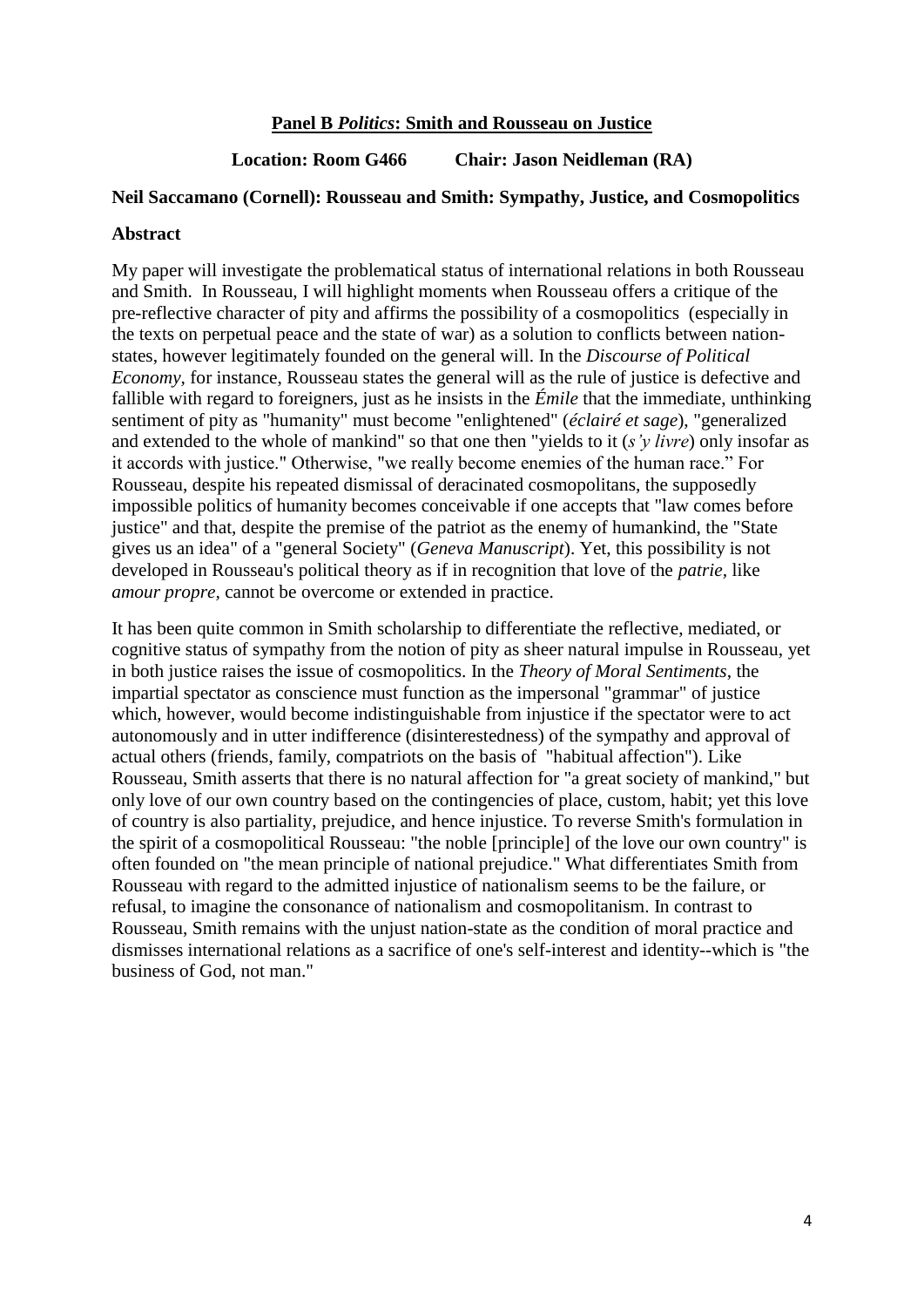### **Jimena Hurtado Prieto (Los Andes): Adam Smith and Jean-Jacques Rousseau on Justice as an Attribute of Individuals and Institutions**

### **Abstract**

Adam Smith and Jean-Jacques Rousseau consider justice as the cornerstone of human society. Without it there is no possibility of enduring social life, and thus of human preservation. This view marks a strong and profound agreement between these authors who stand on opposite sides when evaluating market society. It is well known that whereas Smith underlined the merits of this kind of social arrangement, which he believed brought about interdependence and better living conditions for all its members, Rousseau denounced it for exacerbating artificial inequalities and making freedom impossible.

Their radically different views seem to come together under the idea of justice, as if it were possible to advance that their disagreement stems from the conditions of justice. Smith would show that justice is possible in this society; on the contrary, Rousseau would stress its impossibility. This interpretation would indicate that justice means the same for both. This is the point I would like to examine in this document. I intend to do so not by asking what justice is or how it emerges in each of these authors. No doubt, both questions are relevant, and I will try to explore them in the text. The first question would lead us to define justice as a negative virtue for Smith or a positive commitment for Rousseau. The second would show the difference between sympathy and pity as recognition mechanisms, and hence between the construction of social values in Smith and Rousseau. But these questions seem to overlook an aspect I believe can shed further light onto the radical difference between them and their projects. What I would like to examine here is what it is that justice describes, or in other words, of what is justice an attribute? I advance that, in spite of their coincidences, Smith and Rousseau ascribe justice to different entities so to speak. In Smith justice describes the individual while in Rousseau it is an institutional feature. Whereas in Smith justice emerges from the sympathetic process, in Rousseau it is a normative ideal that must be attained through the transformation of individual and society.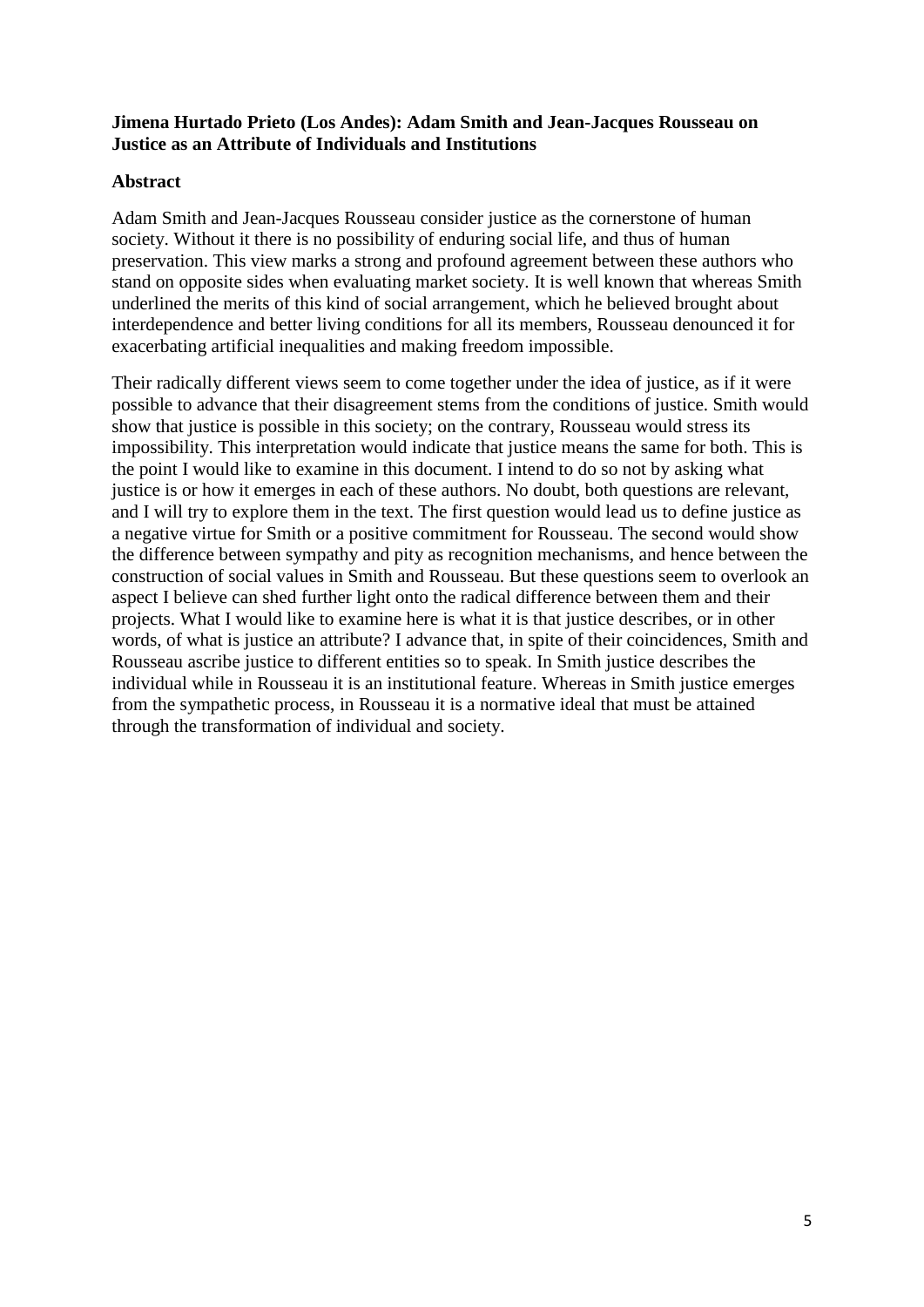### **Warren Herold (Arkansas): Adam Smith and the Psychological Foundations of Contractualism**

### **Abstract**

In *A Theory of Justice*, John Rawls introduced an account of justice grounded in the social contract tradition of Locke, Rousseau, and Kant. He defended his two famous principles of justice by arguing that they would be chosen from behind a "veil of ignorance"  $-$  i.e., by people ignorant of their positions in society, their personal characteristics, and so forth. Rawls hoped that his theory would provide an alternative to the classical utilitarian tradition, which he associated with the work of Hutcheson, Hume, Smith, Bentham, and Sidgwick, among others. Years earlier, John Harsanyi developed an argument with a structure similar to Rawls's more famous account. Like Rawls, Harsanyi believed that the correct moral principles are those that would be chosen from behind a veil of ignorance. But whereas Rawls presented his theory as an alternative to the classical utilitarian tradition, Harsanyi used his to support it – going so far as to characterize his decision-theoretic utilitarian model of moral judgment as "a modern restatement of Adam Smith's theory of the impartially sympathetic observer." Though they agreed on little else, both Rawls and Harsanyi viewed Smith as an early utilitarian ideal observer theorist.

I present and defend a very different interpretation of Adam Smith's moral theory. Building on the work of Stephen Darwall and others, I show how Smith's accounts of sympathy and the impartial spectator support a set of normative principles quite unlike those endorsed by Bentham, Sidgwick, and Harsanyi, and surprisingly similar to those endorsed by Rousseau, Kant, Rawls, and other social contract theorists. Embedded within Smith's moral psychology is a commitment not to utilitarian moral principles, but to a normative conception of society as a community of free, independent, and mutually accountable equals, all working together to construct a shared evaluative perspective that is simultaneously respectful of and endorsable by all reasonable points of view. What we find in Smith is not a precursor to  $20<sup>th</sup>$ century ideal observer theory, but a sophisticated and empirically defensible moral psychology capable of supporting a contractualist account of moral judgment and motivation: a detailed and highly compelling description of the complex iterative process by which individuals can come to freely adopt and employ the aforementioned shared evaluative perspective.

It is ironic that Smith's moral philosophy has been criticized by Rawls and embraced by Harsanyi. It ought to have been the other way around.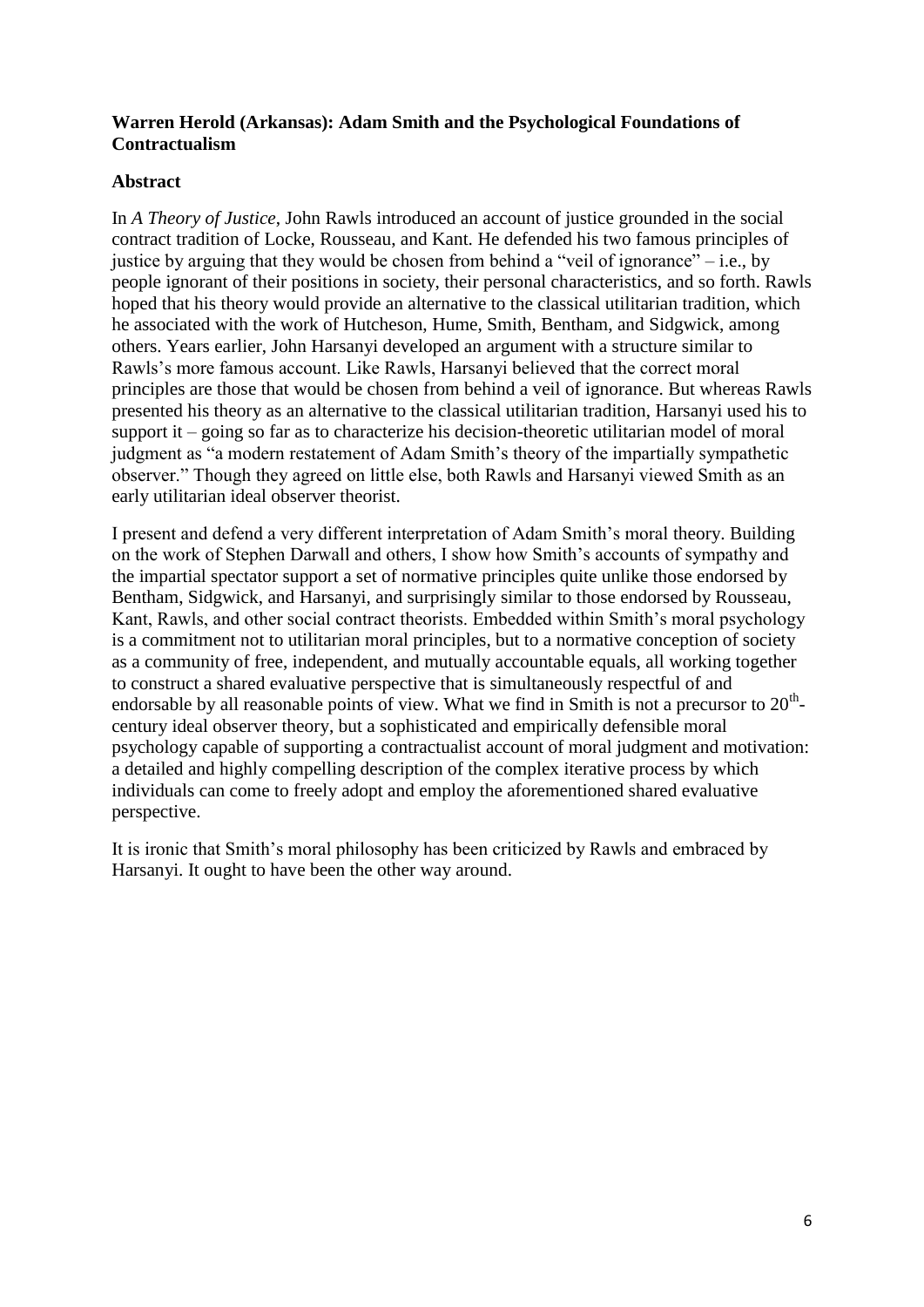#### **Panel C** *Smith and Rousseau***: Smith**

**Location: Fore Hall Chair: Cian O'Driscoll (GU)**

# **Maria Pia Paganelli (Trinity, USA) We Are Not The Center of The Universe: The Role of Astronomy in the Development of Morality in Adam Smith**

### **Abstract**

This paper claims that Adam Smith's theory of moral sentiments is deeply indebted to astronomical theories. Smith's interest and knowledge of astronomy are shown in his essay *The History of Astronomy*. In *The Theory of Moral Sentiments,* Smith claims that we develop morally by changing our perspective, which smoothes the arrogance of our self-love as we realize that we are not the center of the universe. The realization that we are not the center of the actual universe is achieved in a very similar way in Fontenelle's *Conversation on the Plurality of Worlds*. By changing perspective with their imagination, Fontenelle's characters also humble their arrogance realizing they are not the center of the universe. Smith's system seems therefore to be the application of astronomy to morality.

# **Barry Weingast (Stanford): Deriving "General Principles" in Adam Smith: The Ubiquity of Equilibrium and Comparative Statics Analysis throughout His Works**

#### **Abstract**

This paper contributes to the debate over the unity in Adam Smith's corpus by emphasizing Smith's pervasive methodological approach based on an assumption of self-interest. Specifically, missing from the literature is an understanding that Smith consistently relies on *equilibrium* arguments to explain why a given pattern of economic, political, or social interaction is stable; and *comparative static* arguments to explain how a stable pattern changes. Many of his most powerful ideas rely on equilibrium and comparative static techniques. As we demonstrate, Smith's usage of these techniques includes his explanation of morality and benevolence; the political economics of development; the theory of languages; and his approach to law, politics, and government, such as the form of government, property rights, family structure, and virtue in his famous "four stages" theory of history. We close the paper by arguing that equilibrium and comparative statics analysis has significant implications for the contents of Smith's so-called "missing second book" on government, law, and jurisprudence.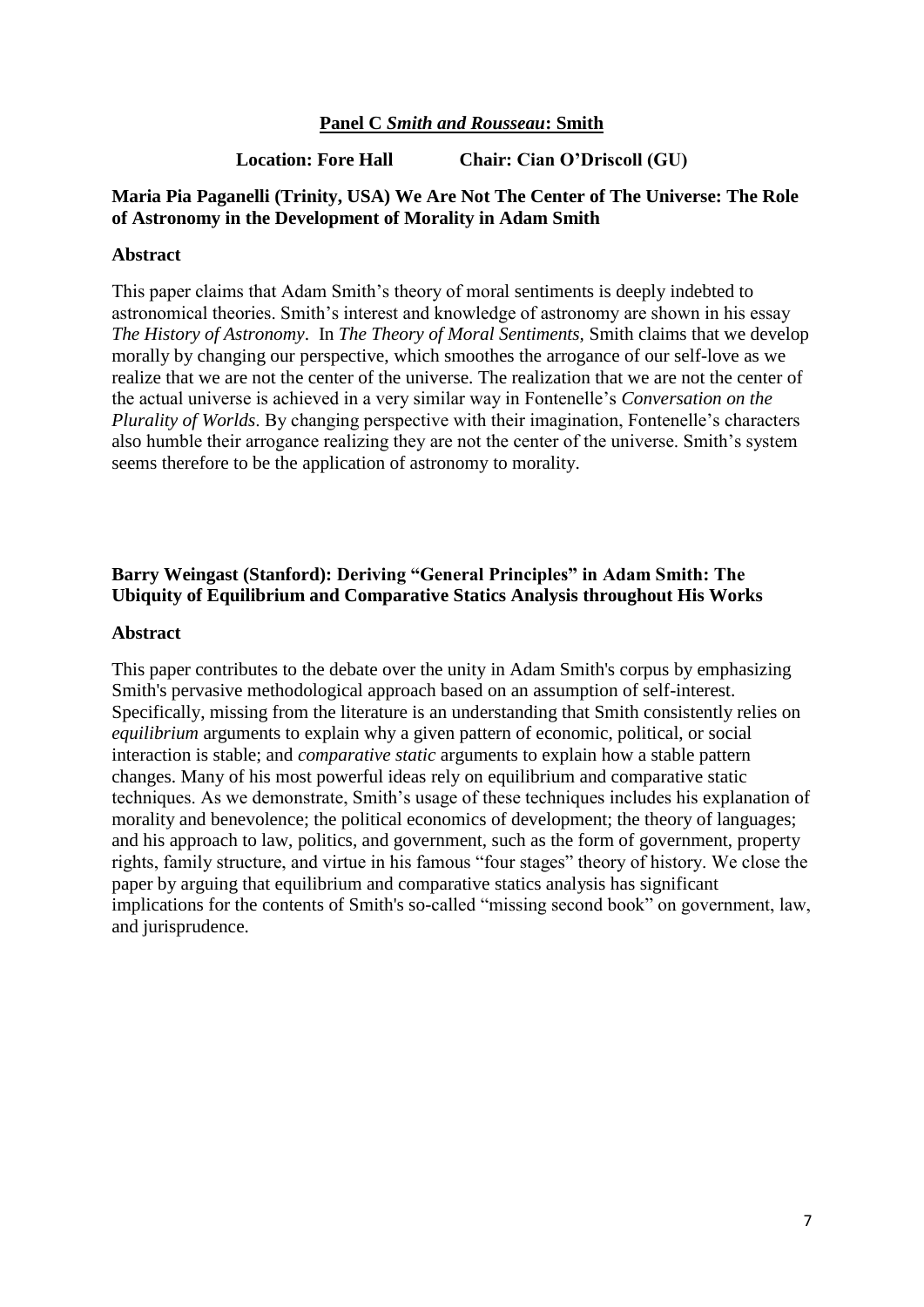### **Aino Lahdenranta (Jyvaskyla) Adam Smith on spontaneous propriety judgments**

### **Abstract**

In this paper, I develop a novel interpretation of propriety judgments in *The Theory of Moral Sentiments* and show the advantages of my interpretation compared to currently prevailing readings. Besides arguing for the advantages of the proposed view, I alleviate the apparent crudeness of Smith's account by considering the influence of Nicolas Malebranche. In particular, I suggest that Malebranche's notion of the self-justifying nature of passions constitutes a neglected key ingredient in Smith's understanding of human nature.

Smith maintains that the passions other people display naturally appear to us as having some degree of propriety or impropriety with respect to their object. However, moral sentiments definitive of propriety consist only of those approvals and disapprovals that we feel when we are in a spectator's position – that is, when we are observing someone else's situation without personal interests. According to my interpretation, 'the spontaneous judgment view', a spectator's approvals and disapprovals result from her present passion. If a spectator notices a correspondence between her own occurring passion and the observed person's passion, she instantaneously approves of the other's passion as proper. The spontaneous judgment view stands in contrast with various interpretations according to which spectator's approvals and disapprovals result from her imaginatively generated estimations concerning passions. I argue that although 'the deliberative judgment view' might imply a more plausible view of moral judgment it is not supported by the text and threatens to limit the scope of Smith's explanatory project.

I believe that propriety judgments must be understood in light of a psychological thesis that Smith adopts from Malebranche. This is the idea that any passion of our own seems suitable and proportioned to its object while we are experiencing it. Further, anyone experiencing a passion is bound to *extend* this inherent self-approval upon perceiving that someone else is affected by the same object in an exactly similar manner. My suggestion is that this goes for spectators alike. In fact, it seems to me that Smith's theory of the psychological configuration of moral experience is an attempt to build on this Malebranchean principle by teaming it up with the constant viewpoint provided by spectators and our tendency to form general rules.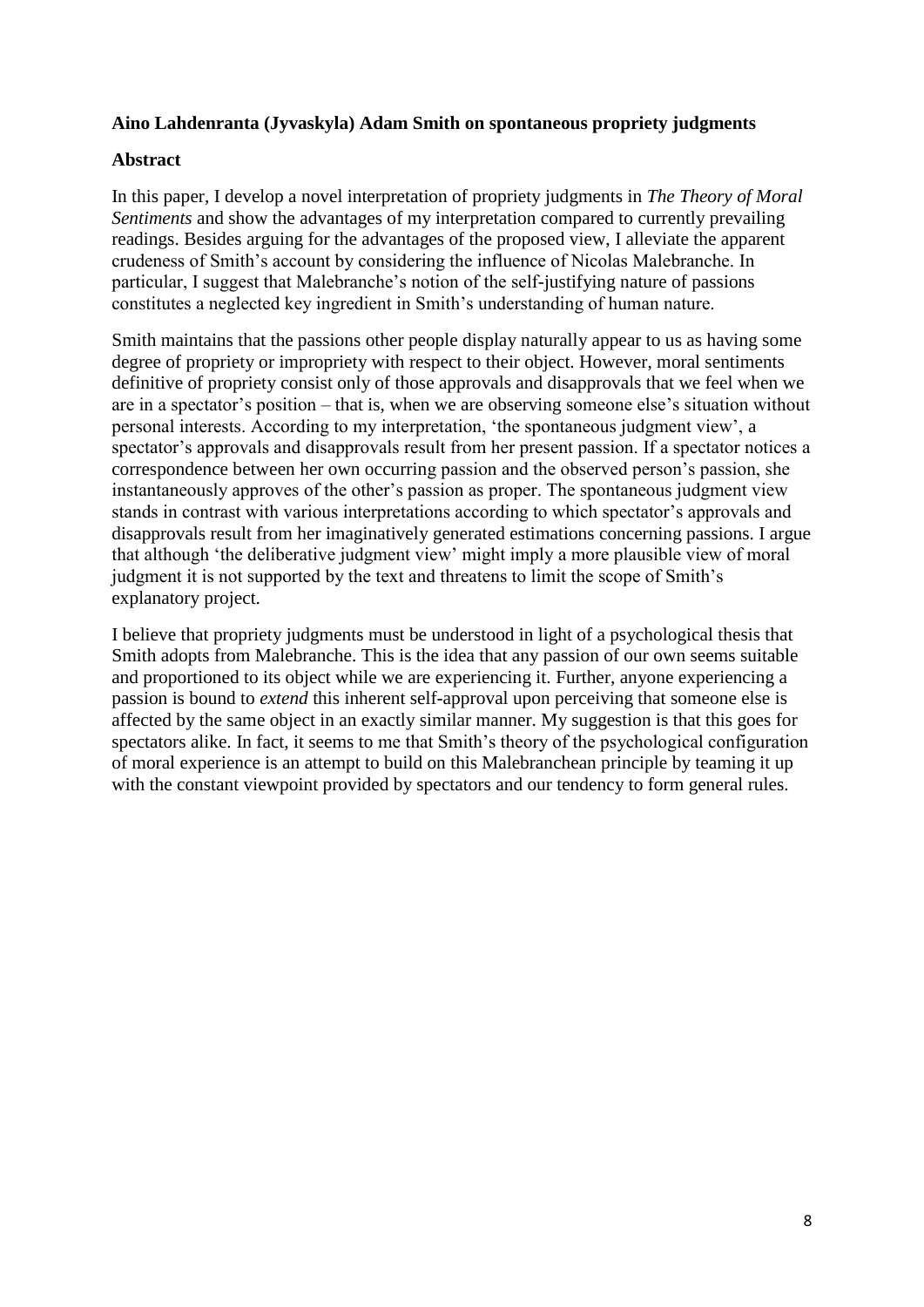### **Session 2 (1100-1230)**

# **Panel A** *Morality***: Imitation in Rousseau and Smith**

### **Location: Humanity Lecture Theatre Chair: John Scott (RA)**

# **Iago Ramos (Salamanca): Imagination, mémoire et appropriation chez Rousseau et Smith**

#### **Abstract**

Les Lumières, comme nous le rappelle Adam Smith dans sa *Letter to the Edinburgh Review*, « [are] cultivated in some degree in almost every part of Europe », mais « it is in France and England only that it is cultivated with such success or reputation as to excite the attention of foreign nations », parce que c'est dans ces territoires que les Sciences échappent aux Académies et deviennent une affaire proprement publique et transformatrice. Smith n'a pas tort : c'est au cœur des débats publics empiristes que les Lumières ont fleuri, et non point grâce aux raisonnements en privé de quelque sage reclus. On a tendance à désigner les Lumières comme l'âge de la raison, mais ce qui caractérise véritablement cette époque ce sont les révolutions publiques – scientifiques, politiques et économiques – ayant pour origine un bouleversement des convictions épistémologiques et métaphysiques des hommes. Avec pour enjeu, un renouvellement du critère épistémologique qui doit désormais prendre en compte la diversité et la différence des individus. Ce renouvellement s'impose aussi sur le plan anthropologique, où l'animalité de l'homme n'est plus négociable mais dans lequel doit pouvoir s'exprimer la dimension morale et libre de notre existence.

Jean-Jacques Rousseau fait partie de ces auteurs du XVIII<sup>e</sup> siècle qui se préoccupent fortement de cette issue anthropologique. Il nous propose un nouveau modèle d'homme, calqué traditionnellement sur les idées de liberté et perfectibilité. Je ne suis pas d'accord avec cette caractérisation et je vais défendre que ce qui est définitoire de l'homme rousseauiste c'est une entité particulière et une identité bâtie sur l'imagination et la mémoire qui rendent possible l'existence individuelle grâce à l'appropriation subjective de la réalité à partir de nos perceptions. Nous retrouvons aussi chez Smith ce mouvement à l'origine de la dimension morale de l'homme, dans son œuvre, *The Theory of Moral Sentiments*, où il nous parle de l'imagination comme étant la faculté d'associer la nécessité physique à la liberté morale pour produire nos décisions.

Que ces deux auteurs partagent des soucis communs à propos de l'imagination peut suggérer une influence directe – et il faudrait compter avec Hume –, mais je crois que la coïncidence tient plutôt à l'expression d'un contexte ontologique commun ; on retrouvera par exemple des opinions similaires dans l'*Encyclopédie*. Ce qui nous invite à revisiter l'âge dit de la raison comme âge de l'imagination.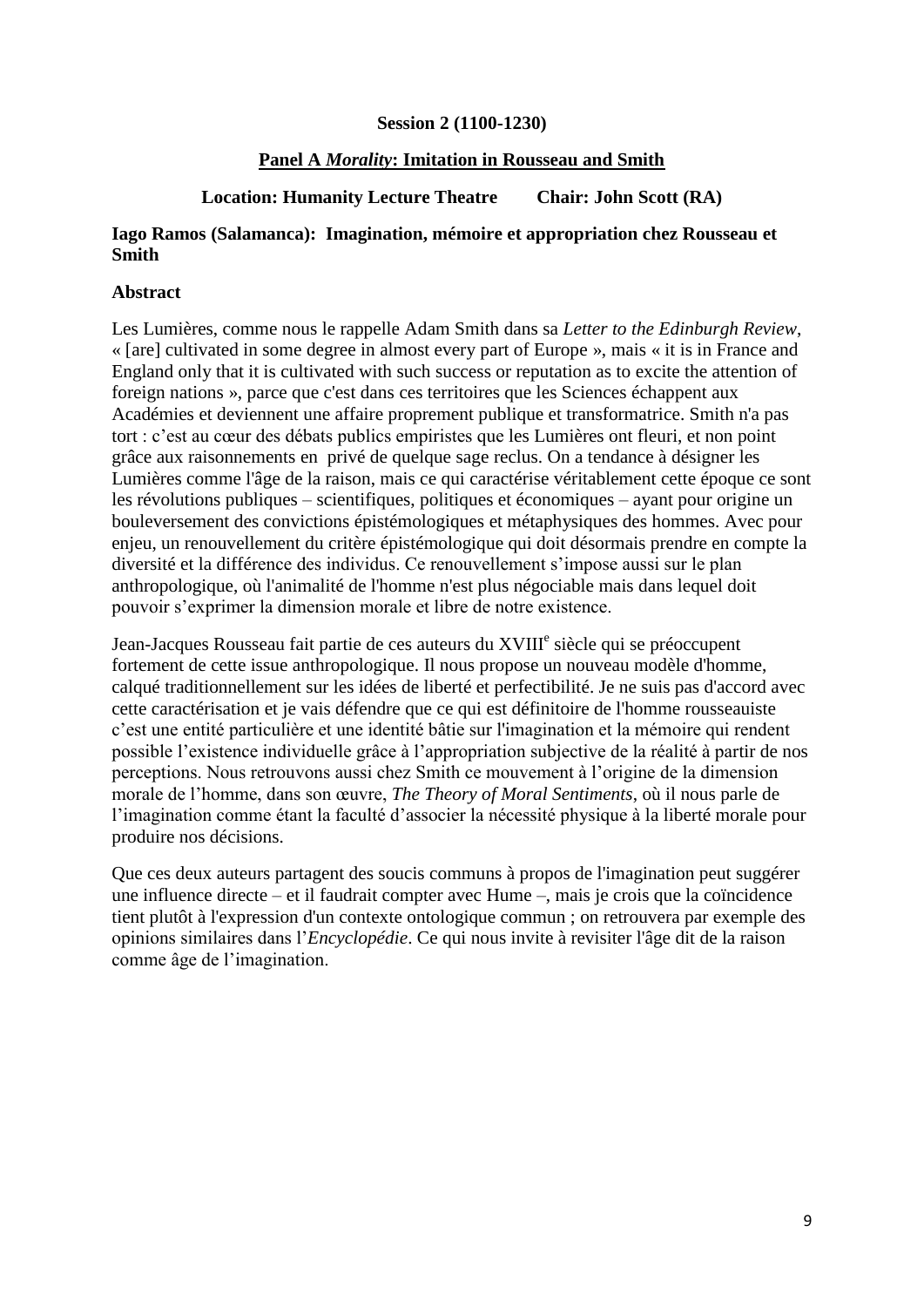### **Spiros Tegos (Crete):** *Courtoisie without court? Adam Smith's translation and reception by French 'Liberals'*

#### **Abstract**

*Wealth of Nations*'s reception in France has attracted substantial scholarly attention. Yet the reception of the *Theory of Moral Sentiments* (*TMS*) is less debated, especially regarding republican ethos and 'middle class' manners. Even before French revolution, courtly politeness was rarely vindicated. In post-revolutionary context, once courtly civility has been definitely rebutted, the question remains: is it possible to *radically* disconnect manners from status? The enigma of a modern *courtoisie* without court haunts moderate Republicans such as Sophie de Grouchy [*Lettres sur la sympathie* (1798)] and Mme de Stael '*De la littérature considérée dans ses rapports avec les institutions sociales'* (1800) and their source of inspiration resides in Adam Smith's political *and* moral philosophy mediated by Rousseau. In this paper I explore the nature of this Adam Smith-Rousseau cross reading by French protoliberals in order for a moderate republican ethos to emerge.

# **Wei Wang (Chinese Academy of Social Science): Sound and imitation: A reexamination of Rousseau's theory of sign**

#### **Abstract**

Rousseau's theory of sign (language and music), as a crucial and equivocal component of his philosophy, has evoked the attention of many critics, including Jacques Derrida who reckons Rousseau not only as the embracer par excellence of the classical model of metaphysics, but also as the founder of modern philosophy of "presence" and its avatar in the field of language, namely the structural linguistics. In order to reexamine justly the aporia (along with a reevaluation of Derrida's criticism), the essential work is to investigate the philosophical concept "imitation", and its rousseauist "pragmatics" elaborating a different understanding of the relationship between "sound" and "meaning". Nevertheless, the first focus of my analysis will be placed in Rousseau's treatment of visual experience, especially the painting, where I believe that he cuts off the connection between "see" and "speak", a classical economy of sign inherited from Plato and Aristotle. In this way, Rousseau proposes a "new imitation", which could be significantly found in music, a marvelous art form that throws constantly our souls in a "disposition", instead of representing or expressing an object. Rousseau replaces his new understanding in a network of differences with *imago* and *imaginatio*. It is not a prelogical structure, but rather a multi-logical system adherent to its material supports. Through the analysis of Rousseau's idea about music, we could also see that Derrida's misunderstanding is rooted in his simple and unilateral reading of Rousseau's key concepts, such as soul, passion and existence, etc. Comparing his texts concerning music with his ideas about the botanical practice is another effective way to deepen our understanding of his theory of sign. Imitation is not a philosophical "metaphor" any more. Rousseau's theory of sign is also connected to his "anthropological" idea about the origin of language. I will clarify the difference between "son" and "voix", and its two types, which are quite essential for understanding the nature of language, and for dispelling the accepted appearance of arbitrariness between sound and meaning, signifying and signified, etc.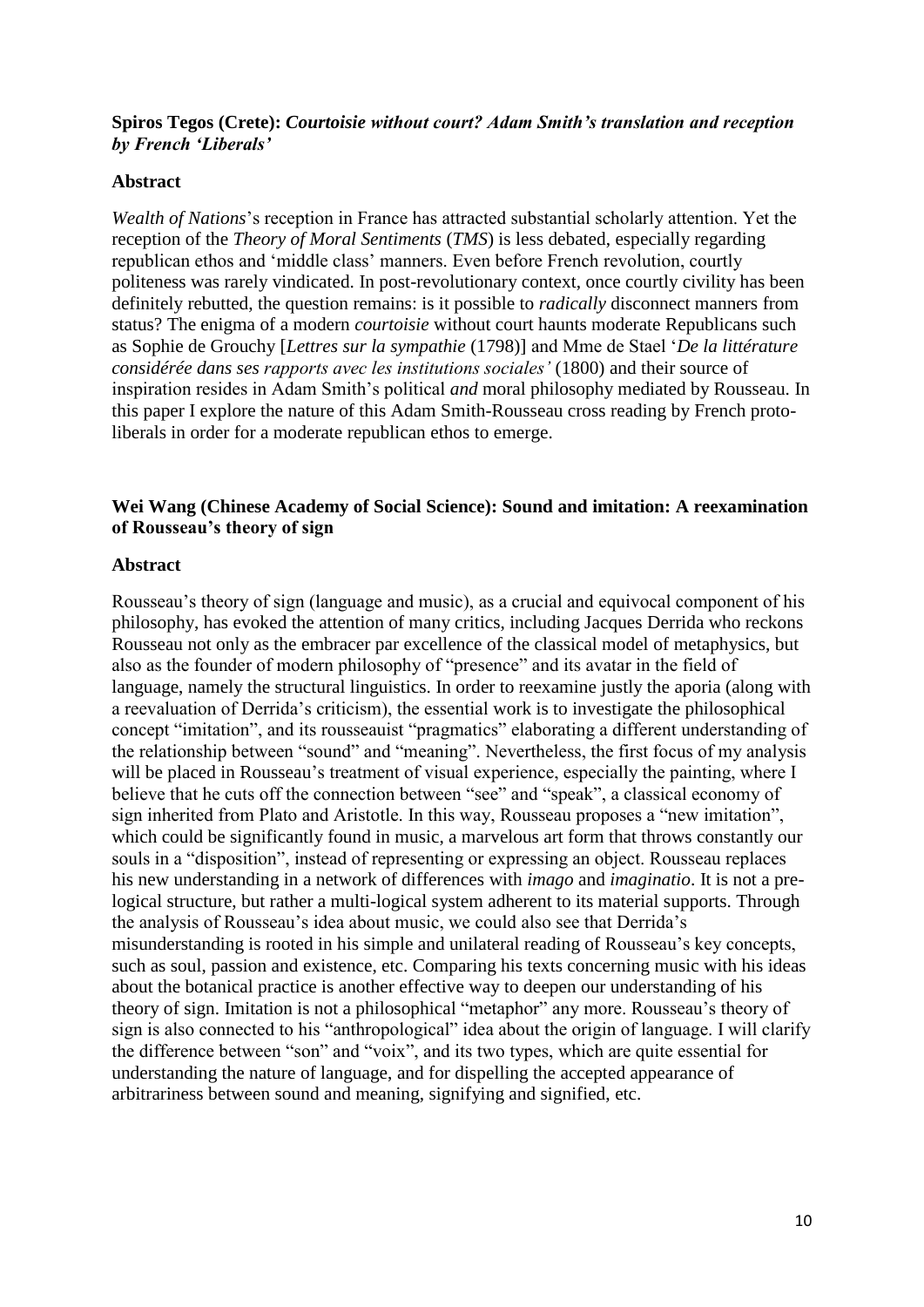#### **Panel B** *Politics***: Smith on Justice and Freedom**

**Location: Room G466 Chair: Sandra Peart (IASS)**

# **Jonathan Diesel (GMU): Two Superiors, Two Jural Relationships in Adam Smith**

### **Abstract**

In *The Theory of Moral Sentiments* Smith uses the noun *superior* in multiple ways. A comparative superior, such as Isaac Newton or Novak Djokovic, is one that is superior in a specific quality or characteristic; the rules of (commutative) justice apply equally to the comparative superior and the comparative inferior. But, Smith identifies another kind of superior, the jural superior, which he associates with "the laws of all civilized nations," "the civil magistrate," "the sovereign," and "a law-giver." Smith's "superior" passage suggests there are two jural relationships within his work. In addition to the equal-equal jural relationship, there is the superior-inferior jural relationship. I provide Smith's taxonomy of "superior" within *Theory of Moral Sentiments*. Isaac Newton was a superior in science, but still the jural relationship he had with other scientists was the equal-equal relationship. The other kind of superior, the jural superior, has a jural relationship with others called the superior-inferior relationship—which may be thought of as the governor-governed relationship. The rules of justice apply equally in the equal-equal relationship but not in the superior-inferior relationship. Recognizing the uniqueness of the jural superior highlights the importance of liberty/justice as a central theme in Smith. I close my paper with some thoughts for further research on the jural superior topic such as how the jural superior relates to Smith's system of natural liberty and whether sympathy works well for one who acts as a jural superior.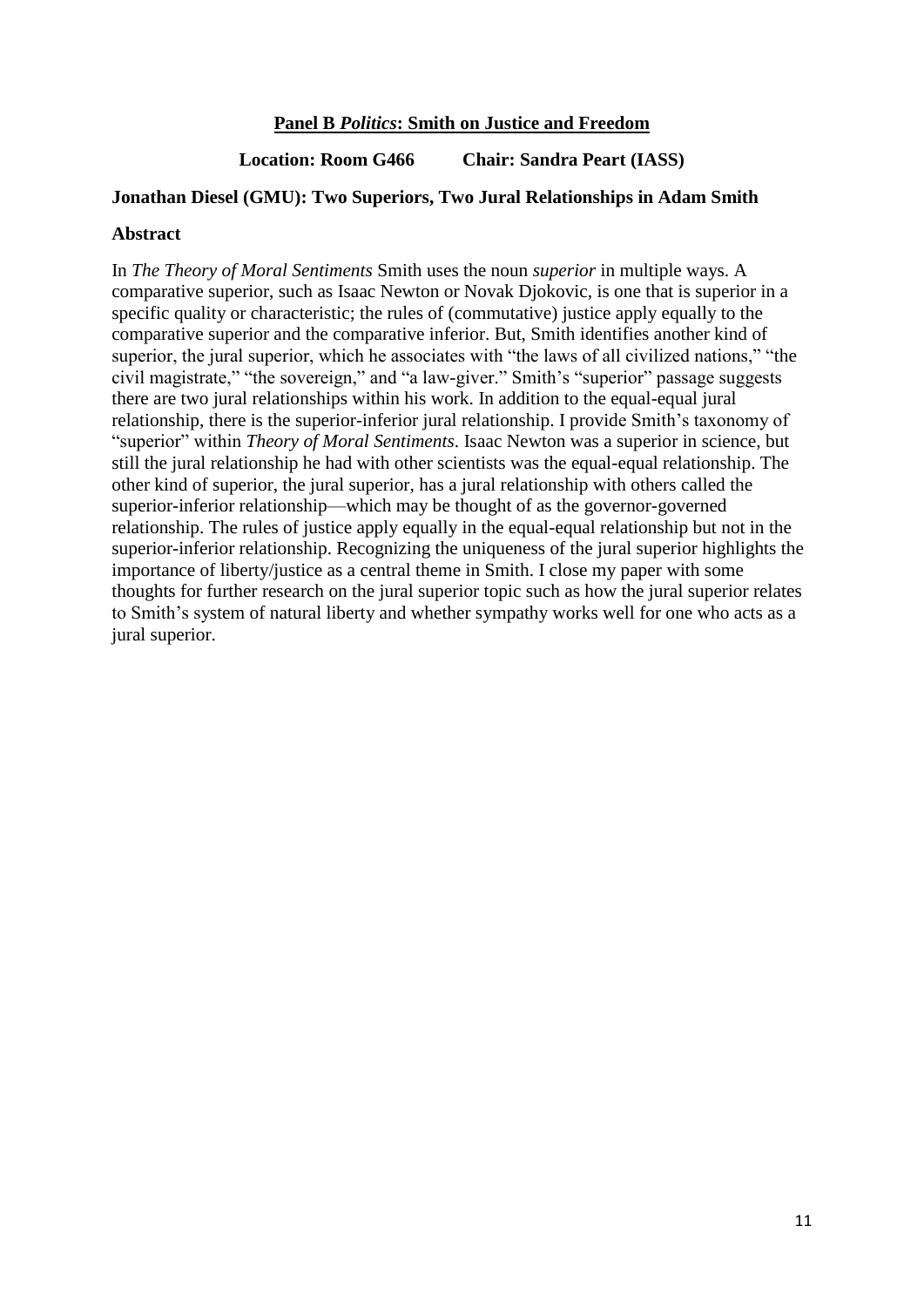# **Lisa Hill (Adelaide): Adam Smith's Politics: Social Science and Pragmatic Liberalism.**

### **Abstract**

In this paper I provide a new interpretation of Smith's political orientation and confront existing theories of his politics. I suggest that the debate about whether Smith was either a Whig or a Tory, conservative or progressive liberal misses the point that his political project was an exercise in social science rather than ideology. I argue that, while Smith was generally positive about commercial progress, he also had a pronounced conservative streak born, not of his allegiance to Tory-ism but of his desire for a social science-informed politics.

This does not mean that Smith was politically neutral, even though he seems to have seen himself that way. Objectively –and from the vantage point of hindsight– he occupies a place on the political spectrum that is best described as a kind of pragmatic liberalism. He is best classified as a pragmatic –rather than doctrinaire–liberal because he based his program, not on abstract foundations but on principles derived from practical observation.

I argue that the popular characterisation of Smith as a champion of negative liberty and 'the system of natural liberty' is reasonable but with three important qualifications: first, Smith is no high theorist of liberalism and his account of rights and liberties is rather unresolved, from a theoretical point of view, because constrained by practical and consequentialist considerations. Second, he admits that the system of natural liberty sometimes fails, making it necessary to violate some personal liberties for the sake of human flourishing. I show how and why in this paper and this necessarily entails a close study of his conservative tendencies. Third, his delineation and defence of the system of natural liberty is not borne of any desire to promote abstract liberal values like individualism, freedom and autonomy as ends in themselves but is a pragmatist's reaction to the most pressing political problems of his day, namely, political corruption, relentless war and interstate conflict, public debt, sub-optimal productivity levels and economic —and especially food—insecurity (caused largely by British imperialism); declining literacy rates and poor public health. He defends such values to the extent that they serve substantive ends and he readily abandons them when the ends demand it. In other words, he often violates negative liberty for the sake of *positive* liberty.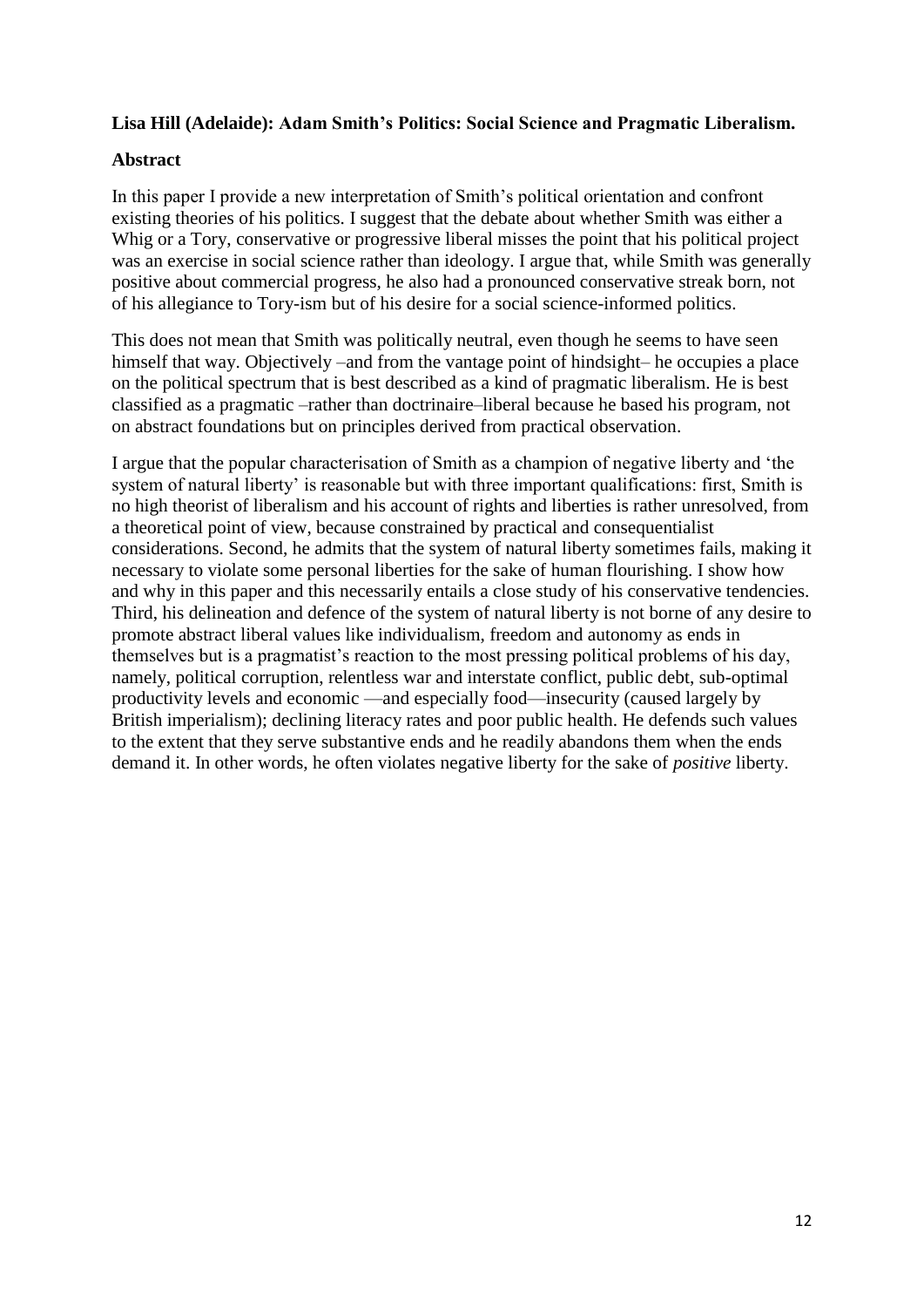### **Daniel B. Klein (George Mason): Adam Smith's Multifaceted Justice**

#### **Abstract**

Adam Smith uses the word justice and its cognates 382 times in *The Theory of Moral Sentiments* and 193 times in *The Wealth of Nations*. Does Smith confine his justice talk to commutative justice? The answer is no, not at all. Justice talk *beyond commutative justice* accounts for more than 50 percent of the justice talk in TMS and at least 25 percent in WN. In TMS (pp. 269-270), Smith distinguishes and describes three senses of justice, *commutative*, *distributive*, and a third a name for which he does not give but is here called *estimative*. This paper, firstly, departs from the view that Smith confined his justice talk to commutative justice; the paper suggests, rather, that Smith both practiced and affirmed justice talk beyond commutative justice. At the same time, it is clear that, for Smith, commutative justice is very special. It must be said that, overall, there is inconsistency or at least ambiguity or equivocation in Smith on the matter of talking justice beyond commutative justice, presumably reflecting his ambivalence or his own tacit distinctions. I offer interpretation of the three senses of justice. On my interpretation, estimative justice looms large, particularly in matters determined by "the superior," that is, the law-giver, the magistrate, the sovereign (TMS p. 81). I argue that Smith would denominate such matters, not in terms of distributive justice, but rather in terms of estimative justice (as well as commutative justice). The paper argues that going beyond commutative justice to see distributive justice is not going far enough, we need to see estimative justice as well, as something, which though "a-kin" to distributive justice, still is distinct from distributive justice.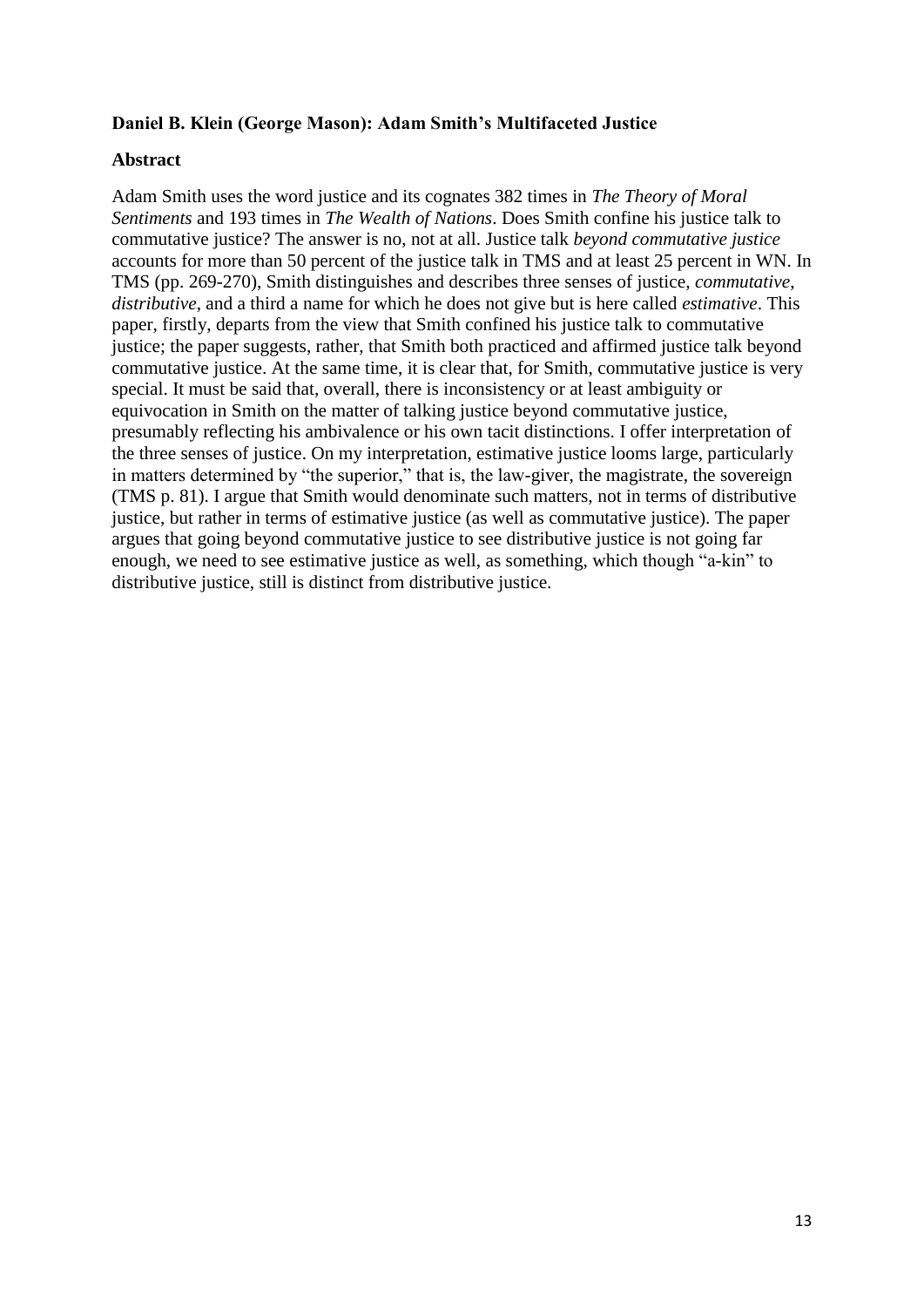### **Panel C** *Smith and Rousseau***: Education and Virtue**

**Location: Fore Hall Chair: Christopher J. Berry (GU)**

### **Gloria Vivenza (Verona):** *Smith, Rousseau and Cato the Younger***.**

# **Abstract**

There has been, in recent years, a deepening interest in examining the possible relationship between Smith and Rousseau. The comparison between the two authors turns around the subject they had in common: commercial society, of which Smith was the advocate (though seeing its failures), and Rousseau, the most ruthless opponent. Smith's attitude towards the French author is ambiguous: he calls him both "ingenuous and eloquent" and "more capable of feeling strongly than of analysing accurately" – which is not exactly a compliment for whatever author. About the insulting epithet used by Smith in his correspondence with David Hume, we cannot forget that the latter had serious problems with Rousseau, and Smith was likely to be informed about them much better than ourselves.

However, since my field of research is about classical training and culture in the eighteenth century, I'll single out some classical topics dealt with by both authors: for instance Cato's suicide in Utica after Caesar's victory.

Smith drew especially from Seneca his description of Cato's heroic death; but if we examine all the passages where he deals with the Roman hero, we cannot say that he had a great opinion of him: he defines him as a "bottle companion" or "a party man" (endowed with "animosity"). How different from Rousseau's passionate peroration: "Ferons-nous cet affront à l'heroisme d'en refuser le titre à Caton d'Utique?" and also: "Caton (….) périt avec Rome et la liberté, parce qu'il fut déplacé dans son siècle; et le plus grand des hommes ne fit qu'étonner le monde qu'il aurait gouverné cinq cents ans plus tot". "Le plus grand des hommes": this is how Rousseau considered Cato.

Among the various descriptions of Cato's death transmitted by the classics, some details are worthy of note: for instance, the hero's concern for the safety of his friends; or his final reading of Plato's *Phaedo*, which caused in the literature a long-lasting connection between Cato and Socrates. Naturally there was a difference between a death sentence (Socrates had received just that), and Cato's voluntary suicide, which was a real choice between life and death. But we must recall that the classics had also a "frivolous" side in the eighteenth century: Addison's tragedy *Cato*, for instance, shows the two male children of the hero in love with the same woman, whereas the daughter Marcia yearns for the African king Juba.

Now, what did Adam Smith think about all this? We have mentioned Rousseau's unrestricted support of Cato's figure. To Rousseau's character, the uncompromising and inflexible attitude of Cato was entirely admirable. His expression (the hero "surprised the world he would have ruled 500 years before") means that Rousseau considered Cato as a man of the Roman "golden age": a Scaevola, a Cincinnatus, a Regulus. Smith seems on a different level: he did not approve of suicide, and where he admits of a nobility or superiority in Cato's character, he clearly draws it from Seneca – but the hints he himself devotes to the Roman's life and character are not quite or always positive.

Both authors, despite their numerous differences, feel in Cato a problematic figure; Smith clearly suggests that all eulogies somehow conceal the real man; Rousseau believes that Cato is an ill-adjusted person, a man who would have been suited to previous times, but unfit for his own century. In short, Smith judges out of place the legend, Rousseau the real man.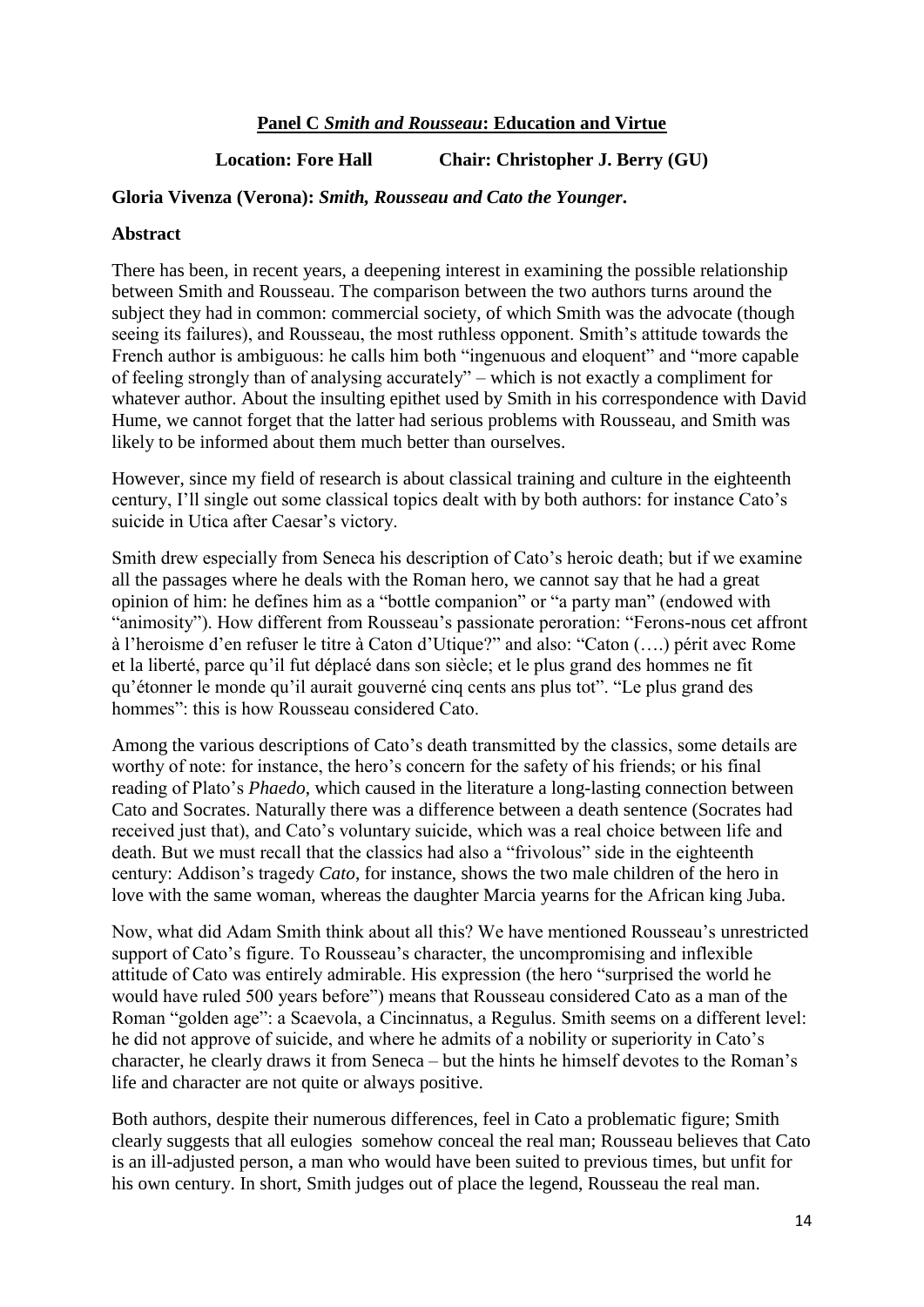### **Patrick Cox (Georgia State): Rousseau's Favorite Educational Treatise in Relation to the** *Emile***: Comparing and Contrasting the** *Emile* **and the** *Republic*

#### **Abstract**

Rousseau's emphatic endorsement of Plato's educational theory in the *Republic* (Rousseau, *Emile*, Bloom translation, p. 40) suggests that a comparison of the two educational works might reveal substantial similarities. For Rousseau, however, "Public instruction no longer exists and can no longer exist" (p. 40). Whereas the *Republic* discusses the proper education for auxiliaries and for philosopher-rulers in the city, the *Emile* explains how to raise a man "uniquely for himself" (p. 41). To simplify this difference, Emile lives a private life, while the recipients of the educational program in the *Republic* are prepared for public, or political, life. As such, the *Emile* portrays the education of an individual pupil by an individual tutor, and the *Republic* presents the training, en masse, of all those who pass the vetting process at each stage of the guardian education (Plato, *Republic*, 503e); the former is devoid of superfluity and optimally efficient for the pupil, which accounts for the difficulty in actually providing such an education, while the latter teaches what is beneficial to the group as a whole, which is not always precisely at the individual's intellectual level.

This paper argues that, like the *Republic*, the *Emile* contains various stages of physical, music, and other forms of education; however, these types of education often differ in their means and in their ends. Moreover, there are two main types of education in the *Republic* – that of the auxiliaries and that of the philosopher-rulers; high standards are set for each class but especially for the philosopher-rulers (376c), whereas Rousseau is turning an average human being into the rarest of persons (p. 52). Rousseau's means of educating is negative, so as to preserve Emile's natural goodness (p. 93), and is adaptive to the pupil's curiosities (p. 192); the *Republic* aims to redirect the souls of the auxiliaries and of the philosopher-rulers towards the proper objects (*Republic*, 518d), and stories and myths are imposed (377a) in contradiction to Rousseau's preference for ignorance over false ideas (p. 102). Rousseau's approach is sensitive to authority's role, as the pupil must not believe that other wills are imposed on his own; in the music education, Plato is comfortable with including stories about the gods, who have an authoritative role and serve as models of behavior (377d-378a). In addition, whereas Plato gives men and women a similar education (451d-452b), Rousseau selects a male child as a pupil and rejects intense physical education for women (p. 366).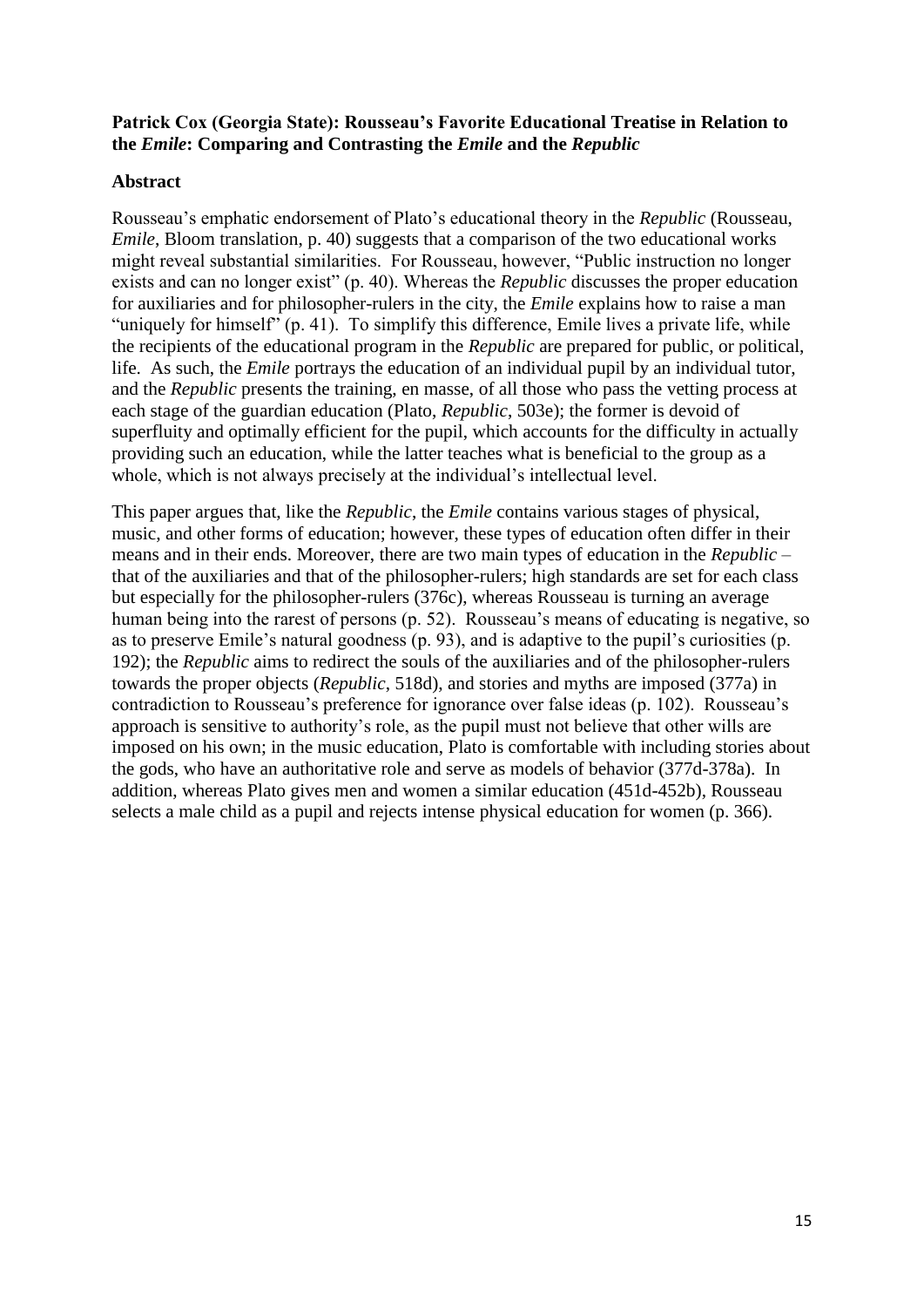### **Tabitha Baker (Warwick): Julie's Garden and the Impartial Spectator: an examination of Smithean themes in Rousseau's** *La Nouvelle Héloïse*

### **Abstract**

Jean-Jacques Rousseau and Adam Smith have traditionally been held as divergent contemporaries of the Enlightenment with irreconcilable ideologies. Yet an examination of their respective discourses (particularly *Discours sur l'origine de l'inégalité parmi les hommes*, *Du Contrat Social* and *The Theory of Moral Sentiments*) reveals a striking similarity between certain aspects of their thought; as important commentators of modern commercial society, we can see that both are equally concerned with the threat that such a society posed to morality. In this paper I will argue that it is through Rousseau's fiction that the complicated relationship between the two thinkers' thought can be most evidently sourced, suggesting that Rousseau's *La Nouvelle Héloïse* can be seen as inherently Smithean in nature due to the way in which the theme of morality is treated.

In particular, this paper will show how the Smithean aspects of *La Nouvelle Héloïse* can be most acutely seen in the motif of the eighteenth-century English landscape garden. It is in this space that Rousseau's novel reflects Smith's principles of arriving at moral behaviour and true virtue, and it is here that Rousseau and Smith's theories seem to be reconciled in order to produce a blended social model in which Smith provides responses to Rousseau's failed utopia. Through an examination of *La Nouvelle Héloïse* alongside Smith's *Theory of Moral Sentiments* it will become apparent that the symbol of the landscape garden in Rousseau's novel is an experimental setting in which Rousseau and Smith's theories are merged. An analysis of the Smithean concepts of the 'impartial spectator' and 'society of strangers' will demonstrate how these notions are important to understanding how moral behaviour is appropriated within the public and private garden; this will subsequently be followed by an exploration of how vanity is encouraged in the public garden through eliciting the desire to gain the approbation of others, and how Rousseau attempts to negate such behaviour through the creation of the private garden. An exploration of proximity and distance in the garden will conclude my paper where I will demonstrate how Smith's thoughts on moral regulation are distorted by Rousseau in *La Nouvelle Héloïse* and necessitate the failure of Rousseau's vision of utopian society.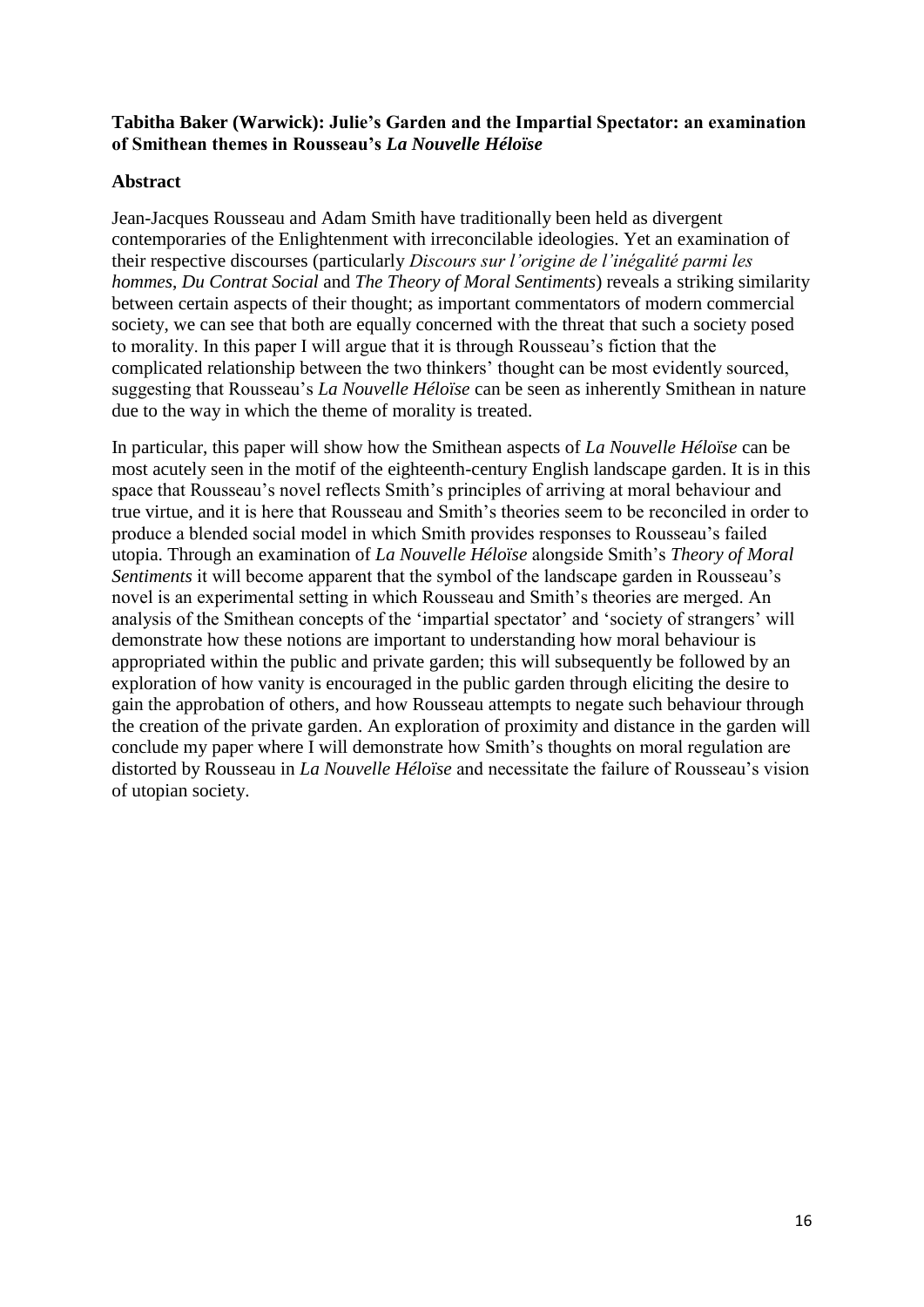#### **Session 3 (1330-1500)**

#### **Panel A** *Morality***: Smith and Rousseau on Spectatorship**

#### **Location: Humanity Lecture Theatre Chair: Zev Trachtenberg (RA)**

### **Adam Schoene (Cornell): Sentimental Conviction: Rousseau's Apologia and the Impartial Spectator**

**Abstract:** "The humiliating role of my own defense is too much beneath me, too unworthy of the feelings that inspire me for me to enjoy undertaking it […]," laments Rousseau, "but I could not examine the public's behavior regarding me without viewing myself in the most deplorable and cruel position in the world." These introductory dirges to Rousseau, Judge of Jean-Jacques: Dialogues evoke the painful and laborious undertaking "Rousseau" must endure in adopting the perspective of his most incendiary detractors to unveil the true nature of "Jean-Jacques," false victim of a universally entrenched conspiracy. Like Rousseau in the Dialogues, Adam Smith employs a splitting of the self in The Theory of Moral Sentiments: "When I endeavor to examine my own conduct, when I endeavor to pass sentence upon it, and either to approve or condemn it, it is evident that in all such cases I divide myself, as it were, into two persons, and that I, the examiner and judge, represent a different character from that other I, the person whose conduct is examined into and judged [...]."

While Rousseau and Smith have frequently been juxtaposed in opposing stances regarding pity and sympathy or commercial society, recent scholarship has drawn them into more nuanced dialogue to reveal certain strains of resonance in their thought. I will continue this conversation by reading Dialogues protagonist "Rousseau's" plea to "the Frenchman" for an unprejudiced witness in discourse with Smith's conception of the impartial spectator, in which satisfaction is derived from sympathy with the pleasure or pain of another, conveying a shared sentimental conviction. The Dialogues disclose Rousseau's intense yearning for justice born from his own experience fraught with censure, exile and alienation, and while Smith's impartial spectator may appear to Rousseau, as Charles Griswold has suggested, like a character in a narrative, whereas human interaction is characterized by a mutual "unnarratability," might there yet be import to this autobiographical fiction that serves as a defense of Rousseau's system?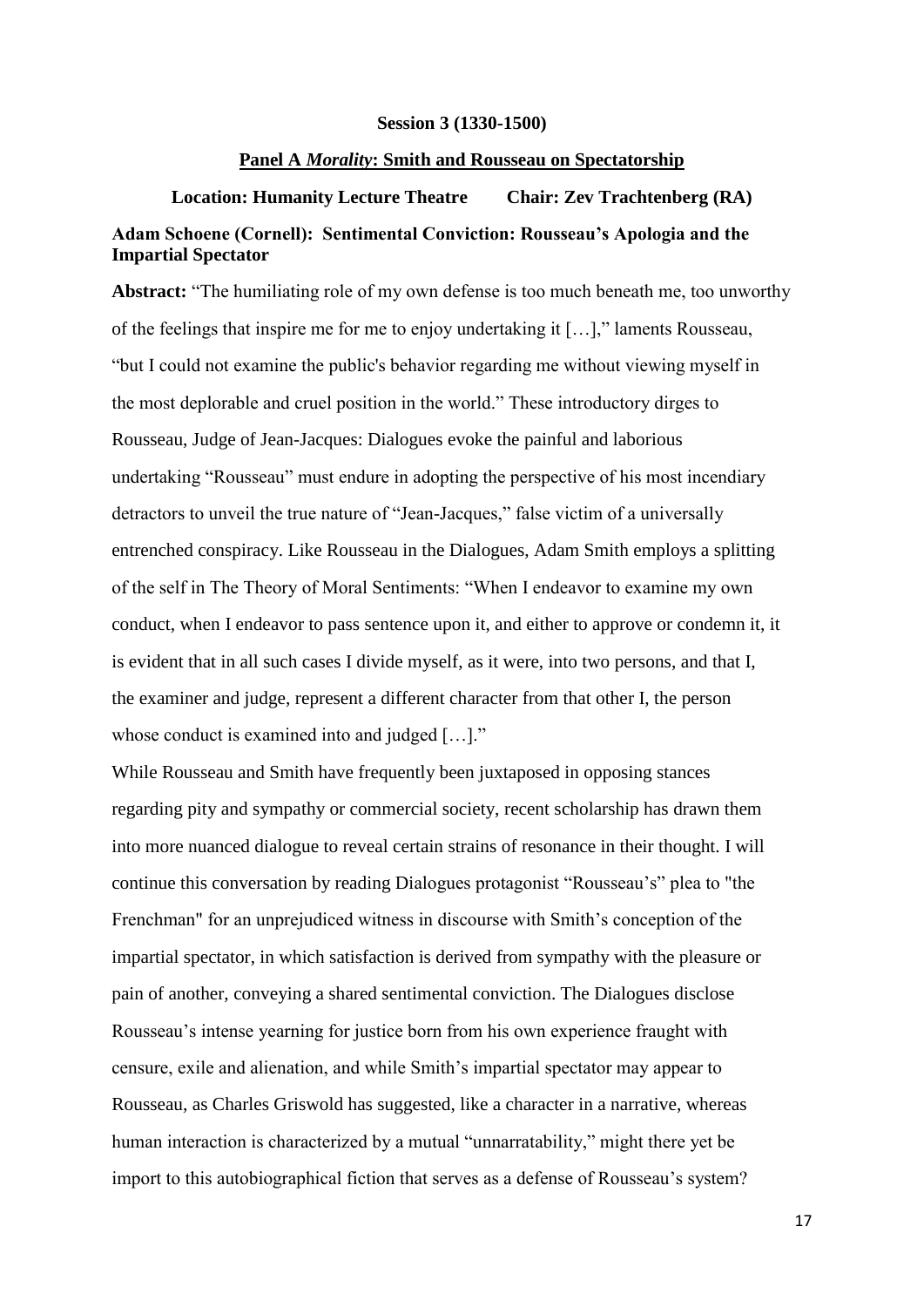# **Christopher Bertram (Bristol): Morality and the opinion of others**

#### **Abstract**

Both Rousseau and Smith suggest that there is an intimate relationship between morality and our need to respond to the opinion of others. For Rousseau, though, this psychological need has standardly been given a negative valence. From the birth of amour propre in the first communities to the spectacle of the "European Minister" later in the Second Discourse, together with other texts, such as Emile, Rousseau's emphasis is usually on the way in which the opinion of others has a corrupting effect on the individual, resulting in a loss of authenticity. Nevertheless, Rousseau also sees amour propre as a necessary, though not sufficient, condition for truly moral conduct. Adam Smith, particularly in part 3 of Moral Sentiments also emphasises the moralizing effects on individuals of the gaze of others and makes this central to his theory of morality via the idea of the impartial spectator. The paper will explore parallels between Rousseau's and Smith's moral psychology whilst also noting a deep division concerning the content of morality with its origins in the difference between Rousseau's contractualism and Smith's use of the impartial spectator. This discussion will also take account of Diderot's contractualism and of the modern reprise of the same divide in debates between Rawlsians and Amartya Sen.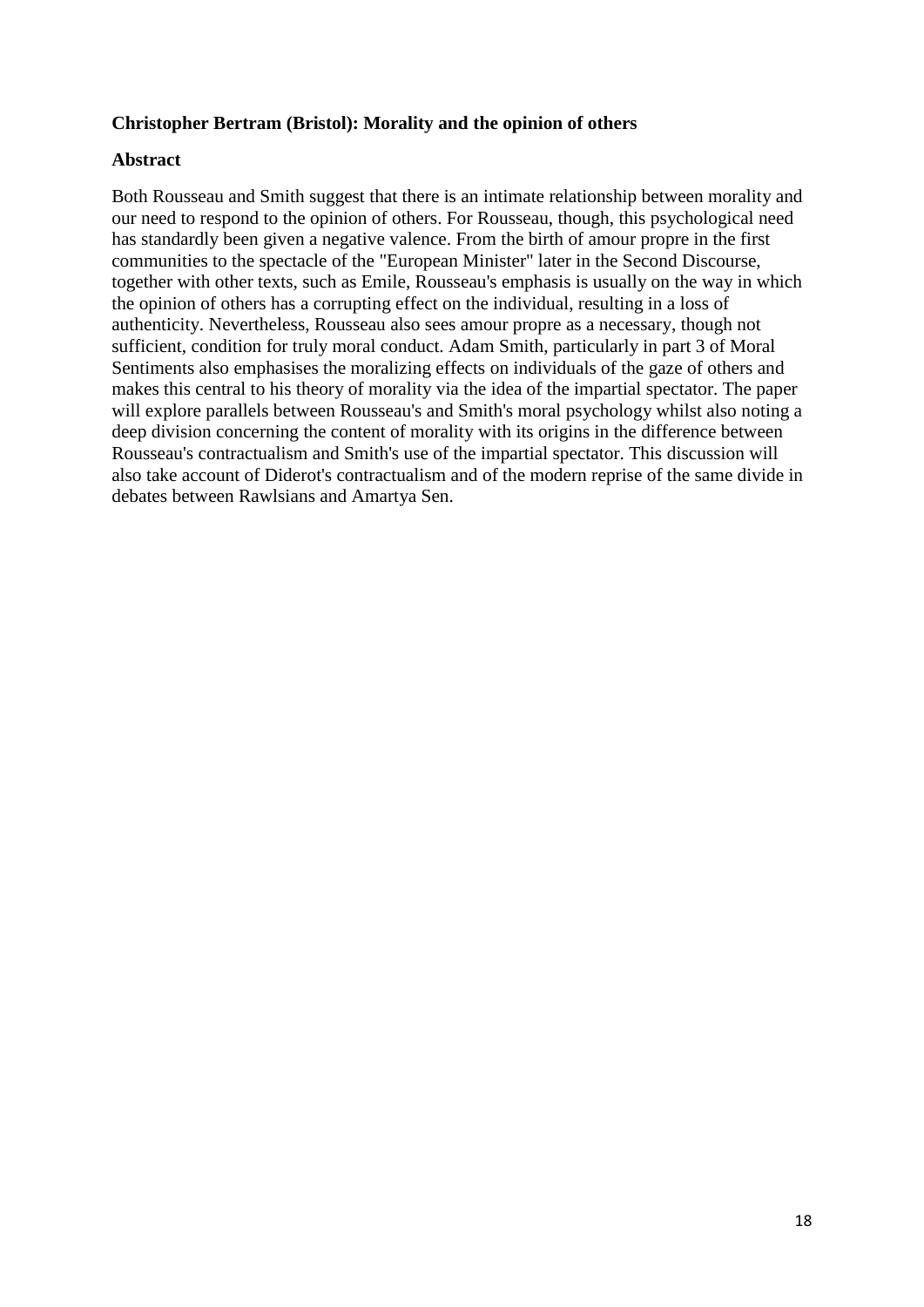### **John McHugh (Denison): Pursuing Sympathy without Vanity: Reading Smith's Attack on Rousseau through his Attack on Mandeville**

#### **Abstract**

My goal in this paper is to contribute to the development of the now prominent view that Smith took Rousseau to be one of his main interlocutors. I attempt to do so by paying careful attention to Smith's explicit TMS critique of Mandeville; given the evident connection in Smith's thinking between the two philosophers, this critique can plausibly be treated as an approximate critique of Rousseau. Thus, I try to reconstruct Smith's philosophical attitude towards Rousseau almost solely on the basis of the TMS passages on Mandeville. In the first section of the paper, I flesh out the position on human nature and human sociality that Smith attributes to both Mandeville and Rousseau. In the second section, I explicate Smith's explicit response to Mandeville's version of this position. In the third section, I attempt to reconstruct a Smithian response to Rousseau on the basis of this response to Mandeville. Though the paper aims to focus primarily on that response, fully understanding it requires reference to Smith's sympathy-based account of approval. Invoking this feature of Smith's moral psychology, I ultimately argue that his disagreement with Rousseau can be understood as centering on the very nature of our concern with winning sympathy from others. My claim is that we should understand the sincere love of virtue, to which Smith appeals in response to Mandeville's reduction of such motives to vanity, in terms of a non-egocentric way of loving sympathy that Smith would charge Rousseau with overlooking. The paper closes with two brief reflections on how this reading might impact the ongoing project of clarifying the relationship between Smith and Rousseau. This reading sets us the task of explaining how it fits with Smith's proposed solutions to the problems with commercial society that Rousseau diagnoses, and it sets us the task of investigating how Smith's non-egocentric-sympathybased conception of the love of virtue relates to Rousseau's own solution—i.e. the concept of the general will—with respect to each's broad normative orientation and concrete, first-order ethical and political implications.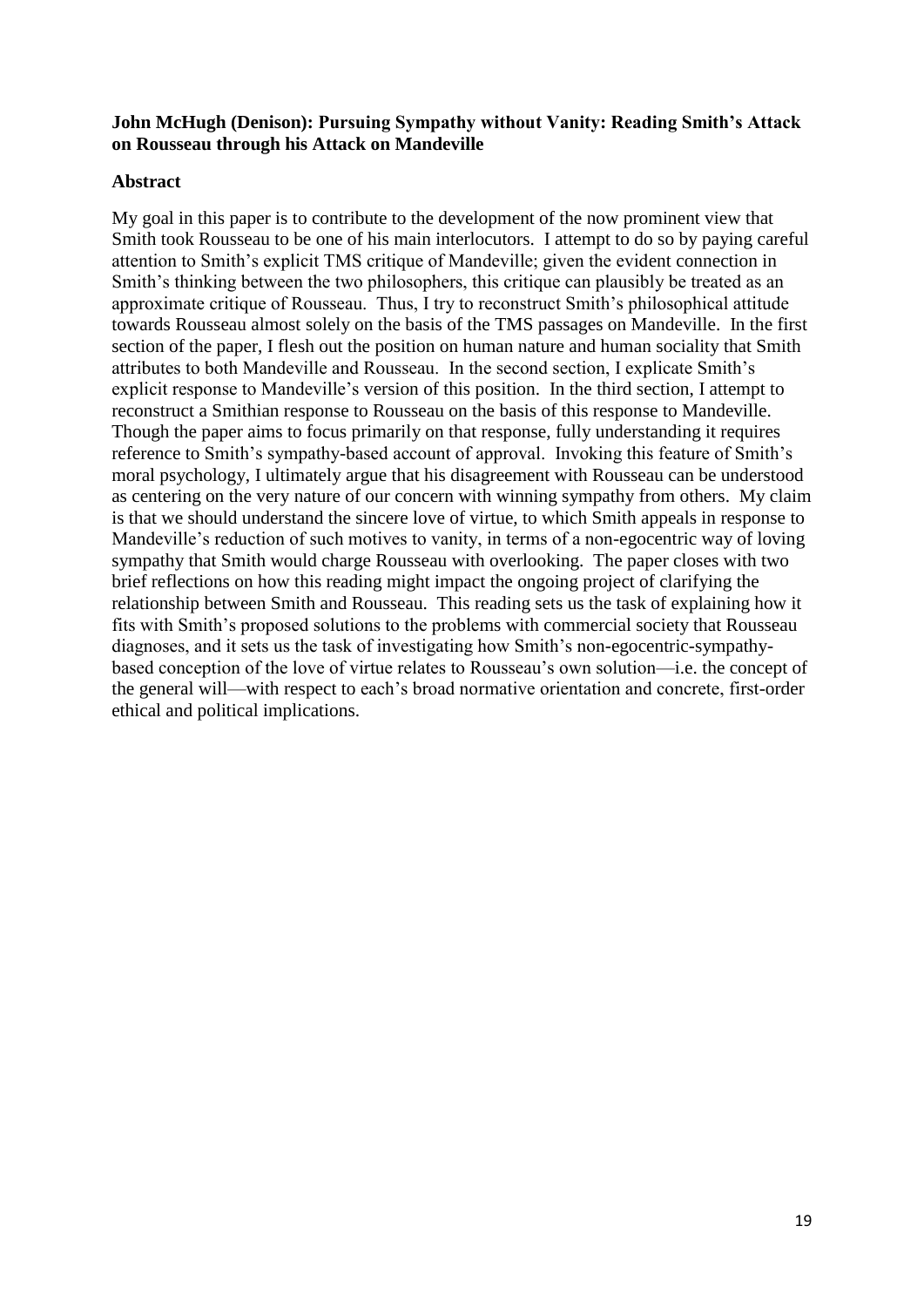#### **Panel B** *Politics***: Smith on Political Economy**

**Location: Room G466 Chair: Michelle Schwarze (IASS)**

### **Edward Middleton (George Mason): Projectors as Men of System: Entangled Political Economy in Adam Smith's Theory of Credit Markets**

#### **Abstract**

Despite Adam Smith's reputation as a champion of free markets, modern scholarship rightly recognizes the many exceptions he makes in *Wealth of Nations* advocating government interventions. Of particular significance are the interventions into the British monetary systems and the regulation of interest rates. Smith's rationale, as it always is in *Wealth of Nations*, is the improvement of the general welfare of those living within the system; in this case, he sought to protect the public from the infamous "prodigals and projectors". Professional criticism of his position began during the last years of his life, with its strongest expression in Jeremy Bentham's *Defense of Usury;* Smith passed before writing an explicit response. For the last 200 years scholarship has considered Bentham's the final word in their exchange, and has adopted his apparent narrow definition of projector *qua* entrepreneur when revisiting Smith's original claims. In this paper I examine the linguistic evolution of "projector" from the early  $17<sup>th</sup>$  century onward and find the narrow definition anachronistic applied to a reading of Smith: entrepreneurship was only one of a variety of characteristics of the  $17<sup>th</sup>$  and  $18<sup>th</sup>$  century projector. Revisiting the usury passages in the Wealth of Nations with the broader context in mind suggests that Smith's projectors were men of system, undercapitalized, politically connected, and bent on large-scale reform: a non-binding interest rate price ceiling excludes from the credit market investments taken with the expectation of government bailout in the case of failure rather than discourages high-risk investment in general. Smith believed usury laws act as a prophylactic against investments which become too connected to fail.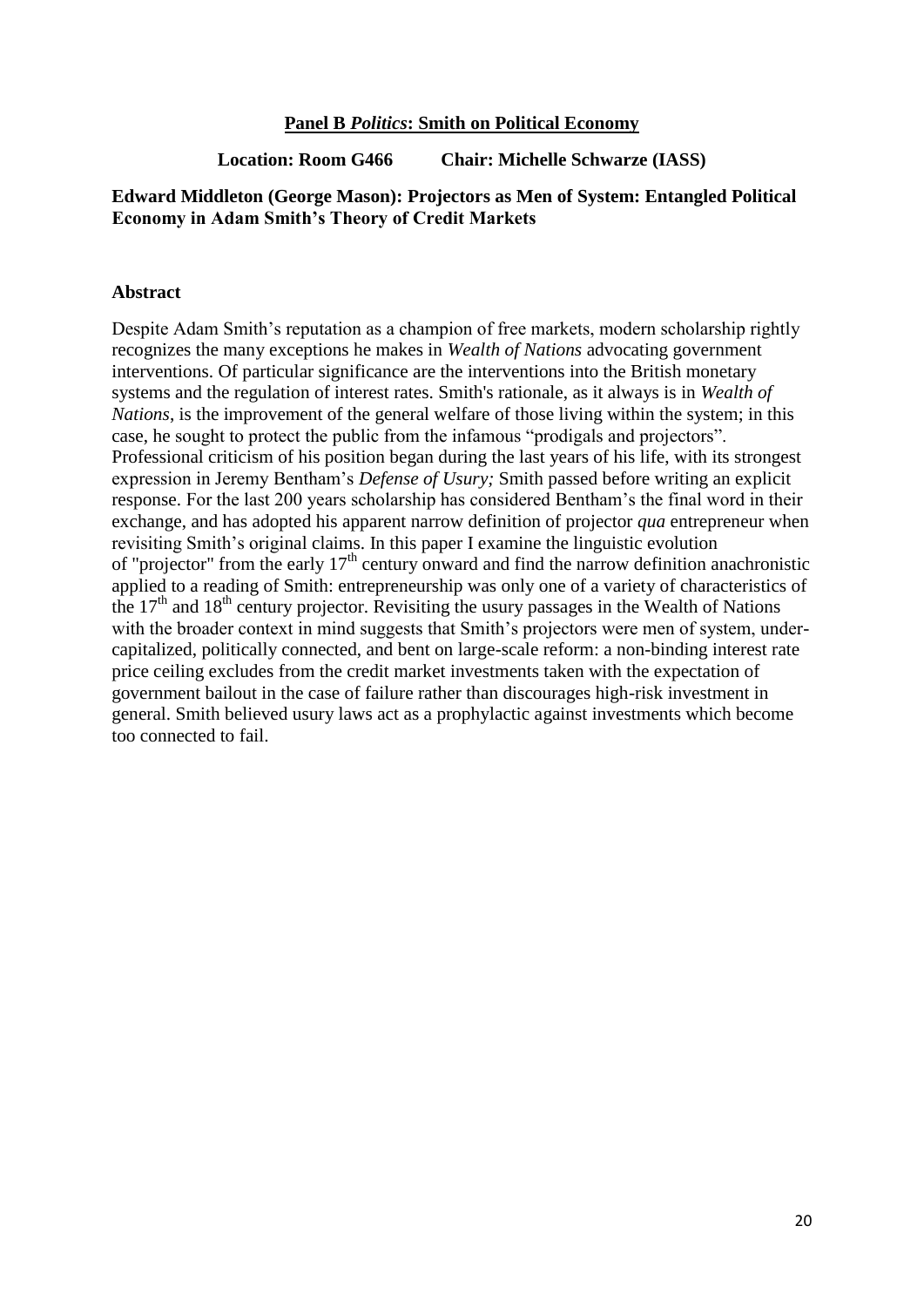# **Donald Brand (Holy Cross): Adam Smith and Usury Laws**

### **Abstract**

Freeing prices from state control was an essential element in Adam Smith's attack on Mercantilism. One would have anticipated that the embrace of market prices over administered state prices would have extended to interest rates as well as prices of other commodities, but this was not entirely the case. In The Wealth of Nations Smith defended usury laws that would have set a state-mandated maximum on interest rates. Smith thus seemingly defends a medieval practice rooted in a scriptural prohibitions against charging interest on money loaned. My paper will explore Smith's reasons for retaining usury laws in seeming contradiction to the logic of his larger project of political economy. Is this simply a failure to think through the implications of a free market economy?

Smith seems to advocate a limit on interest rates to restrict "prodigals and projectors" from gaining access to capital for risky, speculative ventures, but this does not explain why Smith concluded that the market would not establish an appropriate risk premium for speculative ventures. Jeremy Bentham, an admirer of Smith, took issue with Smith on this issue in a work entitled *In Defense of Usury*, concluding that the market would provide a mechanism for properly pricing risk. One of the letters in the work was explicitly addressed to Smith, yet, despite evidence that Smith read and appreciated to force of Bentham's arguments, Smith refused to alter his argument in subsequent editions of *The Wealth of Nations.* I will explore the relationship of the ban on usurious rates with the treatment of greed as a vice in *The Theory of Moral Sentiments.* I will suggest that the move to a political economy based on the pursuit of self-interest presupposed limits on self-interest defined in the ethical society described in *The Theory of Moral Sentiments*. Specifically, *The Theory of Moral Sentiments*  retained a distinction between forms of acquisitiveness that promoted socially beneficent forms of economic growth and extreme, morally objectionable forms of acquisitiveness that could harm society. Smith never embraced Gordon Gekko's aphorism that "Greed is good," and this helps us to understand his retention of laws banning usury.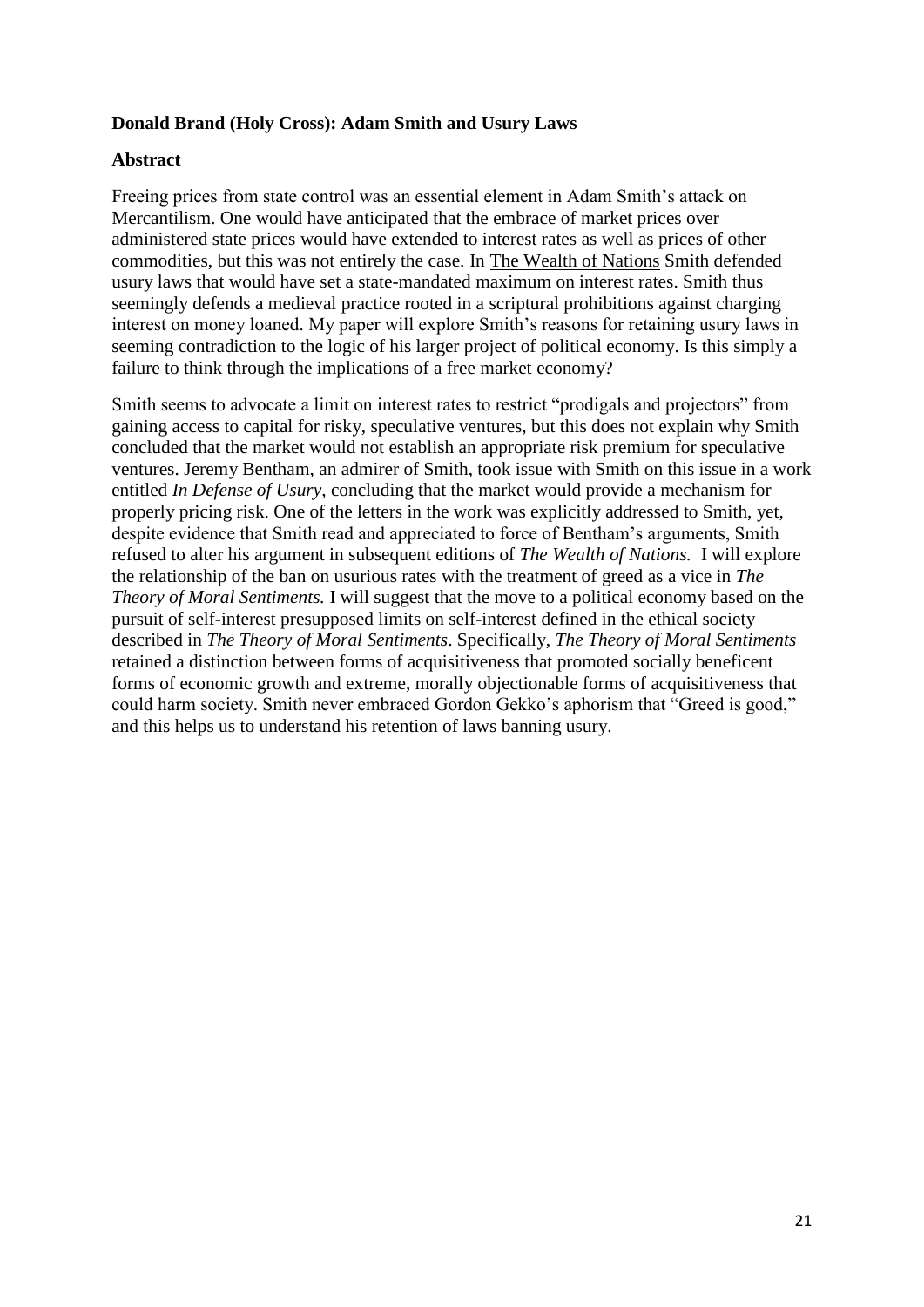# **Reinhard Schumacher (Potsdam): Adam Smith and the Patterns of Foreign Trade: The Absence of an International Division of Labour in Smith's Theory**

### **Abstract**

Adam Smith is commonly referred to as one of the first who understood foreign trade in terms of an international division of labour, whereby each country specialises in the production of certain goods. It is argued that he made a strong case for foreign trade on this basis. In this article, I will, in contrast, show that Smith does not think of foreign trade in terms of an international division of labour. Economic progress rather than international trade determines domestic production structures. Apart from domestic development, international trade patterns are affected by transport costs, geographical factors as well as producer and consumer preferences. In Smith's theory, countries will not specialise but rather produce similar goods. International trade does affect the division of labour, but in a mechanical, not territorial sense. Smith theory assumes that trade will take place mainly between developed nations and in sophisticated manufactured commodities.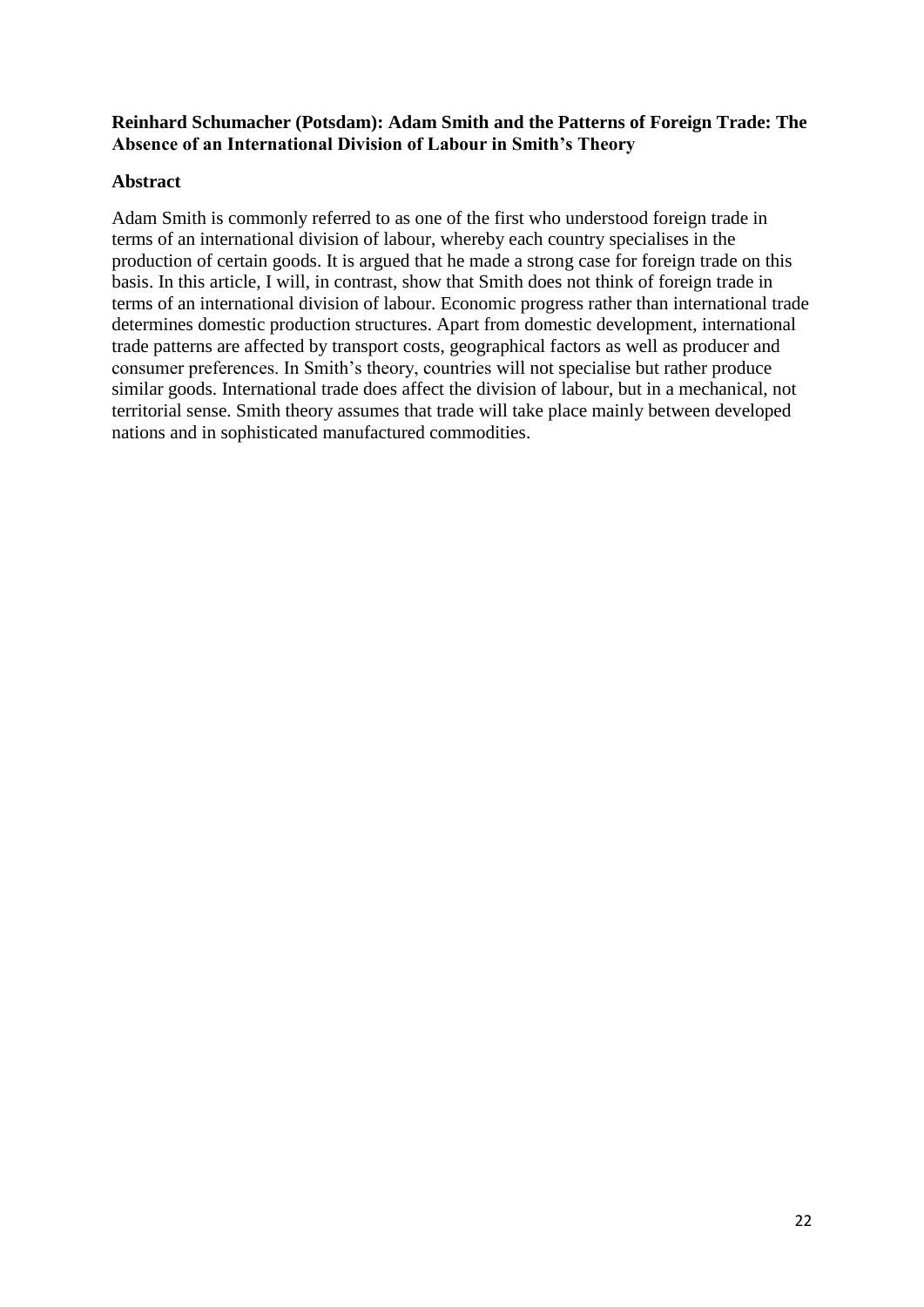# **Session 4 (1530-1700)**

### **Panel A** *Morality***: Smith on Moral Judgement**

### **Location: Humanity Lecture Theatre Chair: Fonna Forman (IASS)**

### **Antonino Falduto (Halle-Wittenberg): Adam Smith's Moral Decision-Making Process**

### **Abstract**

In my paper, I aim to explore the process of making moral judgments according to Adam Smith, as he describes it in his *Theory of Moral Sentiments*. I argue that we can make sense of the decision-making process in moral cases only if we refer to the complete moral psychological account of the faculties of the human mind that Smith presents in this work.

In order to illustrate my thesis, I first describe the concept of sympathy as a faculty. In this regard, I argue in the first place that sympathy enables the superficial perception of an agent's state of mind and, subsequently, allows for an appropriate degree of empathy with the sentiments both of the perceived agent and of the addressee of the action. Second, I distinguish between the faculty of understanding, which allows us to obtain an informed and well-founded cognition of the action, and the faculty of imagination, which allows us to depict the situation in which the agent is situated. The activation of these two faculties allows for a new configuration of the faculty of feeling: the agent now appropriately sympathizes and the faculty of feeling evokes a morally relevant state of mind. In the third moment of my argument, I analyse sympathy not only as a faculty but also as a realised state of mind. This is the actual sentiment, through which we can correctly judge the emotional reactions both of the perceived agent and of the addressee of the action. In this third section, the analysis of the faculty of choice, grounded on the realised sentiment of moral sympathy, constitutes the key moment of my argument.

This analysis of the faculties allows me to clarify Adam Smith's account of the human mind and its centrality in the context of his moral-psychological theory of decision-making. With my paper, I intend to shed some light on Smith's moral psychology and to contextualize sympathy as moral feeling in the context of the faculties.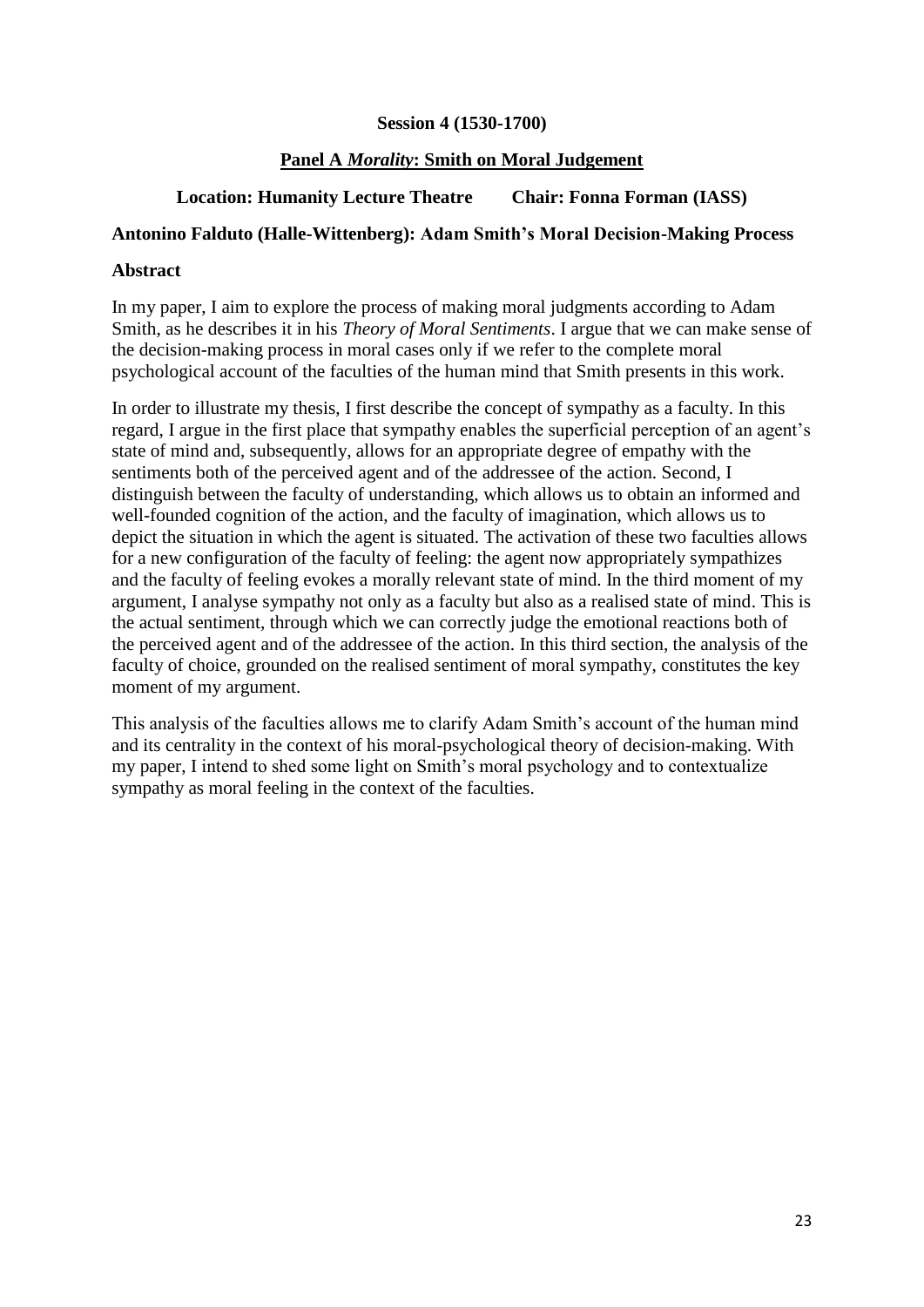### **Scott Drylie (GMU): Distant Learner or Campus Resident? The Education of the Impartial Spectator**

#### **Abstract:**

In *The Theory of Moral Sentiments* Adam Smith denied the need for benevolence and universal moral truths to sustain a social order. Emotionally governed people of "middling" morality could achieve unifying moral standards through their inherent sociability, their urge to sympathetically imagine another's situation, and their willingness to submit themselves to the conscious-like figure called the "impartial spectator." But a contemporary reader must ask whether Smith's device of the impartial spectator actually provides guidance today for culturally diverse associations which likely exceed what Smith was imagining. Fonna Forman asks a practical question: What actual "resources" does Smith provide to achieve impartiality? She concludes that the figure of the impartial spectator cannot escape its culturally rooted origins. Our capacity for diverse association is limited. The primary purpose of the current paper is to look beyond the enigmatic figure of the impartial spectator, and to reassess – in an effort to meet Forman's standard – whether Smith offers any concrete and credible process to achieve greater impartiality. I argue that Smith describes his middling moral agents with a great variability that does justice to his endeavor to empirically capture the human condition. The descriptions hint at histories of timely decisions, catalytic circumstances, habit, and luck. The descriptions also suggest the importance of interactive effects between the passions. Pathways of moral development reveal themselves. I provide a detailed interpretation of particular pathways made possible by way of "the cool hours" of remote moral contemplation. I argue that the cool hours permit a different mode of sympathy that benefits from a more expansive type of sympathetic imagination. Despite Smith's caution regarding abstraction and isolation, the cool hours figure into Smith's conception of what it means to live a fully moral and social life. In the near and far, hot and cool, Smith portrays a discursive, oscillating, habituating process for building the delicacy of sentiment and the strength of self-command necessary to expand impartiality. However, my analysis of the cool hours also brings into stark relief how pathways of moral development may meander dangerously into the cool reason of philosophy. The extra leisure of modernity is a blessing and a curse. Smith's aspirational side is a cautious one. I end with a Smithian response of caution toward today's agendas of multicultural moral education and toward the cosmopolitan demands for greater understanding of distant peoples.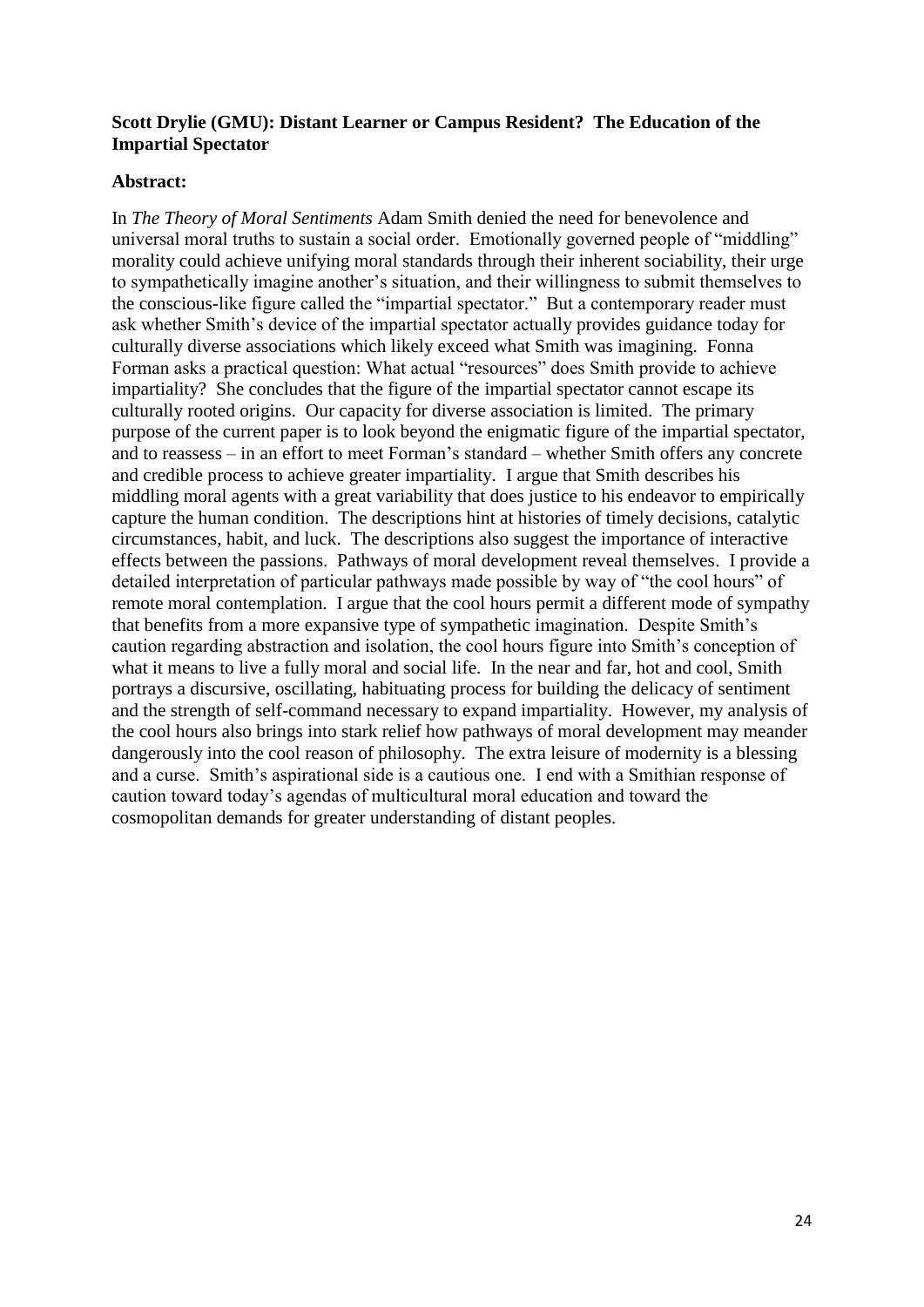# **Lauren Kopatjic (Harvard): "Sentimentalizing" Self-Command: Adam Smith's New Take on an Old Virtue**

### **Abstract**

In their introduction to Adam Smith's *Theory of Moral Sentiments* (TMS), D. D. Raphael and A. L. Macfie claim that that "Stoic philosophy is the primary influence on Smith's ethical thought," and that Smith's virtue of self-command "is distinctively Stoic" (1982). In this paper, I join other recent scholars who have re-examined the case for Smith's purported Stoicism, focusing on the claim about self-command. I contend that we should not saddle Smith with a commitment to a Stoic virtue that would be in serious tension with his greater commitment to sentimentalism. I then argue that Smith's conception of self-command grows out of his sentimentalism and is not in conflict with his sentimentalist commitments.

In the first part of the paper, I discuss the Stoic conception of self-command and the historical prevalence of rationalist models of self-command. In the second part of the paper, I describe two significant ways in which Smith breaks with this rationalist tradition and "sentimentalizes" self-command. First, I explain Smith's claim that self-command is founded on "our sensibility to the feelings of others" (TMS III.3.34), showing how it develops from the workings of sympathy and the basic spectator-agent interaction. Second, I examine Smith's critique of Stoic "apathy" in TMS III.3, arguing that this discussion reveals that Smith's self-command tends toward an increase in sensibility and sensitivity. Finally, I consider how Smith's "sentimentalized" self-command is capable of fulfilling the role he explicitly assigns to it, that of enabling moral action. I argue that, for Smith, the impartial spectator serves as the standard for moral conduct and guides our efforts at self-command, allowing us to see when we are swayed by partial concerns and when we should restrain those partial passions and act for the sake of others. Our love of praiseworthiness and nobility of conduct, combined with our desire for the approval of the impartial spectator, give us a powerful motive for commanding even the strongest, most selfish passions. I conclude by claiming that by seeing how Smith's self-command differs from Stoic self-command, we can also see a major difference between Smith's view and any view that takes self-control to involve *reason* controlling, harnessing, or otherwise governing the passions. In Smith's view, sentiment does the work of governing sentiment, not reason.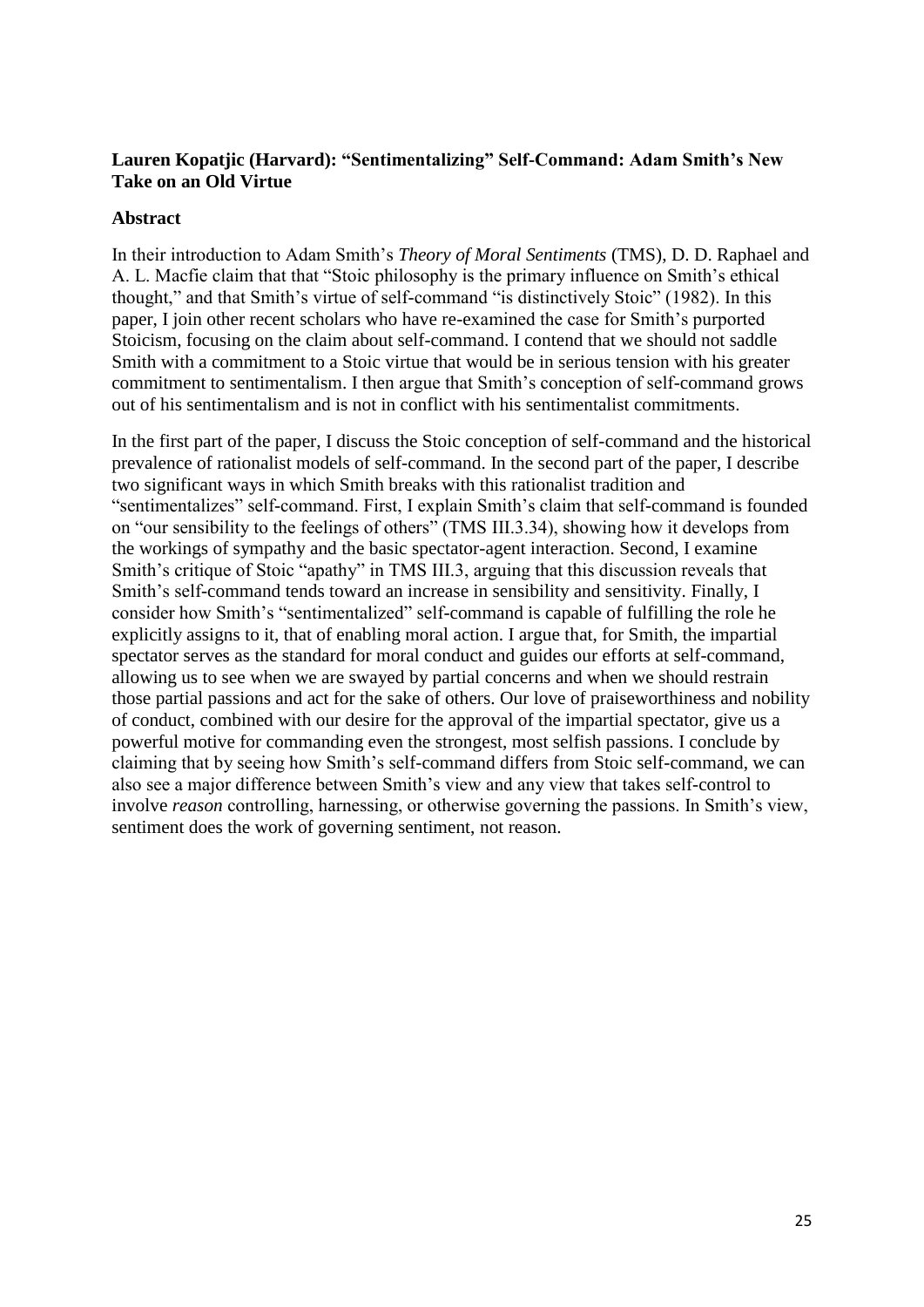#### **Panel B** *Politics***: Commercial Society**

**Location: Room G466 Chair: Ourida Mostefai (RA)**

# **Glory Liu (Stanford): Material Wealth and Moral Corruption: Reinterpreting the "paradox of commercial society" in the works of Adam Smith**

### **Abstract**

This paper critically assesses notions of Smith's alleged "egalitarianism" in light of his support for free markets. One longstanding argument in favor of the egalitarian reading of Smith, for example, is that free markets would provide a more just distribution of goods to the poor without compromising the property rights of the rich. I argue that this *desideratum* in favor of greater economic equality ought to be read as just one dimension of Smith's response to the problem of the "paradox of commercial society:" not only was there the possibility of poverty amidst plenty, but there was also the problem that even if men could be made better of materially, they might be worse of morally. The division of labor and "distinction of ranks" operated on an assumption that individual moral sentiments were "corrupted," and that the pursuit of wealth over virtue, sympathy with the rich and neglect of the poor kept men working to generate wealth that made everyone better off. Understanding this relationship between Smith's depiction of the "corruption of moral sentiments" in *The Theory of Moral Sentiments* as both a natural cause and consequence of commercial society, therefore, provides a uniquely Smithian response to the question, "To what extent are material inequalities objectionable?" Ultimately, I suggest that Smith's positive conception of commercial society, founded on an assumption of inequality of material outcomes, reveals strong commitment to equal standing in spite of material inequality.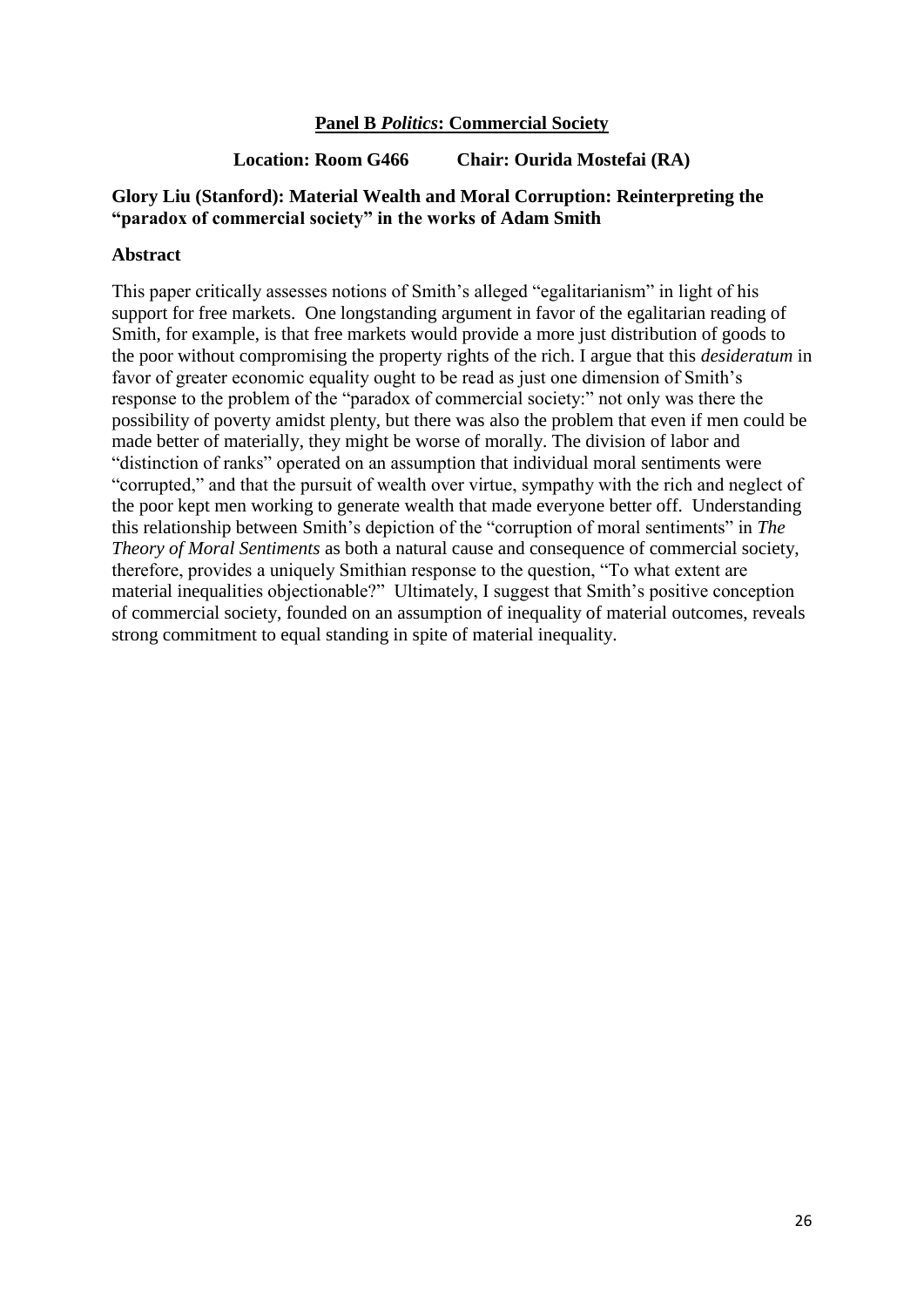# **Byron Davies (Harvard): The Insult in Not Being Believed: Rousseau and Adam Smith.**

### **Abstract**

In this paper, I am interested in what are, to my mind, under-explored moments in Rousseau's and Adam Smith's writings in which each philosopher presents speech, and particularly testimony, as manifestations of the desire for others' recognition.

I will begin by summarizing Rousseau's understanding of *amour-propre*, and especially the way in which, as I read Rousseau, desiring another's recognition involves acknowledging that other in her dimension as a freedom. I will then turn to Rousseau's fullest exploration of speech, the *Essay on the Origin of Languages*, and Rousseau's characterization of vocal speech as an expression of our passional or affective natures. I will argue that in this essay Rousseau is gesturing at the way in which speech, and especially what we would today call the illocutionary dimension of speech, involves desiring the recognition of an audience. And since the characteristic response to the thwarting of *amour-propre* is insult, this understanding of Rousseau should put in context the feeling of insult appropriate upon having one's speech act rejected.

But I also want to draw our attention to some ways in which having one's speech act rejected is different from other instances of having one's *amour-propre* thwarted: for example, when one is denied the love that one seeks. In addressing an audience, we expect that the audience owes us a response; and when the expected response is not forthcoming, it is easier to see ourselves as wronged, or as subject to an injustice, than, say, when our love has not been reciprocated. And I think it is observations of this sort that motivate Adam Smith, whose *Theory of Moral Sentiments* was influenced by Rousseau, to explore responses, such as gratitude, that we can think of ourselves as *owed*, especially in the context of our addressing a second person, but whose satisfactoriness consists in its being an expression of the other's freedom: that is, in its not being forced. And I will argue that this character of secondpersonal exchanges can account for the peculiar frustration of a speaker whose testimony has been rejected, and that it can account for Smith's interest in questions about testimony, particularly his assertion, toward the end of the last edition of *The Theory of Moral Sentiments*, that "It is always mortifying not to be believed."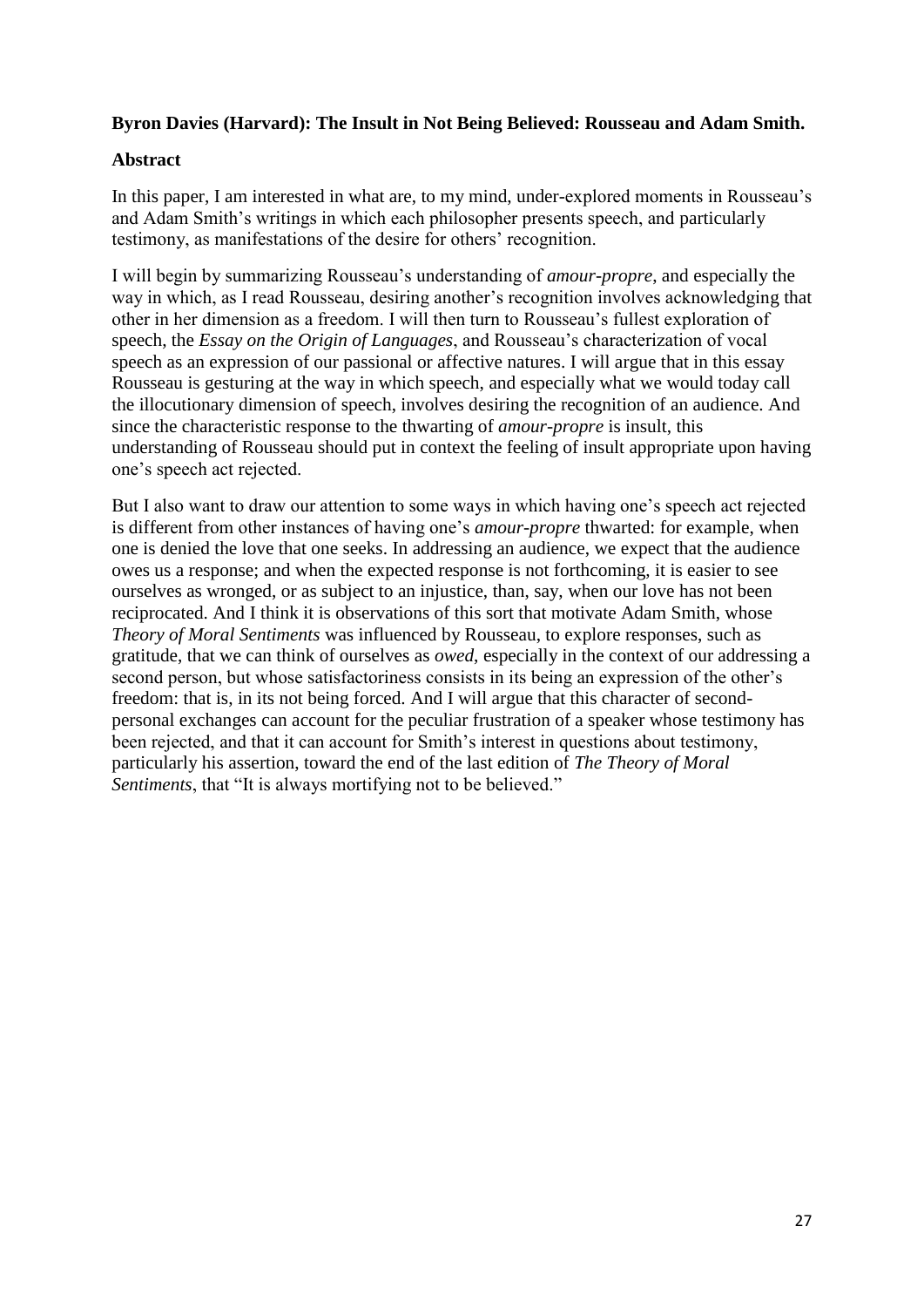### **Fabien Delmotte (Paris West Nanterre La Defense): The question of emancipation: Adam Smith and Rousseau**

#### **Abstract**

In his *History of economic analysis*, Schumpeter mentions the "social sympathies" of Adam Smith and detects a "judiciously diluted Rousseauism" in the equalitarian tendency of *The Wealth of Nations*. Schumpeter sees it as one of the expressions of the "fashion" of that time, in relation to his idea that the success of this book would be partly explained by Smith's positioning, generally "thoroughly in sympathy with the humors of his time", for example on the issue of free trade. However, this presentation doesn't help to understand the originality of Smith's endeavour to integrate and discuss these various and seemingly contradictory influences. One of the interesting things about *The Wealth of Nations* is that it actually sheds new light on the nature and role of emancipation in modern history. By appearing, not without nuances, to defend the idea that the increasingly central position of economic development turns out to be coherent with freedom and equality claims, in whose name Rousseau differently condemned this dimension of modernity, Smith still intellectually challenges us. This doesn't eliminate the interest of Rousseau's philosophy, but, on the contrary, makes their "dialogue" a necessary step to discuss contemporary issues, such as understanding "neoliberal" capitalism, individualism or the meaning of democracy.

This contribution will therefore first emphasize how the egalitarian orientation of their thought, their concerns about the living conditions of the people and about political freedom can in particular move Smith closer to Rousseau, in contrast, for example, to physiocrats, who defend free trade. Nevertheless, we'll also have to point out how the understanding of the emancipatory dynamic of modernity by Smith, which seems widely oriented towards the economic abundance and the virtuous logic of the market, differs from Rousseau's social and political conceptions. This is especially the case when he considers the possibility of institutions fostering the existence of an assembled people concerned with the common good. However, it is important not to caricature and oversimplify this opposition. That's why we'll have to question the place and the meaning attributed by the two authors to individual freedom, in front, for instance, of the economic dependency in commercial society or division of labour issues. This will make it possible to avoid overly simplistic oppositions between individualism on the one hand and collective political will on the other hand, which fail to understand the importance of these autors, even today, in considerations of the question of emancipation.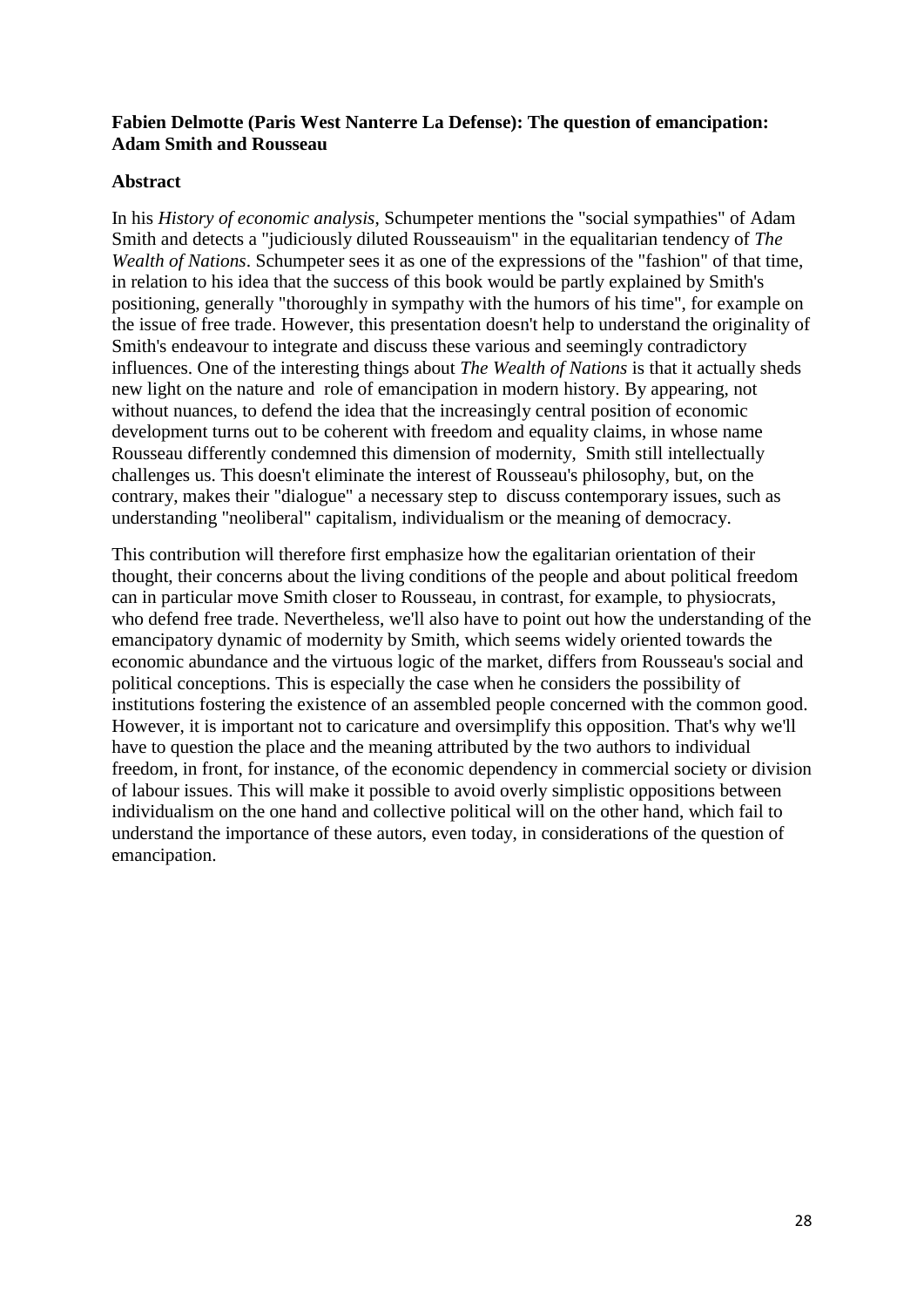#### **Panel C** *Smith and Rousseau***: Rousseau**

**Location: Fore Hall Chair: Michael O'Dea (RA)**

# **Mauro Dela Bandera Arco Junior (USP Brazil): Rousseau's anthropology in the** *Essai sur l'origine des langues*

### **Abstract**

The anthropological principle that guides Rousseau's reflections in many of his works can be expressed as follows: the pressure of necessity varies according to the place and, depending on its intensity on the formation of socialization, it results in different types of passions and languages. There is a direct correlation between the degree of need, the state of culture, the kind of feelings or ideas expressed by the language and the sound substance of the language itself.

In the pages of his *Essai sur l'origine des langues,* Rousseau demonstrates that the emergence of speech cannot be explained resorting to a single and homogeneous origin. On the contrary: this question admits only singular responses, since it involves the analysis of men's relationship with their living conditions. Livelihoods directly influence men's mutual exchanges; therefore, also the formation of their behaviors, their passions and their languages. These influences, which represent a unique process within each society, can be understood only when referred to the comprehensive analysis of a particular historical situation, to all the aspects of men's lifestyle and – last but not least – to the effective relations between man and nature that, in the author's view, necessarily pass through the mediation of other men.

Thus, the ways in which the processes of socialization originate from natural conditions or circumstances are crucial to the knowledge of men and to the structuring of languages. But how does this happen? How the so-called external factors model differences in men's behavior, in their passions and in the structure of languages? Our speech will deal with such questions.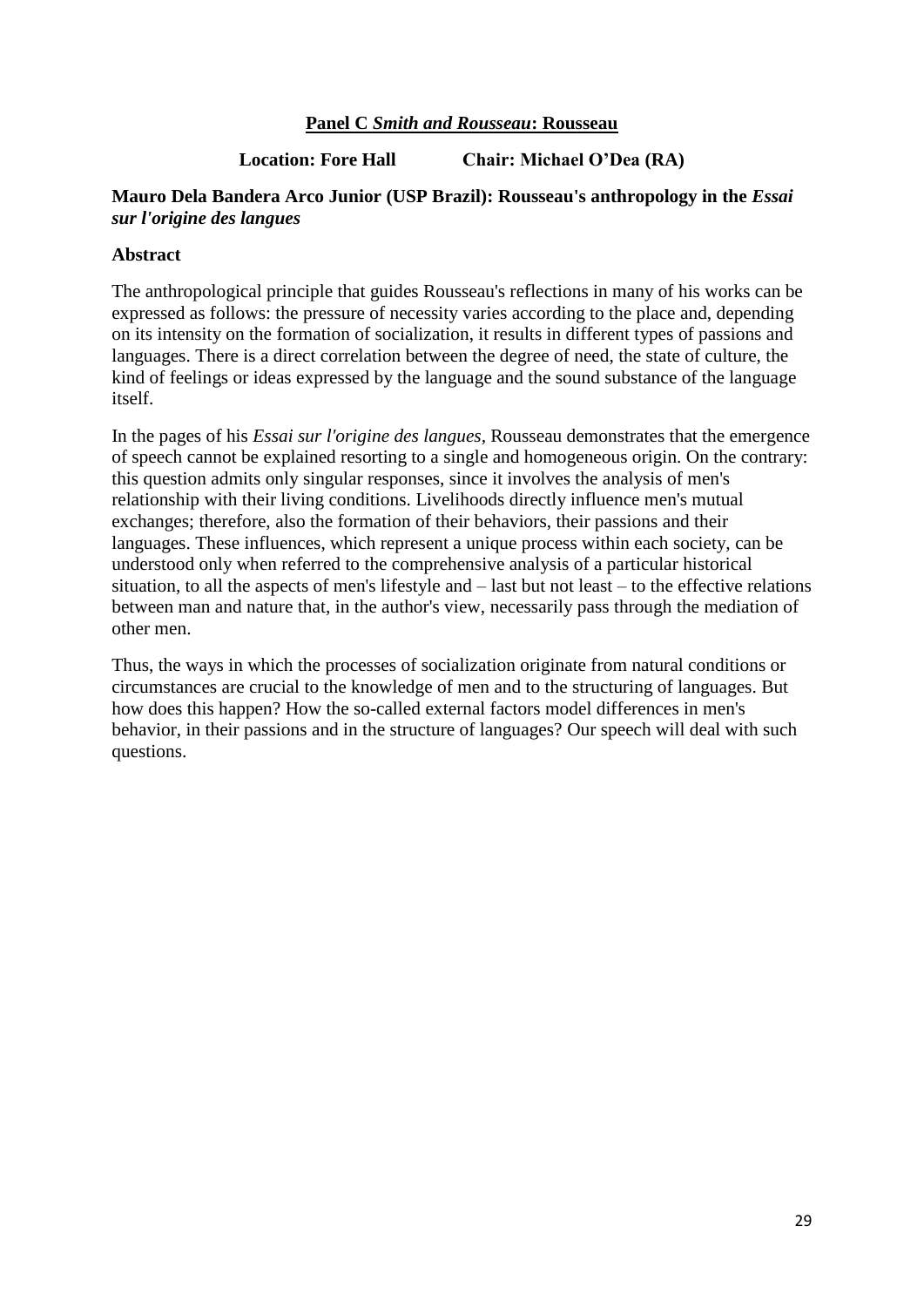### **Thiago Vargas (USP Brazil): Rousseau's critique of political economy**

### **Abstract**

Our purpose is to outline considerations concerning Rousseau's economic thought, particularly those regarding the principle of the division of labour. To that end, the paper intends to examine the role of work (*travail*) and commerce in *Émile's* education. Teaching labours that will allow Émile to become self-sufficient and to keep him away from idleness are issues that occupy an important place in the preceptor's concerns: if the pupil must be useful to the society in which he will choose to live, and labour being an inescapable duty for man in society, a successful education shall start the pupil in a great diversity of crafts (*métiers*), as many as are needed so that his autonomy is ensured. However, these lessons are not about instructing Émile in any kind of *métiers*: his independence is assured by the work of his hands, activity that, according to Rousseau, is the closest to humankind natural conditions. By teaching the pupil different forms of labour, enabling him to acquire skills and allowing him to be independent, Rousseau also prevents his pupil from being exposed to the harms caused by the social division of labour. Finally, I shall present some elements of the critique of the division of labour in *Émile*, in which Rousseau resumes previous remarks he had made in his *Second Discourse*.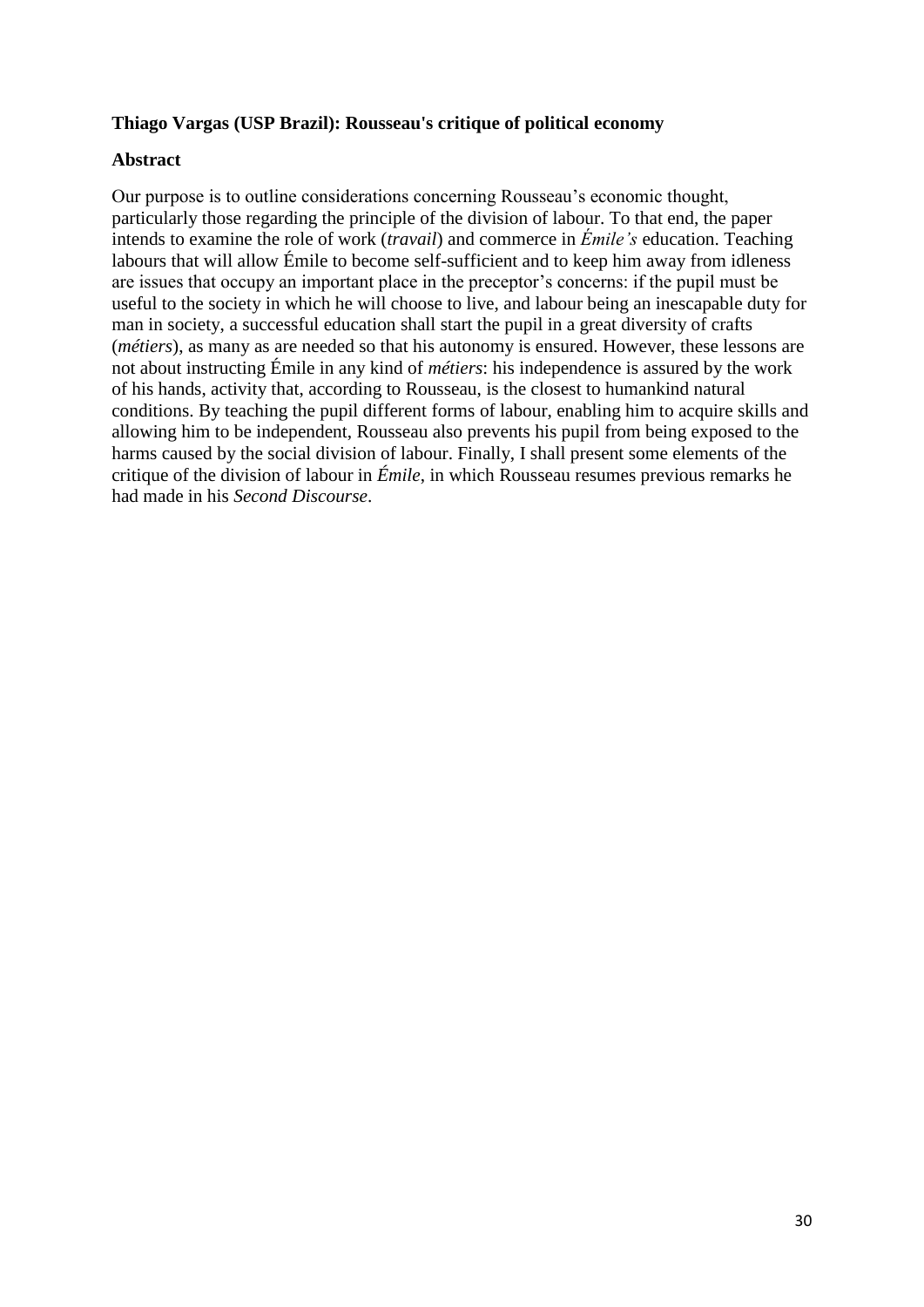# **Antoine Serge Bell (Yaounde 1 Cameroun): Jean-Jacques Rousseau Et La Science Économique De Son Temps**

### **Abstract**

La science économique de l'époque de Rousseau est principalement dominée par trois écoles de pensées. Les deux premières, à savoir le mercantilisme et la physiocratie, émergent dès le XVIe siècle. Animé par des penseurs comme Jean-Baptiste Colbert, John Locke, Anne Robert Jacques Turgot, le mercantilisme insiste sur l'idée que la principale source d'enrichissement de la nation est l'argent et l'or qu'il importe pour ce fait d'accumuler. Contrairement à cette école de pensée, la physiocratie ou système de l'agriculture, dont le principal théoricien est François Quesnay, estime que l'agriculture est sinon la seule, du moins la principale source d'enrichissement de la nation.

Malgré leurs divergences, ces écoles de pensées s'accordent sur l'idée que le principal objet de l'économie politique est l'enrichissement de la nation. C'est cette thèse majeure que Rousseau critique dans son *Discours sur l'économie politique*, et plus généralement dans la plupart de ses ouvrages philosophiques.

Élaboré dans la deuxième moitié du XVIIIème siècle, le libéralisme économique d'Adam Smith se situe en rupture de référence avec non seulement le mercantilisme et la physiocratie, mais aussi avec la philosophie politique de Rousseau, en ceci que pour cet auteur, la nation est non pas une catégorie politique, comme c'était le cas chez Rousseau, mais un espace économique d'échanges. En étudiant ainsi les principales catégories de l'économie, Smith élabore les concepts majeurs de l'économie politique moderne. Ceci ne problématise-t-il pas l'approche rousseauiste de l'économie politique qui insiste sur la dimension politique de l'économie ? En effet si, contrairement aux mercantilistes, aux physiocrates et aux libéraux dont Smith en la figure de proue, Rousseau définit l'économie politique comme le gouvernement légitime de l'État, c'est-à-dire la bonne gestion politique des personnes et des biens conformément à la volonté générale, il reste cependant à déterminer la pertinence de ce discours politique sur l'économie dans un contexte où la science économique tend de plus en plus à s'autonomiser. En quoi la pensée politique de Rousseau peut-elle alors constituer une critique de l'économisme et du libéralisme modernes ?

Après avoir analysé la critique rousseauiste de l'économie politique de son temps et son dépassement par Smith, cette modeste réflexion va s'attarder sur l'originalité et l'actualité de cette critique rousseauiste de l'économie politique.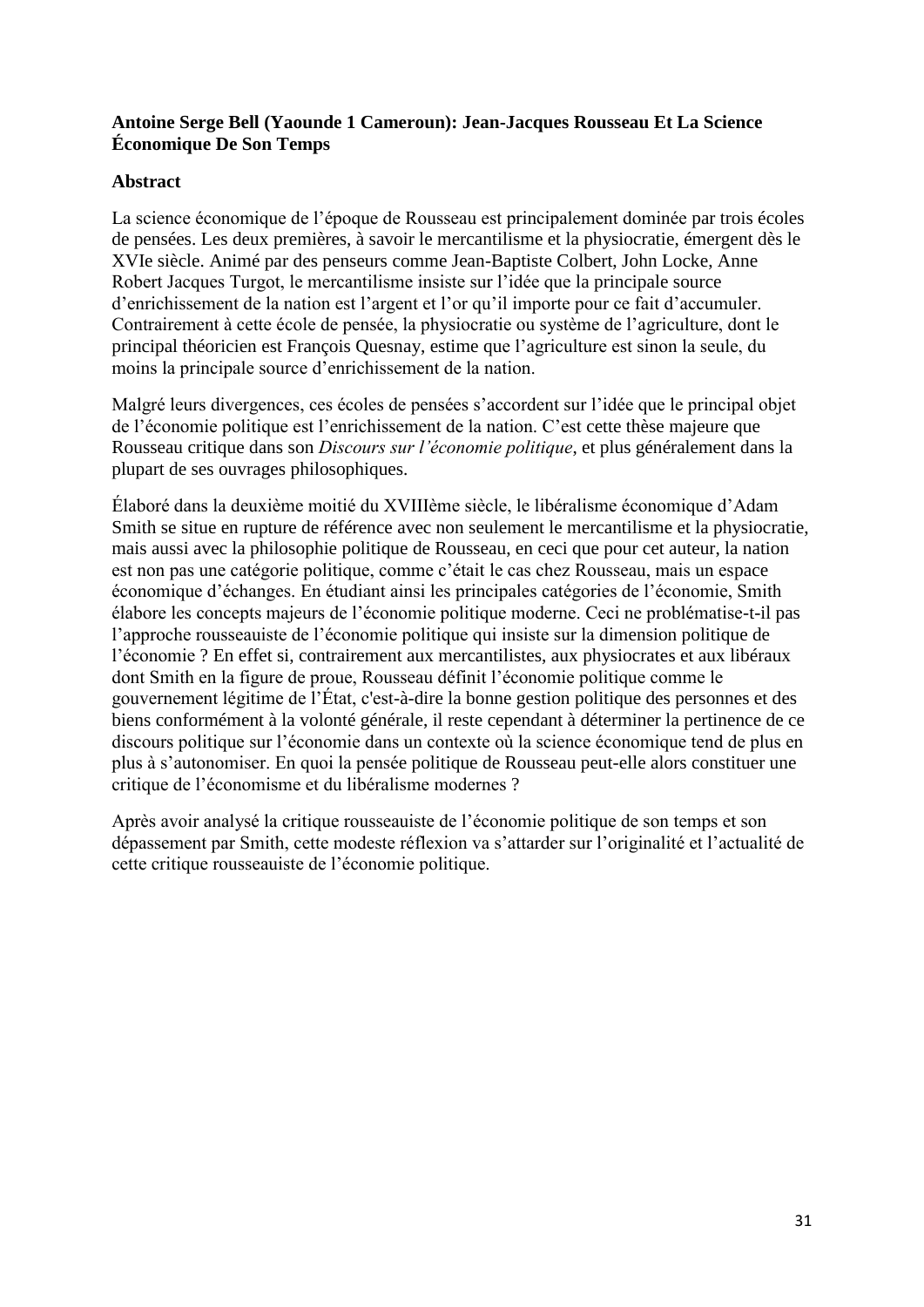# **22nd July**

#### **Session 5 (0900-1030)**

### **Panel A: The Moral Sentiments**

**Location: Fore Hall Chair: Alexander Broadie (GU)**

#### **Michael Schleeter (Pacific Lutheran): Adam Smith, Jean-Jacques Rousseau, and the Cultivation of Moral Sentiments**

#### **Abstract**

In his *An Inquiry into the Nature and Causes of the Wealth of Nations* (*WON*), Adam Smith advanced the idea that self-interest or "the desire of bettering our condition" has the potential to contribute to the general goods of both widespread prosperity and what he called "perfect equality" provided that it is tempered by natural sympathy and social virtue so that it does not lead us to violate the liberty of others and thereby the organizing principle of the marketplace. However, Smith also observed, both in his *WON* and in his earlier *The Theory of Moral Sentiments* (*TMS*), that the marketplace itself has the potential to contribute to the erosion of both natural sympathy and social virtue. For example, in *TMS*, he argued that, insofar as the marketplace gives rise to material inequalities, it has the potential to occasion the expression of our disposition to favor the rich over the poor, which is "the greatest and most universal cause of the corruption of our moral sentiments." And, in *WON*, he argued that, insofar as the marketplace gives rise to a refined division of labor, it has the potential to cause us to become "as stupid and ignorant as it is possible for a human creature to become" and thus to lose our "intellectual, social and martial virtues." Ultimately, Smith suggested that these negative effects can and should be mitigated through a process of proper—and, importantly, public eduction.

In this paper, I want to accomplish two main tasks. First, I want to outline Smith's views on the marketplace and its potential to contribute to the erosion of both natural sympathy and social virtue as well as his suggestions for how these negative effects can and should be mitigated. Second, I want to supplement Smith's suggestions for the latter by contrasting his views on sympathy and virtue with Jean-Jacques Rousseau's views on compassion and virtue as they are developed in his *Emile or On Education*. In particular, I want to supplement Smith's suggestions by contrasting his view that self-interest must be *tempered* by sympathy and virtue with Rousseau's view that self-interest or, more precisely, *amour-propre* must be *sublimated* into compassion and virtue through a process of careful habituation, and then by indicating how Rousseau's view on the latter might impact Smith's vision of proper education.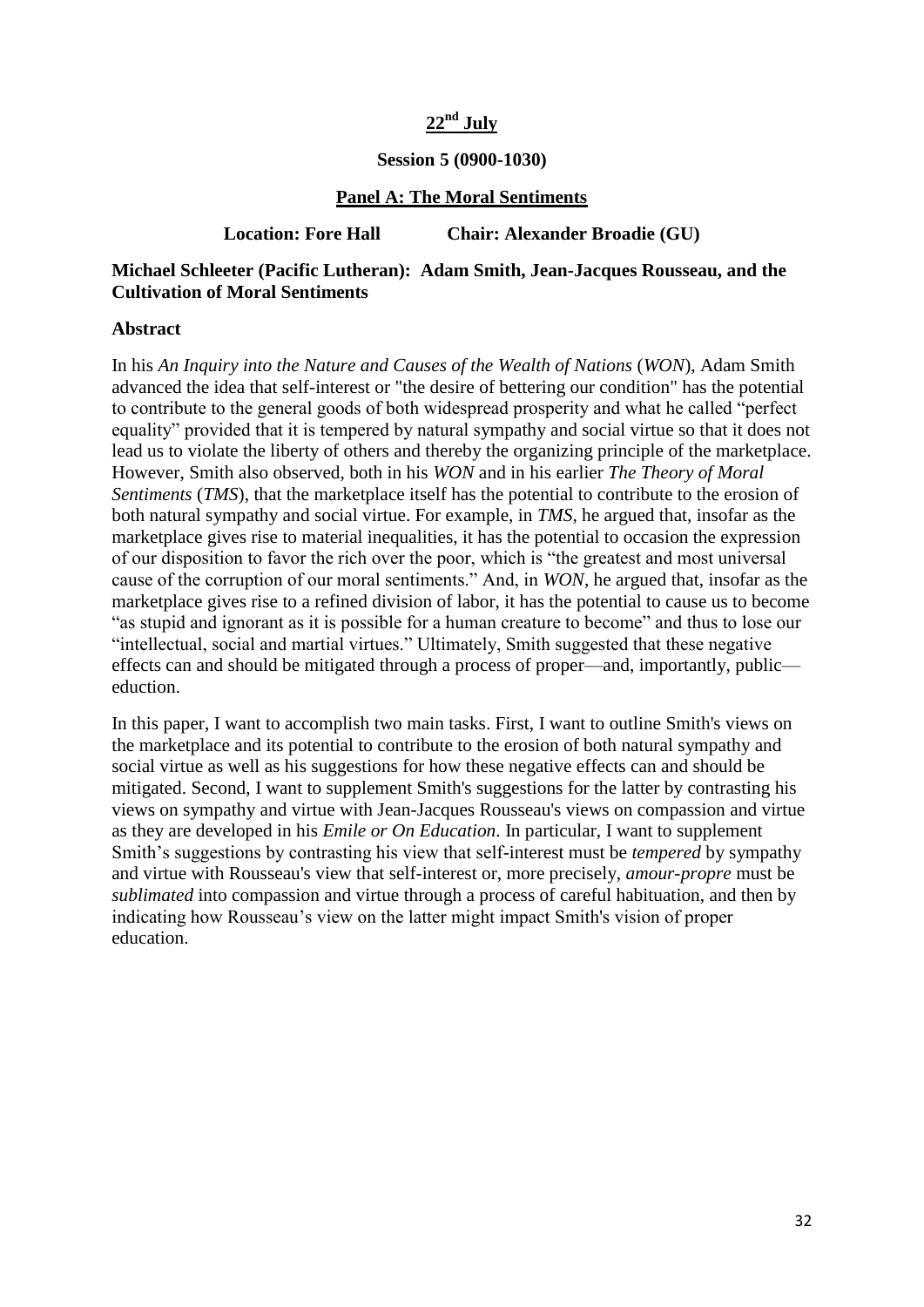# **Jonathan Jacobs (John Jay-CUNY): Adam Smith on Resentment and Gratitude: The Moral Psychology of Justice and Civility**

### **Abstract**

Smith argues that resentment and gratitude are fundamental moral sentiments. They have a kind of basicness as responses to desert, shaping human beings' regard for and treatment of each other, both positively and negatively. A striking element of Smith's view is the moral role he attributes to resentment. It is not inherently or always a 'toxic' or morally dubious sentiment, and it has a crucial role in the durable concern to see that justice is done. Smith says of resentment, "It is the safeguard of justice and the security of innocence." (*TMS*, II.ii.I.4) No doubt, there are ways in which resentment—as a sentiment, an attitude, and a motive—can be morally discreditable and harmful. It is widely held that resentment is morally suspect for that reason. Yet, Smith's view is not that resentment can be tamed, morally domesticated, somehow contained and limited in the harm it does. He argued that it has a significant role in the support of justice, in a way that suggests that we could be badly off without it. Indeed, it is interesting to consider what would be lost if no one ever felt resentment on our behalf. In Smith's view proper resentment reflects acknowledgement of persons as agents capable of acting for reasons and understanding the wrongness of their wrong actions, and it reflects concern for the victim of injustice. Thus, in important ways resentment can reflect respect for persons as responsible moral agents, with a distinctive standing as participants in the moral community.

Gratitude, of course, is less problematic as a moral sentiment though Smith's view of its basicness merits close examination. Indeed, it is plausible to interpret gratitude and resentment as *fundamental* sentiments, shaping crucially important forms of mutual regard. I argue that their importance to how individuals regard and treat each other is not confined to justice; in fact, they are also crucial to the overall civility of civil society. This claim is explicated *via* reflection on Smith's understanding of resentment and gratitude, as shaped by his conceptions of sympathy, imagination, sociability, and the impartial spectator. His view provides rich, plausible, and illuminating moral-psychological resources, especially for the context of a broadly liberal democratic political order and a dynamic, open civil society.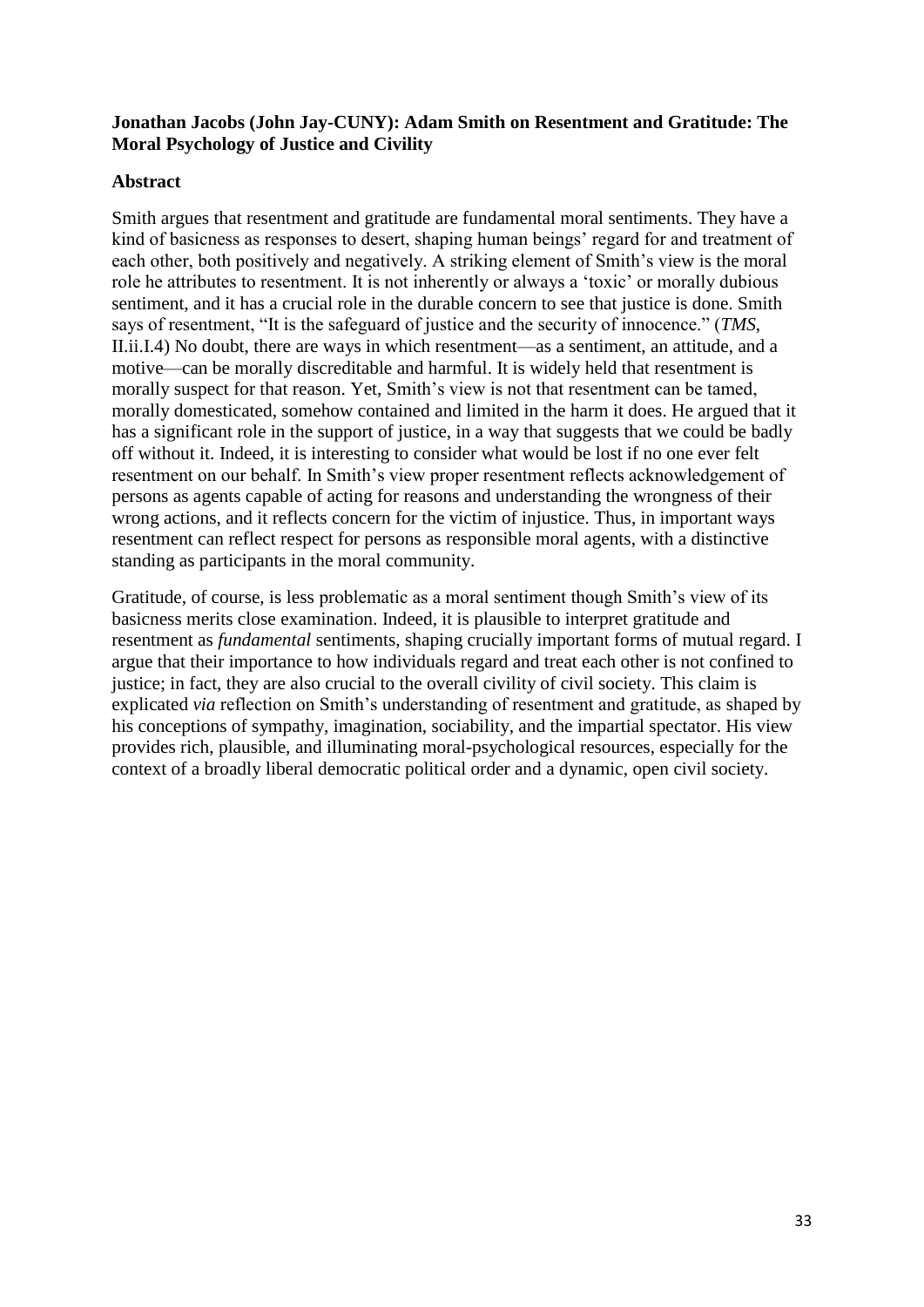### **Benoit Walraevens (Caen) & Clare Pignol (Paris I PHARE): Rousseau and Smith on Envy in Commercial Societies**

Rousseau and Smith seem to share a common and obvious conception of envy, based on a suffering coming from other's happiness, pleasure or wealth. Compared to other's social sentiments, envy is opposite both to Rousseau's pity and Smith's sympathy and both of them see envy as an asocial passion. Nevertheless, they don't ascribe to envy a similar importance, neither in their anthropology nor in their analysis of market society.

Both also share the idea that the progress of society leads to an increase in inequalities. But this rise for Rousseau goes along with a rise of comparison, *amour-propre* (self-liking), rivalry and actually envy. It explains the false social contract and results in unhappiness and dishonesty. Smith's story is quite different, even though he shares with Rousseau a common conception of the origin of government: for both of them, a state's *raison d'être* is to protect the rich from the envy of the poor. But we must add immediately that, for Rousseau, the state concerned here is not the one built on the general will but the one that appears with the false social contract. Moreover, for Smith, the progress of wealth, though unequal, gives rise to a process of emulation founded on the disinterested and non-envious (though corrupting) admiration people have for the rich and powerful. This natural sympathy for the wealthy and the great, Smith adds, is responsible for the stability and order of society.

Why is it that Rousseau and Smith, starting from seemingly common notions of envy and the rise of inequalities in society, reached so different, not to say antagonistic conclusions about the place of envy in advanced, commercial societies?

In order to understand why wealth gets the sympathy and approbation of the spectators in Smith while it makes them envious in Rousseau, we conjecture that the key of their disagreement could lie in their respective analysis of the genesis of our feelings and sentiments toward others (sympathy, pity and envy) which are built on specific processes of putting oneself in others' place. Sympathy in Smith is based on an identification process of which envy is nothing but an exception. The epistemological status of envy is not specified and the principle of comparison is not added to the principles of explanation of people's behaviour. That being said, this identification process, Smith concedes, is always imperfect: we never truly become the other person with which we try to sympathise. The possibility of envy may be found in this irremediable gap between oneself and the other(s). In Rousseau's thought, the relationship to others is made of both identification and comparison, the latter working differently depending on whether it gives rise to pity or to envy.

We further argue that the missing link between Smith and Rousseau on this issue may be Hume. Indeed, the latter describes envy as "a kind of pity reverst" (THN, 2.2.8.9) but, in opposition to Smith, he extensively studied the principle of comparison, at the root of envy. Besides, Hume ascribes to the principle of comparison the same degree of generality than that of sympathy. Hume's analysis of human nature thus creates a bridge between Smith and Rousseau on the place of envy in commercial societies.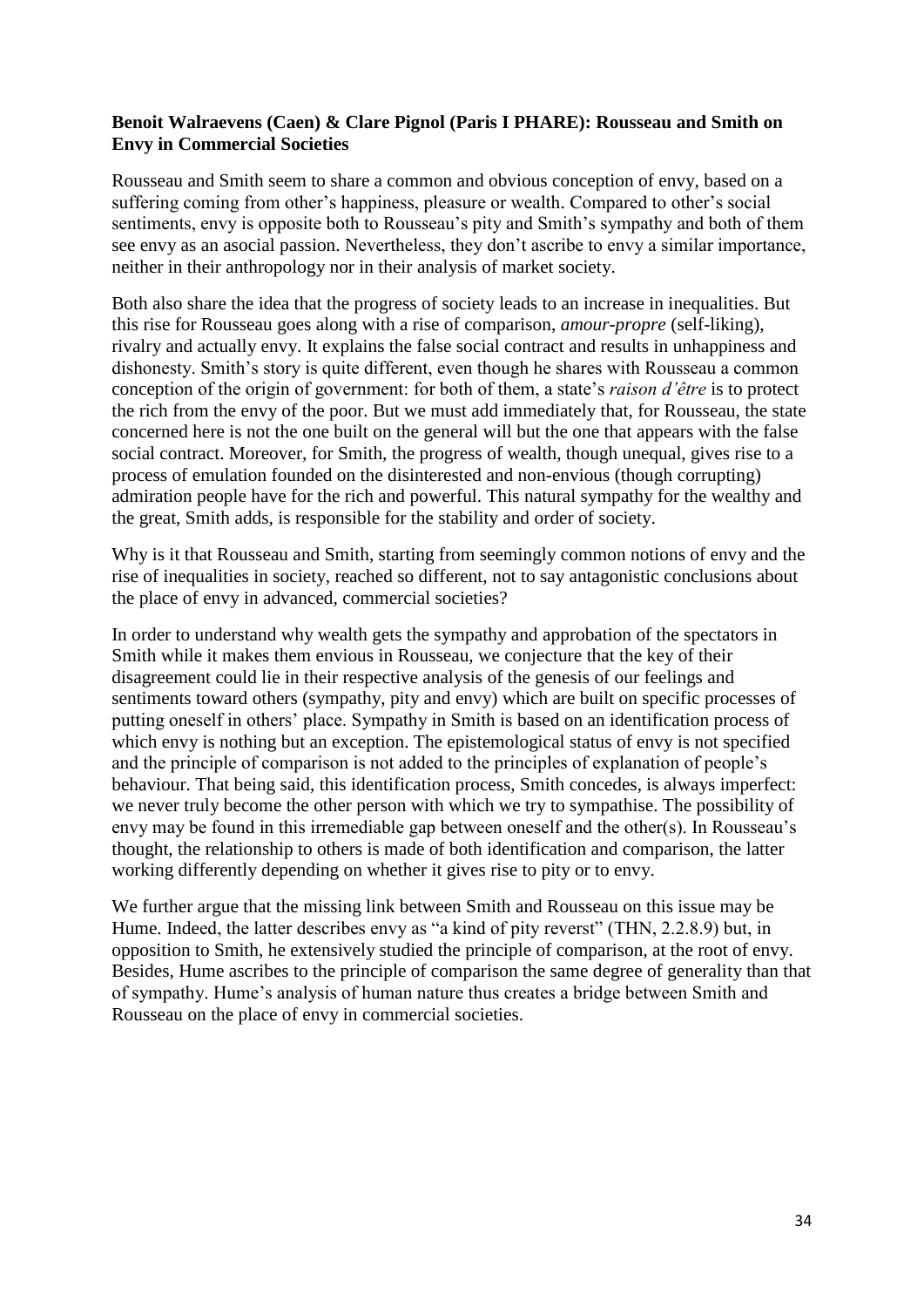#### **Panel B: Smith and Rousseau on Government**

#### **Location: Room G466 Chair: Christopher J. Berry (GU)**

# **Jason Neidleman (La Verne): Left to their own devices: Smith and Rousseau on Public Opinion and the Role of the State**

### **Abstract**

This paper explores the role of the state in the formation of public opinion in the works of Adam Smith and Jean-Jacques Rousseau. While both thinkers recognize the urgency of this endeavor, both are likewise troubled by its seeming incompatibility with the principles of personal liberty and popular sovereignty. Enlightenment models of political legitimacy presuppose that the relationship between public opinion and governance moves from the former to latter, as the sovereign people embody their will in public policy. And yet Smith and Rousseau—the latter far more than the former—acknowledge the necessity of the inverse as well. That is, they envision a role for the government in the process of opinion formation. Smith, for example, describes "management and persuasion" as the "easiest and the safest instruments of government," while Rousseau identifies the "talent of a leader" as the ability to "disguise his power to make it less odious" or, famously, "to persuade without convincing."Likewise, both Smith and Rousseau recognize the dangers of a state-sponsored project of opinion formation. Rousseau supported such a project, while at the same time seeming to reject the premises on which it could be justified—a problem that is often referred to as the Legislator's paradox, or simply the paradox of politics. Similarly, while Smith encouraged the magistrate to enact "rules" which "command mutual good offices to a certain degree," he hastened to add that, of all of the magistrate's duties, this one "requires the greatest delicacy."

While Smith and Rousseau frame this problem similarly, they differ in their response to it in at least two ways. First, there is much more at stake for Rousseau. Without civic virtue, there simply can be no political freedom. For Smith, by contrast, moral turpitude did not automatically destroy the fabric of society. The second principal difference—undoubtedly related to the first—is the extent to which the magistrate must concern himself with the opinions of the citizens he governs. While Smith's need only direct and constrain public opinion, Rousseau's must transform human nature. The explanation for these differences, the paper argues, lies in the difference between the two thinker's views on the role played by citizens in the formulation of public policy.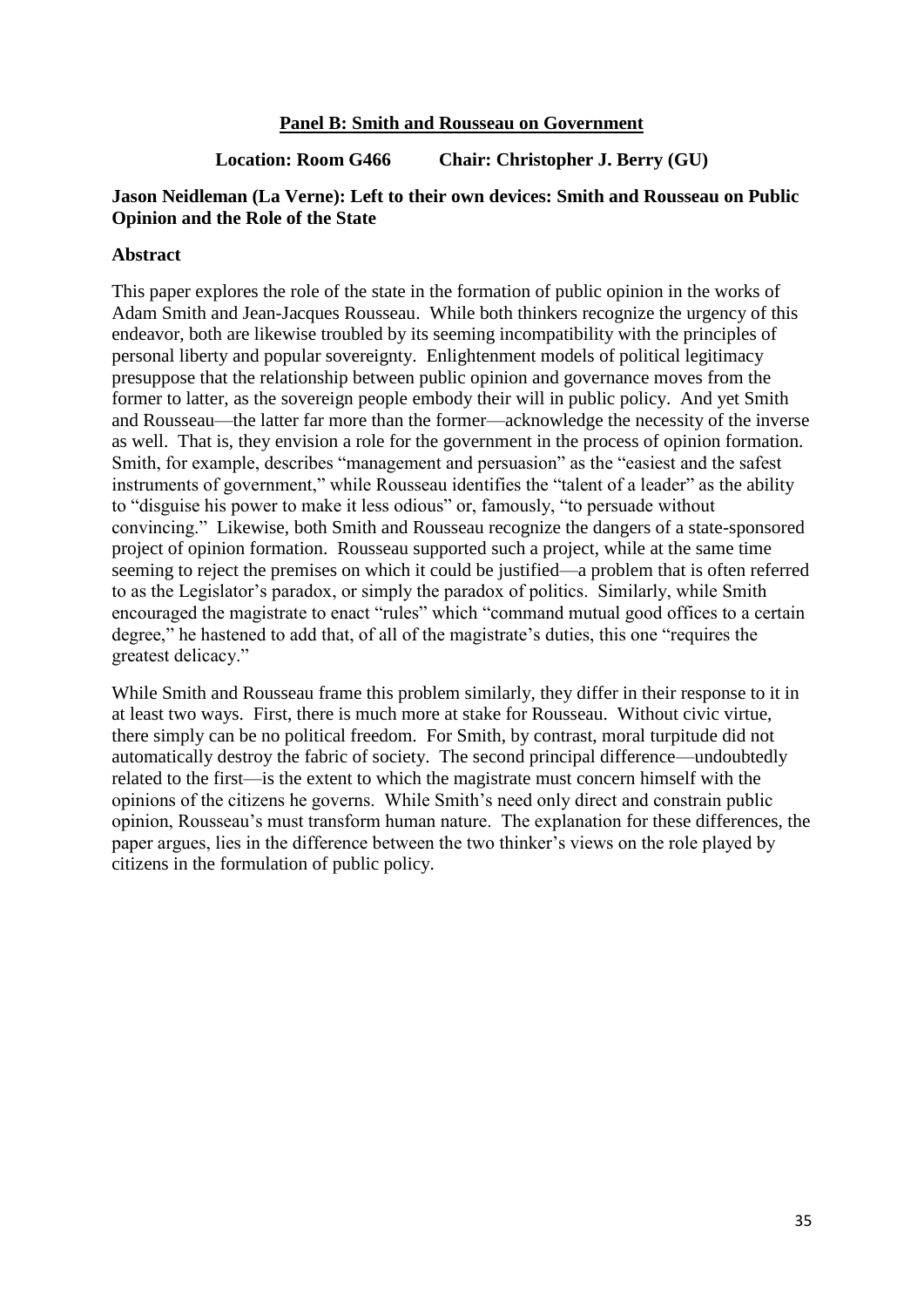#### **Dennis Rasmussen (Tufts): Smith, Rousseau, and the True Spirit of a Republican**

#### **Abstract**

Adam Smith's review of Rousseau's *Discourse on Inequality* culminates in the claim that "it is by the help of [Rousseau's] style, together with a little philosophical chemistry, that the principles and ideas of the profligate Mandeville seem in him to have all the purity and sublimity of the morals of Plato, and to be only the true spirit of a republican carried a little too far" (EPS, 251). I argued in my book on these two thinkers that the curious phrase "philosophical chemistry" is an implicit reference to Rousseau's fundamental doctrine of the natural goodness of humanity. I did not examine the last part of Smith's statement – that is, his reference to Rousseau embodying "the true spirit of a republican carried a little too far" – mostly, I confess, because of its manifest ambiguity. The term "republican" had a host of meanings in the eighteenth century, as it does today. Thus, it is not immediately clear what Smith meant by "the true spirit of a republican," or in what sense he thought Rousseau carried this spirit too far. The present paper seeks to rectify the omission in my earlier discussion by exploring these questions. I argue, against the claims of several scholars, that Smith was not referring to Rousseau's "republican" or "positive" conception of liberty, according to which true freedom is realized in and through collective self-government and obedience to the general will, but rather to his view that commerce is invariably corrupt and corrupting.

In the course of making this case, I consider Smith's and Rousseau's conceptions of liberty, arguing that their views are nearly diametrically opposed, but not (only) in the way that is generally assumed. On the level of politics, as is well known, Smith advocated negative liberty and stressed the dangers of positive liberty, while Rousseau advocated positive liberty and stressed the dangers of negative liberty. Yet on the level of the individual, I argue, Smith regarded a kind of positive liberty – namely, self-command – as a necessary component of a moral life, while Rousseau regarded negative liberty as a supreme good for those who are sufficiently free of destructive passions that they will refrain from abusing it.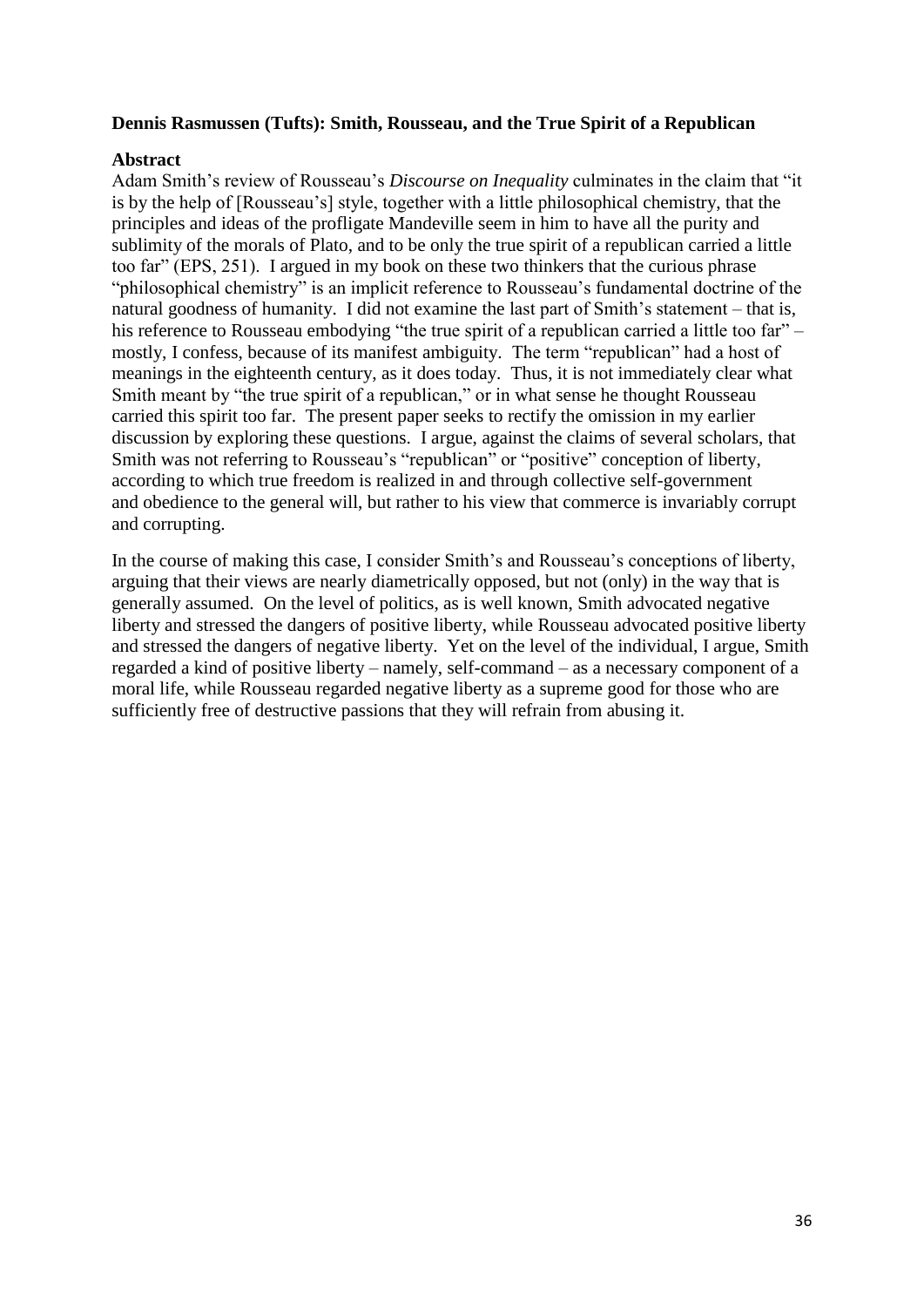### **Mark Hulliung (Brandeis): Rousseau and the Scottish Enlightenment: Connections and Disconnections**

#### **Abstract**

My argument is that we should be much more careful about how we draw links between Rousseau and Adam Smith--and other figures of the Scottish Enlightenment. It was Adam Ferguson, not Adam Smith, who clearly addressed Rousseau when he set out at the beginning of the *Essay on the History of Civil Society* to refute the account of the "state of nature" that Rousseau had set forth in the *Discourse on the Origin of Inequality.* Ferguson's efforts to address Rousseau contrast sharply with the lack of any genuine analysis of Rousseau's writings in Hume's letters. As for Smith's early comments on the *Second Discourse,* they are very brief and, when they are not about Rousseau's literary style, may well be more about Rousseau's comments on Mandeville than about Rousseau.

It is Mandeville, not Rousseau, whom Smith targets in his *Theory of Moral Sentiments.* It is Mandeville whom Smith's teacher Francis Hutcheson was at pains to repudiate. It is Mandeville, again, who time and again was the figure against whom the leaders of the Scottish Enlightenment measured themselves in their quest to prove the compatibility of selfinterest with virtue. One looks in vain for Rousseau in Smith's major writings. In recent years a number of scholars have written about what they take to be Smith's response to Rousseau. In fact, however, their commentaries are along the lines of how they believe Smith would have/should have responded to Rousseau.

Lack of adequate historical evidence is, then, one problem bedeviling the current scholarship. Another is that Rousseau is treated unfairly. He is said to have lost a debate with Adam Smith over commercial society which he could not possibly have won, since he was not a participant. Rousseau's challenge is to civilization as such; commercial society is not his focus.

What to do? One solution is for scholars to say that they are reasoning as political theorists rather than historians when they place Smith and Rousseau side by side. Another is for them to say they are thinking as comparative historians rather than historians recreating a conversation that actually took place. Finally, someone speaking as a political theorist and/or comparative historian should indicate how Rousseau might have responded to Smith, had he been familiar with his works. Turn about is fair play. Best of all would be to locate Smith and Rousseau in a larger comparative study of the Scottish and French Enlightenments.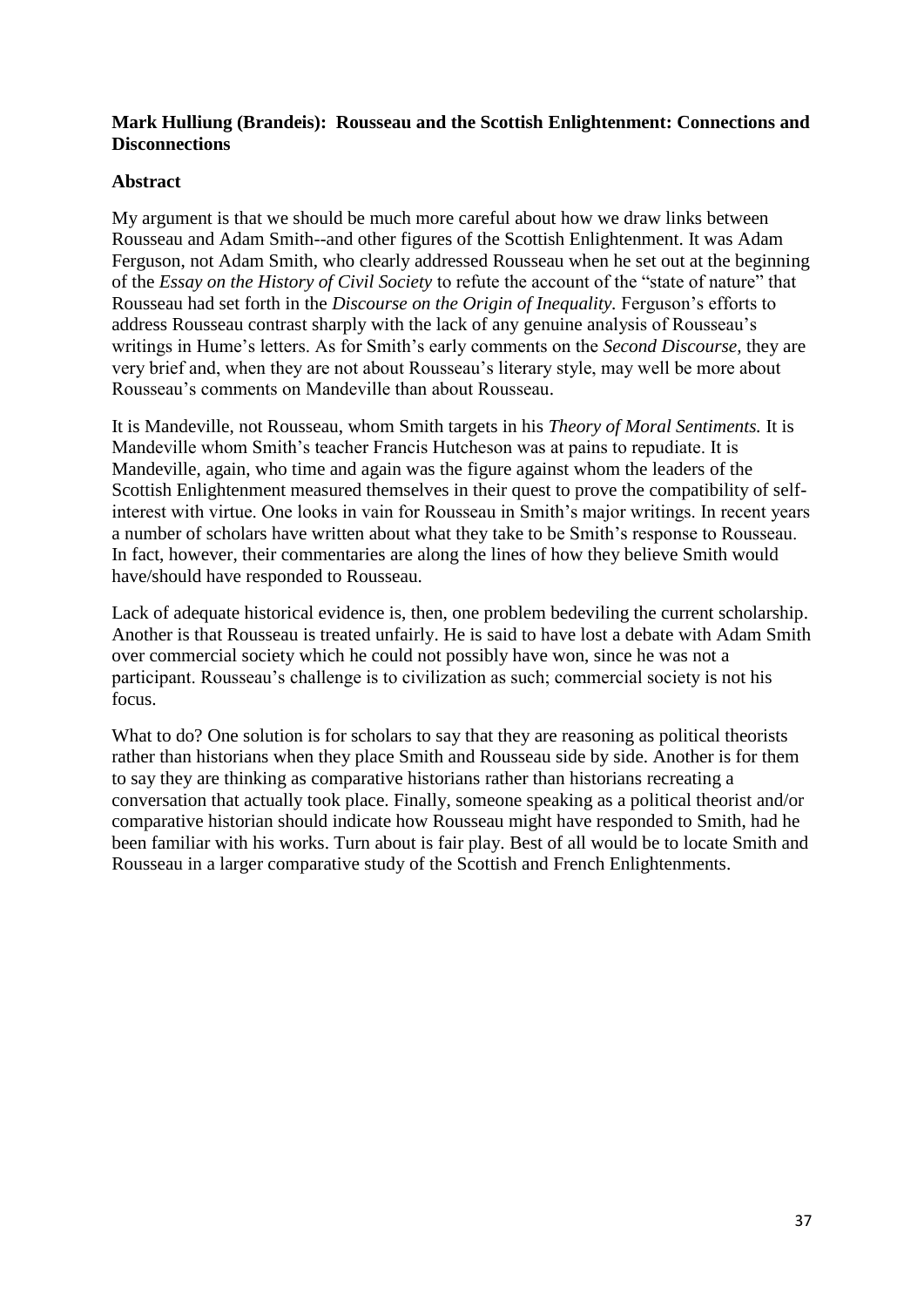### **Session 6 (1100-1230)**

### **Panel A: Smith and Rousseau on Autonomy**

# **Location: Fore Hall Chair: Brigitte Weltman-Aron (RA)**

# **Hina Nazar (Illinois Urbana –Champ): Rethinking Autonomy: Rousseau and Adam Smith**

### **Abstract**

The ideal of autonomy remains one of the Enlightenment's most controversial legacies to the modern world. This paper seeks to reengage the concept of moral self-direction by comparing two Enlightenment contributions to it, as provided by Jean-Jacques Rousseau and Adam Smith. Crucial figures in the histories at once of liberalism and sentimentalism, Rousseau and Smith stand opposed to the rationalism characterizing the writings of the Enlightenment's most influential theorist of autonomy, Immanuel Kant. Yet they also elaborate a crucial split, within early liberalism, on the question of the relationship between autonomy and sociability—a split with little understood implications for current debates about autonomy and Enlightenment modernity. I argue that in contrast with Rousseau, Smith helps us understand moral independence as an achievement of a socially embedded subject, and thereby complicates some of the principal critiques directed at this pivotal norm of present day liberalism.

I take as my point of departure the curious figure of "other people's eyes" that permeates both Smith's *Theory of Moral Sentiments* and Rousseau's *Emile*. For Smith, social engagement is necessary to the emergence of the moral or impartial standpoint, which requires that "we remove ourselves, as it were, from our own natural station, and endeavour to view [our motives] as at a certain distance from us. But we can do this in no other way than by endeavouring to view them with the eyes of other people, or as other people are likely to view them." Here the critical distance autonomy requires is impossible without "the eyes of other people." By contrast, this figure has a strictly negative connotation for Rousseau, a fierce critic not only of conventional society but also of the relative passions—the *amour-propre* or self-love that is activated in social intercourse. In describing the education of the autonomous man in *Emile*, Rousseau contends, "As soon as one must see with the eyes of others, one must will with their wills." Emile is educated to be a Robinson Crusoe transplanted into the heart of Europe, who retains, in important respects, the judgment of the solitary on an island.

I argue that Rousseauvian autonomy denotes a radical self-sufficiency that is vulnerable to many recent criticisms of autonomy, while Smith complicates the binary opposition of autonomy and sociability. As such, Smith's writings are productively engaged today by those who want to reclaim autonomy as a key liberal value worth fighting for.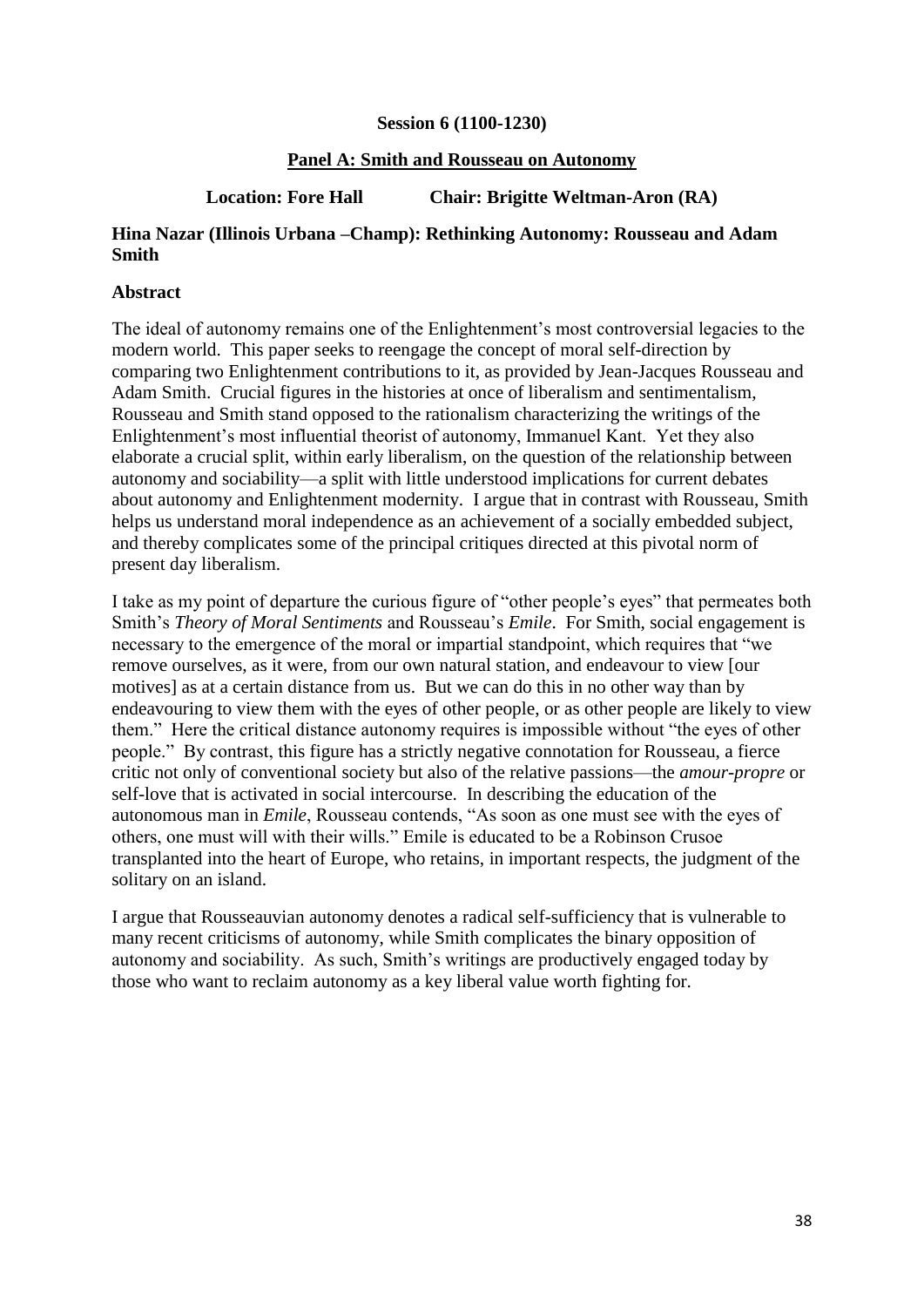### **Mark Hill (LSE): Actors and Spectators: Rousseau's response to eighteenth century debates on self-interest**

#### **Abstract**

A debate between virtuous self-interest and social morality emerged in the seventeenth and eighteenth centuries. The historical narrative of these ideas has been touched on by others – such as Albert O. Hirschman, Pierre Force, and Eric MacGilvray – with nuance and detail, but broadly one can recognize two camps: those who saw public utility in self-interest through the positive externalities of commerce, and those who had serious concerns over the political outcomes of the entanglement of commerce and virtue. This paper follows these studies and attempts to locate Rousseau (primarily) and Smith (secondarily) within this debate. By looking at how their particular moral philosophies interact with their political thought it is argued that Rousseau is distinct from Smith in an important, but often confused, way: while some have argued that Rousseau is a moralist and Smith a philosopher of the political and social value of self-interest, it will be argued here that the opposite may be true. That is, despite Rousseau's "general will" and Smith's "impartial spectator" having been identified as similar moral tools used to overcome the negative aspects of self-interest through externalized self-reflection, it is argued that Rousseau is a moral rationalist who is skeptical of reason as a moral motivator, and thus dismisses the general will as a tool which can encourage personal moral action, while Smith is a moral realist, but a particularly soft one in regard to the motivational force of morality, and instead turns to rationality – through the impartial spectator – as a source of moral action. The upshot of this distinction being, Rousseau does not deny the power of commerce and self-interest as motivational forces, simply their social utility; social institutions like English coffeehouses – centres of politeness and *doux commerce* – should exist, and self-interest should motivate, but both need to be cleansed of the vice of commerce. That is, this paper argues that Smith is moral realist who relies on reason – specifically that one must be a *spectator* who can impartially and rationally reflect on situations in order to will moral ends – and Rousseau is a moral rationalist who relies on sentiment – one must have an interest in situations if they are to be a moral *actor*."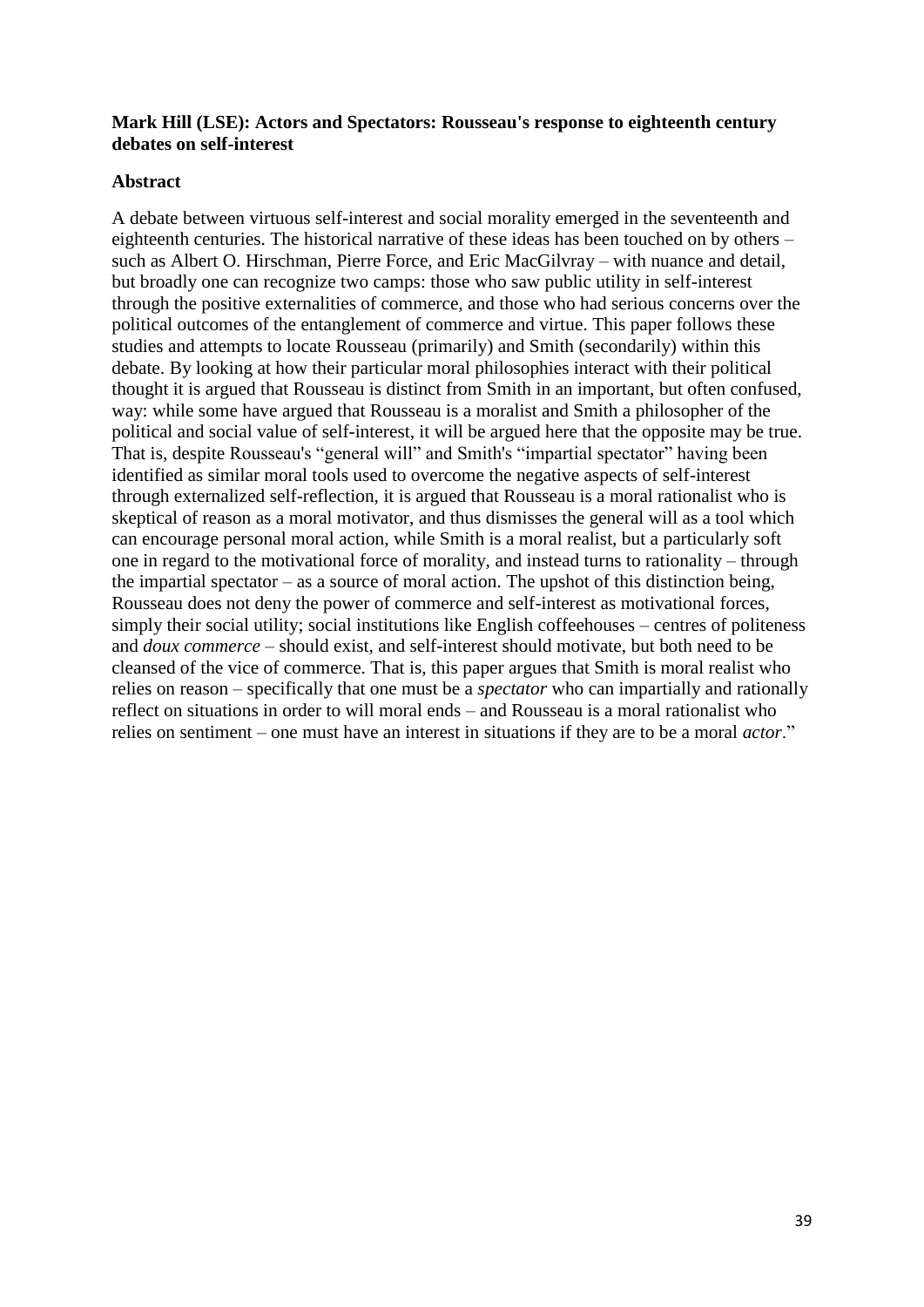### **Supritha Rajan (Rochester): Autonomy and its Affects: Regret and Sympathy in Rousseau and Smith**

### **Abstract**

It has become a critical commonplace to read Rousseau's oeuvre as opposing the social ideals of citizenship, prevalent in his political writings, to those models of privacy, solitude, and domesticity that dominate his autobiographical and fictional work. Such diverging accounts of the relationship between the individual and society suggest that Rousseau remained conflicted as to whether models of liberal citizenship could temper modern alienation and thus potentially return us, however partially, to the *amour de soi* that prevailed in the state of nature. Rousseau, as is well-known, distinguished between *amour de soi* as a basic form of self-preservation that characterizes all living creatures from the self-interested vanity, or *amour propre*, that typifies human beings. Human sociality and a committed engagement with others in the public sphere function as an antidote to the corrosive effects of self-interest and a Hobbesian state of violence.

Rousseau's model of human sociality and pity greatly influenced Adam Smith, particularly Smith's theories of sympathy. Yet much like scholarship on Rousseau, the critical corpus on Adam Smith has also been dogged by polarities that contrast the principle of self-interest that dominates the *Wealth of Nations* to the ethos of sympathy that pervades the *Theory of Moral Sentiments*—what was once referred to as the Adam Smith Problem. This antinomy between civic virtue and private interest references a more pervasive Enlightenment dilemma. In this paper I recast this dilemma and the dualism sometimes attributed to Smith's and Rousseau's work by arguing that these tensions stem from the Enlightenment identification of human freedom with notions of individual autonomy. Enlightenment theories of autonomy abstract agents away from the plurality of relations and contexts in which their actions unfold and endlessly reverberate. As a result, they repeatedly confront a conflict between the model of autonomy they theorize and the indeterminate ends of any action, a conflict that undermines the very theory of individual responsibility they espouse. This problematic account of human freedom contributes, I contend, to the polarities that critics have noted in Rousseau's and Smith's oeuvres. We can thus better understand the apparent retreat from the public sphere of atavistic relations to the private experience of ethical relatedness as a response to inherent constraints within Enlightenment accounts of freedom and agency. This response carries with it an affective dimension. While Smith counters excessive *amour propre* in the marketplace through the fellow-feeling inwardly experienced as sympathy, Rousseau expresses ethical relatedness through the affective experience of regret. Thus rather than presenting human sociability and solitude as neatly bifurcated realms, Smith and Rousseau expose this schism as inherent to Enlightenment accounts of autonomy—a schism registered and sutured in each thinker through a moral affect.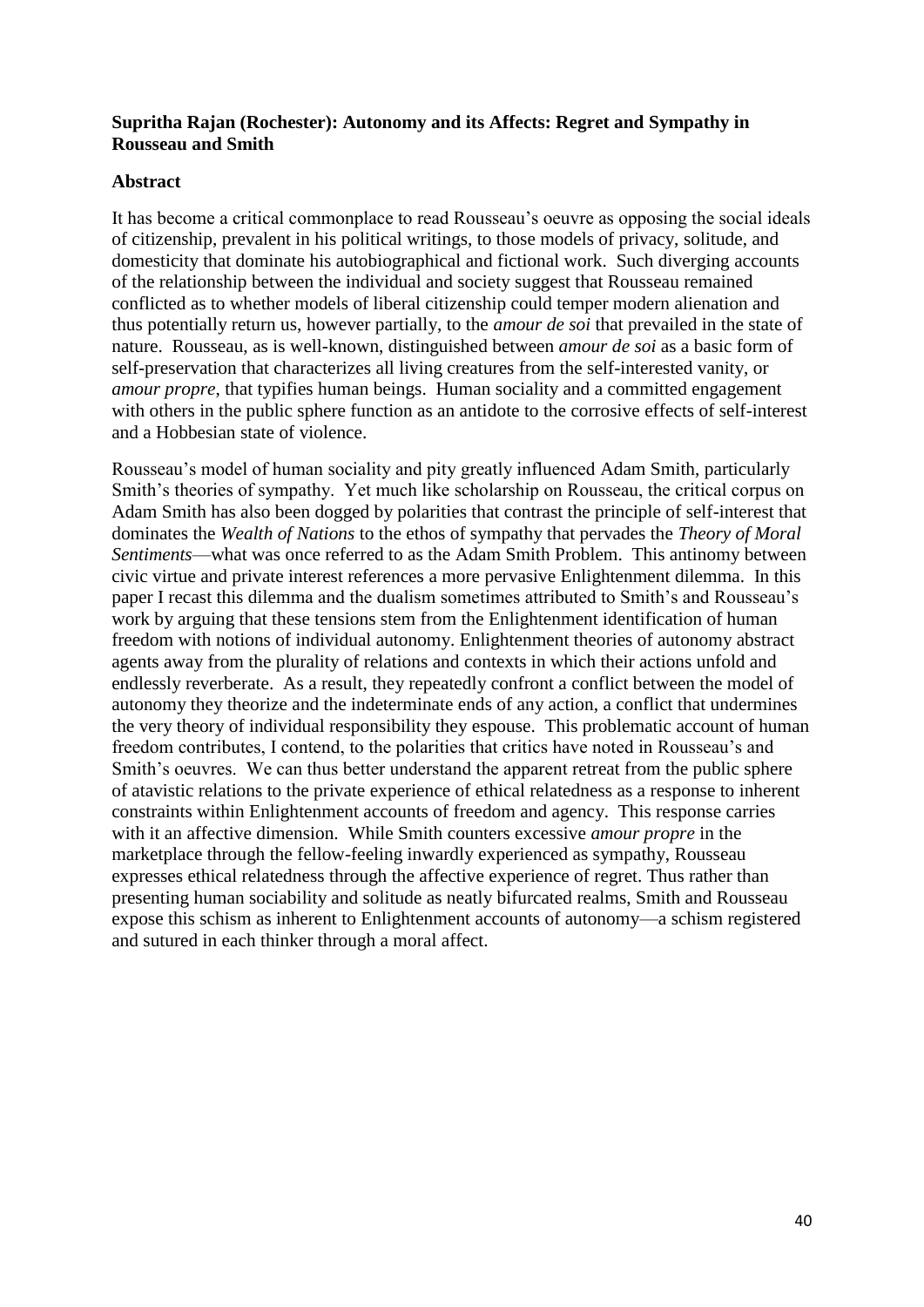# **Panel B: Conjectural History**

### **Location: Room G466 Chair: Maria Pia Paganelli (IASS)**

# **Zev Trachtenberg (Oklahoma): Smith and Rousseau on Habitation**

### **Abstract**

In this paper I will interpret several passages in Smith's *Lectures on Jurisprudence* in terms of a theory of human habitation I derive from Rousseau's *Discourse on Inequality*.

In the *Discourse* Rousseau depicts how human beings modify their physical environment, transforming it from a primordial condition to a fully humanized landscape. In this account Rousseau thus presents a dynamic understanding of habitation, in which a landscape is fashioned into habitat by the labor of its inhabitants—a phenomenon biologists call "niche construction." Rousseau's account foregrounds the direct relationship between degree of social and economic interaction among inhabitants and the intensity and extent of human niche construction.

I will consider Smith's remarks in the *Lectures* on the development of property by occupation and accession, and his remarks on opulence and the division of labor, in light of Rousseau's account. In these passages Smith grounds a conjectural history of human beings' use of their environment in their need to engage in niche construction. Unlike Rousseau, Smith presumes, rather than tries to explain, human sociability, and he likewise naturalizes the division of labor in a primordial impulse to exchange goods. However, Smith's account parallels Rousseau's by tracing the intensification of human modification of nature. And, Smith explicitly articulates Rousseau's idea that the criterion of habitability is not mere organic survival, but rather provision for a material standard of living that meets cultural norms.

Smith casts  $18<sup>th</sup>$  Century European modes of habitation in a generally more positive light than does Rousseau; this is perhaps due to the former's greater acceptance of commerce and the latter's more austere republicanism. I will conclude by suggesting that their respective views can be seen as two contrasting implications of the single, general understanding of habitation I associate with Rousseau, by which a society's standard of habitability reflects its underlying conception of the good life. That conception of the good life in turn can be used as the basis for a normative critique of the society's interactions with its environment; the two authors' differences on the good life thus underlie different normative positions on what counts as a habitable environment, hence what society may do to make its environment habitable.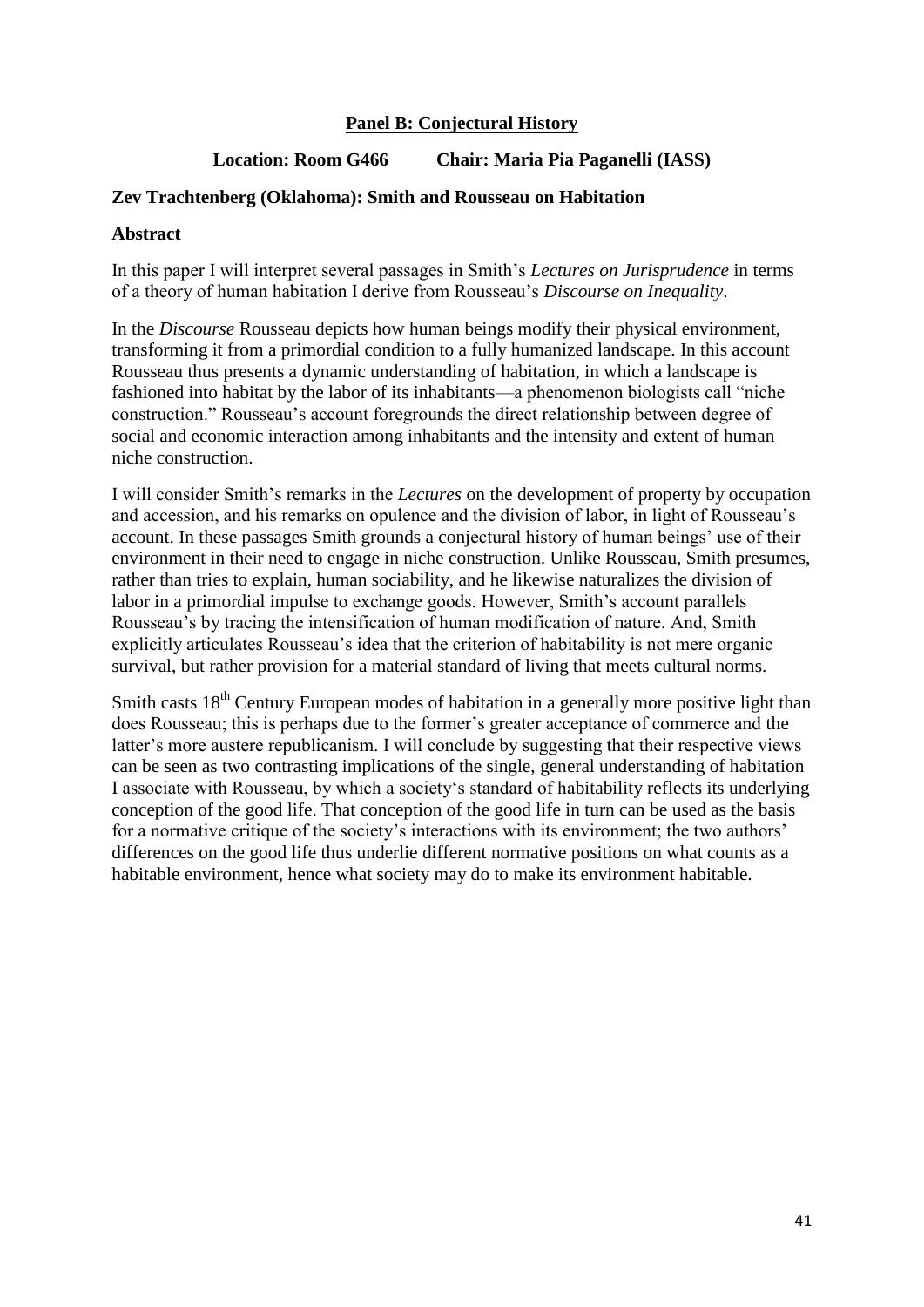### **Spencer Pack (Connecticut College): Rousseau's Influence on Smith's Theory of Unintended Consequences, the Invisible Hand and Smith's Understanding of History**

### **Abstract**

I argue that Rousseau and Smith both had a modern theory of history as one of evolution, not of history as circular, as with the ancients, nor as history as necessarily one of progress. Moreover, as Hayek points out and Smith himself suggests, both Smith and Rousseau were in effect following and developing the argument in Mandeville's *Fable of the Bees*; Volume II, not Volume I. Both Smith and Rousseau had a view of history as one of unintended consequences. However, Rousseau, largely in agreement with the ancients such as Aristotle, felt that unintended results were quite often bad; hence human history was also essentially not too good a story or evolvement. Smith, on the other hand, had many positive things to say about the historical development of human societies. Also, Smith viewed Rousseau's depiction of the wealth of society being generated by a deception of the true utility of material wealth as essentially accurate. Yet, Rousseau's harsh criticism of the material result was the product of a splenetic, depressed mind; a bit of mental illness. For rhetorical reasons, Smith used his invisible hand metaphor against Rousseau (and the ancients) to argue that unintended results may have beneficial outcomes; not that this is always the case, but it may happen often enough. Also, as opposed to Rousseau, Smith was in favor of the division of labour because, among other things, it increases output and eventually leads to an increase in population.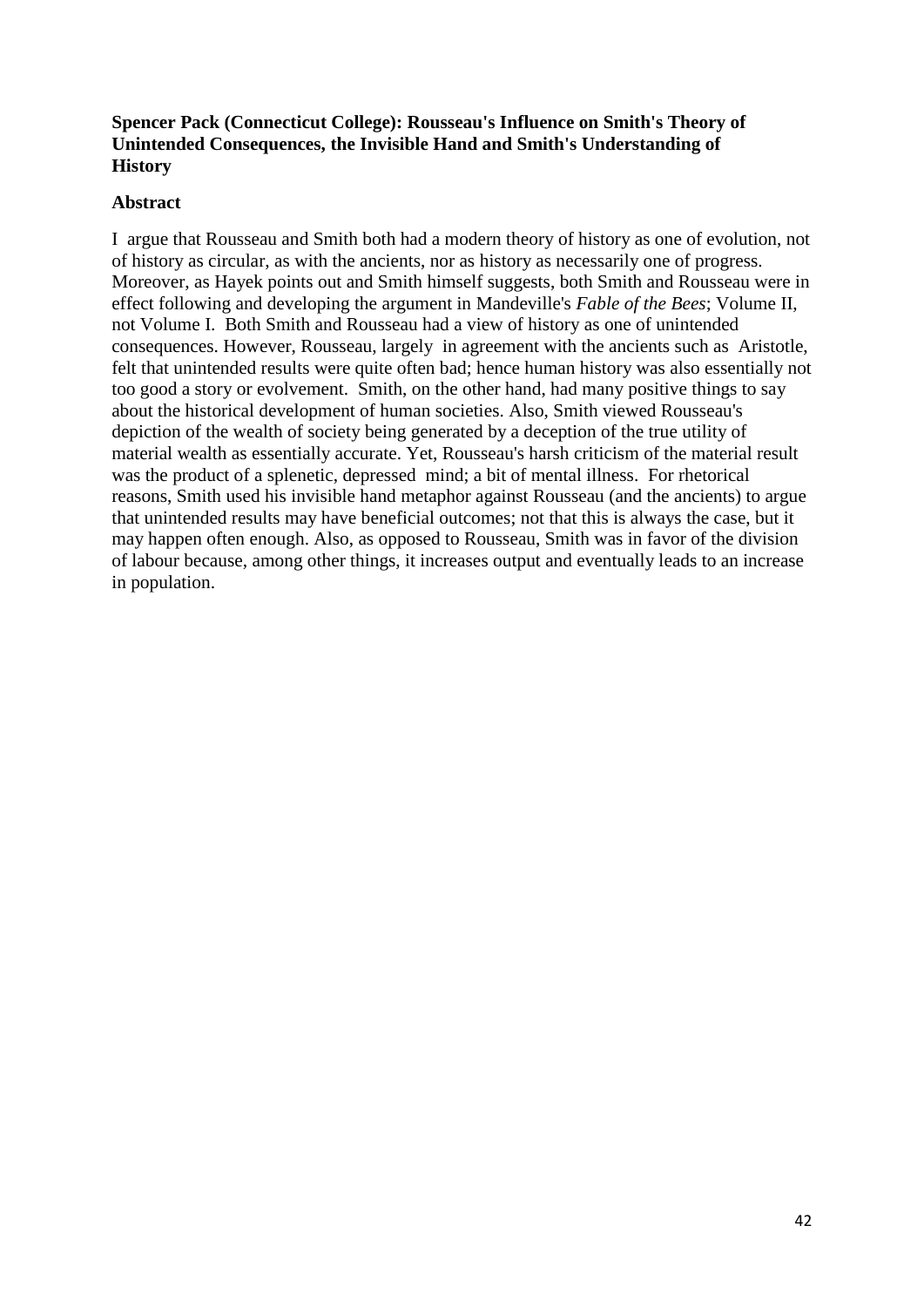### **Session 7 (1400-1530)**

#### **Panel A: Sympathy/Pitie**

**Location: Fore Hall Chair: Christopher Martin (IASS)**

# **Christel Fricke (Oslo): Self-love, Sympathy, and the Challenges of Freedom and Equality – Smith's Response to Rousseau**

#### **Abstract**

Rousseau and Smith unanimously reject the motivational psychology of Hobbes and Mandeville: Humans' emotional dispositions to will and act include not only self-love but also a concern for other people, namely "pitié" (Rousseau) and "sympathy" (Smith). However, both authors vary considerably in their understanding of these dispositions and of the dynamics of their interaction. Still, they agree in attributing a high value to individual freedom and equality. And they are both aware of the fact that people are very different from each other in many respects and that these differences are enforced in commercial society. Indeed, Smith owes the inspiration to some of his harshest criticisms of the physical, social, and moral impact of commercial society on its members in general and on those of the working class in particular to Rousseau. The question is what becomes of freedom and equality under conditions of a commercial society. Rousseau and Smith agree that the answer to this question has to be political in kind. But their respective answers are very different. I shall try to give an account of this difference and trace it back to their different understandings of humans' basic emotional dispositions and needs.

# **Michelle Schwarze (Wisconsin-Madison) & John Scott (UC Davis): The Possibility of Progress: Smith and Rousseau on** *Pitié***, Sympathy, and the Moral Economy**

#### **Abstract**

A number of commentators have recently pointed to the remarkably similar way that Rousseau and Smith diagnose the psychological ills of commercial society, despite their divergence on the remedies that might be applied to improve social and moral conditions (e.g., Hanley 2008, 2009; Rasmussen 2008). We argue that one essential reason for this divergence consists in the difference between the two principles that motivate morality for Rousseau and Smith – pity and sympathy – and the ways in which these principles interact with self-love. We show that Rousseau's account of pity, in its interaction with both self-love and amour-propre, is fundamentally hierarchical in that it drives us to desire that others esteem us more than they esteem themselves. By contrast, we argue that Smith's notion of sympathy is not essentially hierarchical and rather operates through a process of mutual sympathy more likely to result in equal recognition and harmony. The moral economy is therefore not zero-sum for Smith, as it is for Rousseau. Instead Smith's positive sum understanding of the moral economy provides the basis for his measured optimism about the possibility of moral and economic progress that can result from interactive moral and economic markets (and indeed his divergence from Rousseau).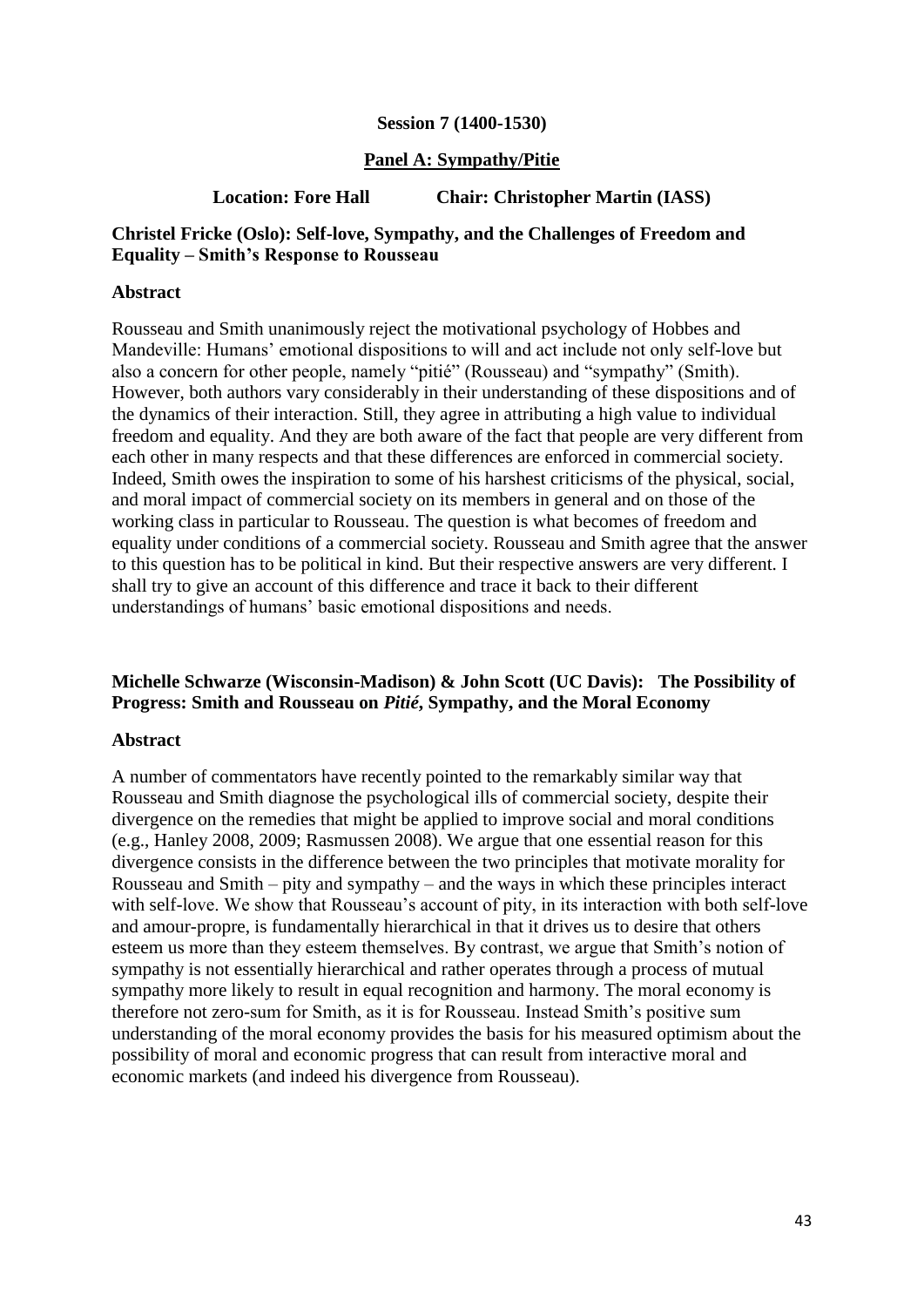# **Panel B: Smith and Rousseau**

**Location: Room G466 Chair: Thierry C. Pauchant**

### **Gordon Graham (Princeton Theological): Smith and Rousseau on Religion**

### **Abstract**

The lives of Smith and Rousseau have some interesting similarities. Their births and deaths fell securely within the  $18<sup>th</sup>$  century, they lived about the same length of time, and both of them were born and raised in Calvinist countries. There are also broad similarities in their thought, the relationship between human nature and social organization being key to their works. Yet for all that, there are deep differences between them. One of the most striking relates to religion. Little is known about Smith's religious observance, and virtually nothing about his own religious beliefs. In sharp contrast, Rousseau's youthful conversion to Roman Catholicism and later return to Genevan Protestantism are important events in his life, and some of his most compelling writing is about his own religious belief. Though Smith, like Rousseau, clearly subscribes to some sort of Providentialism, he never explicitly engages in natural theology, and famously dropped his brief discussion of the theological topic of atonement from later editions of *TMS*. Rousseau, on the other hand, expressly engages in teleological arguments in preference to revelation, and in a long letter to Voltaire addresses the problem of evil. In short, while it would be hard to deny that religious faith was a matter of great moment to Rousseau, reading Smith leaves one with the impression that religious questions did not interest him very much.

Curiously though, Smith lends the Christian religion a significant role in social life, while Rousseau struggles (in the last chapter of the *Social Contract*) to give it any role at all. In this paper, I shall argue that this difference results not only from the contrasting roles that human nature plays in their philosophical theories, but from the fact that Rousseau's account of the human condition is at heart the sort of humanistic alternative to religion that Smith discounts.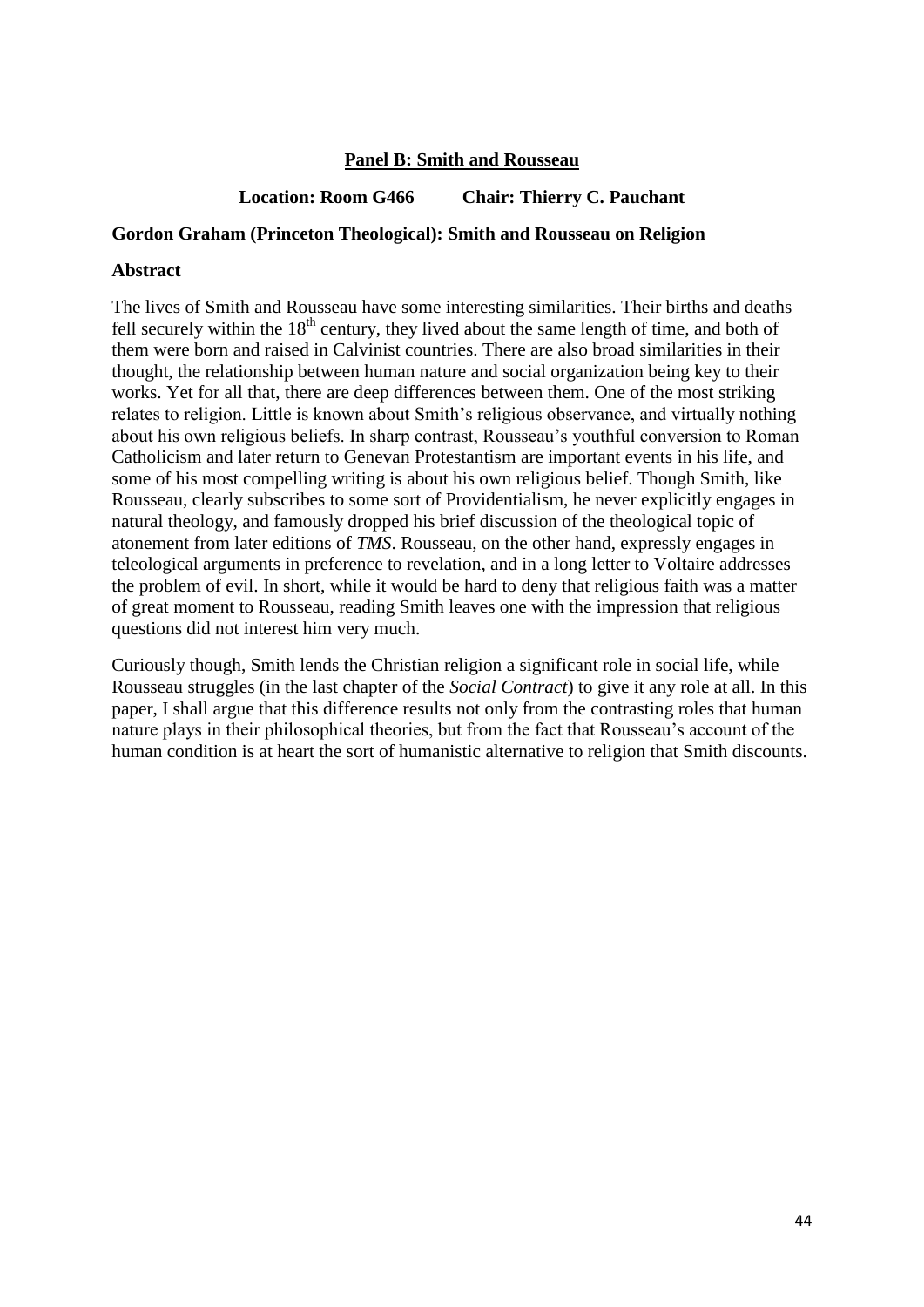# **Christopher Kelly & Heather Pangle (Boston College): Rousseau and Julie von Bondeli on the Moral Sense**

# **Abstract**

After the publication of *Julie* in 1761 and *Emile* the following year, Rousseau's celebrity caused him to be inundated with letters from admirers. Many of the correspondents were women or young men who sought advice or intellectual engagement with Rousseau. Among the most interesting of these correspondents was Julie von Bondeli (1732-1778) whose critical appreciation of *Julie* was given to Rousseau along with a related "Essay on the Moral Sense." Rousseau was impressed by these works and commented that she combined "Voltaire's pen and Leibniz's head." This led to a brief but interesting correspondence and epistolary friendship.

This essay will treat the exchanges between Rousseau and Bondeli, evaluate her treatment of *Julie* and explain her role as the center of an intellectual circle of admirers of Rousseau. Use will be made of Bondeli's letters about Rousseau as well as her correspondence with Rousseau. It will focus, in particular, on the issue of "the moral sense." It will conclude with a discussion of Rousseau and Bondeli's exchanges about Plato.

Bondeli illustrates her interpretation of the moral sense, derived from her reading of Francis Hutcheson, with a critique of Rousseau's portrayal of Wolmar. Bondeli endorses Rousseau's goal of showing a moral atheist and defends Rousseau against his critics. Her critique is unusual in that it is free of the moralism of many of Rousseau's critics and, instead, focuses on his claims to psychological realism. She raises an issue of central importance to Rousseau: the relation between the passions and intelligence. While Bondeli's treatment misses an important element of Rousseau's design, it sheds light on what he does accomplish. It will be argued that this critique helps us to understand the ultimate failure of Wolmar's plan to cure Julie and St. Preux of their love.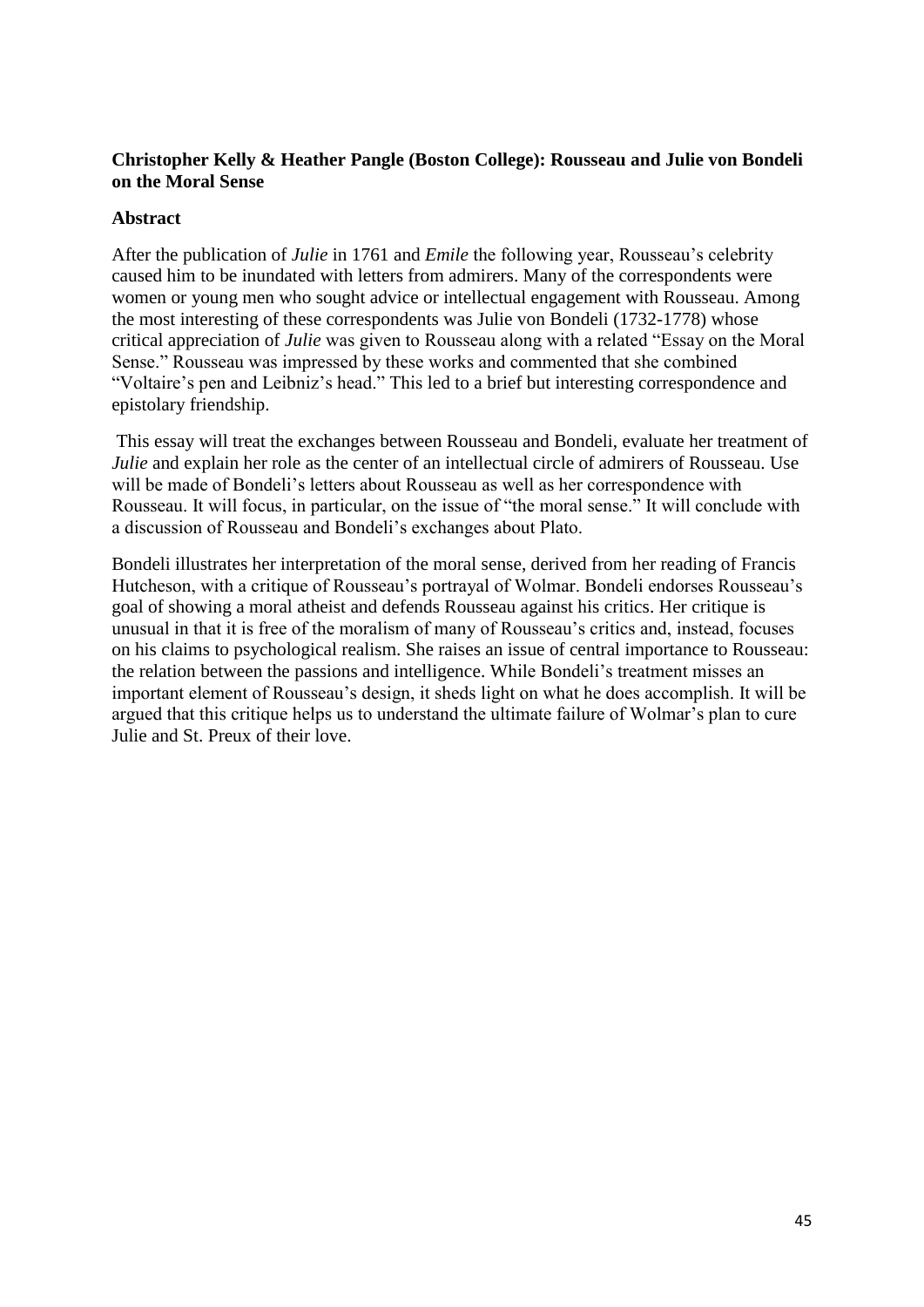### **G & F Roosevelt (Metropolitan College of New York): Rousseau and Smith on Public and Private Education in Commercial Society**

# **Abstract**

In a two-part paper, Grace and Frank Roosevelt will compare Rousseau's and Smith's views on education in commercial society. Grace Roosevelt will argue that Rousseau's public and private educational models aimed to nurture resistance to  $18<sup>th</sup>$  century commercial society, and Frank Roosevelt will argue that Smith's educational writings aimed to show people how to prepare for and benefit from commercial society.

After an introductory overview that situates both thinkers in terms of their responses to the idea of *doux commerce*, Grace will emphasize the anti-commercial purposes of the model for public education that Rousseau lays out in his *Considerations on the Government of Poland*. Rousseau envisioned Poland as an independent republic that could remain isolated from what he perceived to be the corrupting influences of the commercial economies surrounding it. Hence his proposals for public education stressed the need for Poland to turn inward and cultivate a patriotic love of the homeland. Focusing then on the model for private education that Rousseau proposes in *Emile*, Grace will argue that there too Rousseau's pedagogical vision was motivated by a deep distrust of commercial society. In the interest of nurturing the child's resistance to the seductive but degenerate world of *doux commerce*, Rousseau counsels parents and tutors to protect the young child's *amour de soi* while delaying or sublimating his *amour-propre*.

Frank Roosevelt will then show how Smith's views on education may point to more humane and egalitarian ways of addressing the challenges of education in commercial society. Smith like Rousseau believes that there is equality at birth, but an innate human disposition to truck barter and exchange fosters a division of labor that, along with "habit, custom, and education" results in inequality. Smith also observes that the division of labor has a *dehumanizing effect* on the working population and that it is the role of government to do something to prevent it. However, Smith does not insist that every child be obliged to attend a government-funded public school, for he considers considers private schools to be superior to public ones. Frank will end with Smith's point that teachers (particularly university professors) will be likely to put more effort into their teaching if they are rewarded in proportion to the number of students that attend their lectures—a commodification of the educational process that is clearly at odds with the anti-commerce arguments in the writings of Rousseau.